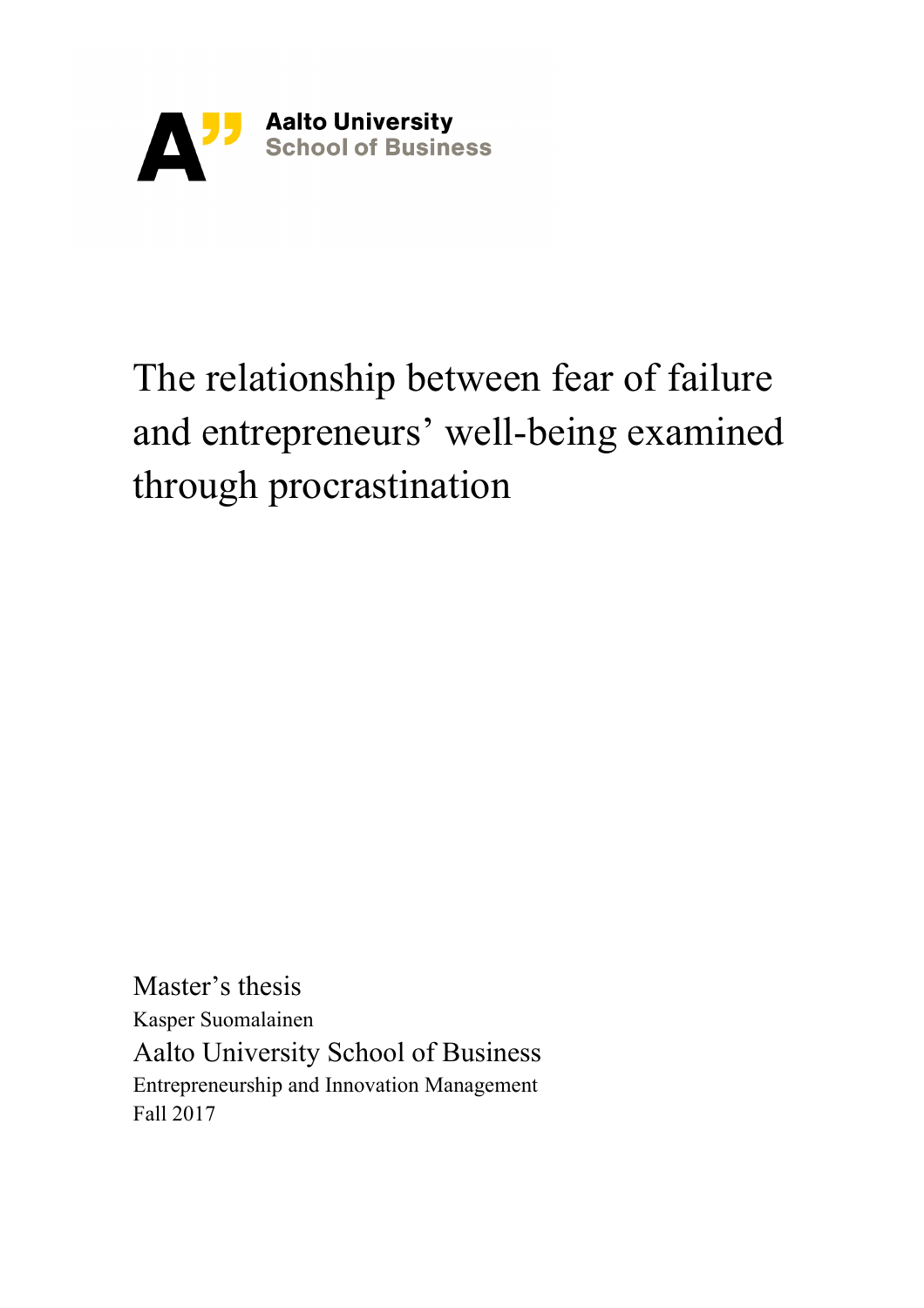| <b>Author</b>            |                                                                   | Kasper Suomalainen                                |                         |  |  |  |  |  |
|--------------------------|-------------------------------------------------------------------|---------------------------------------------------|-------------------------|--|--|--|--|--|
| <b>Title of thesis</b>   | The relationship between fear of failure and entrepreneurs' well- |                                                   |                         |  |  |  |  |  |
|                          |                                                                   | being examined through procrastination            |                         |  |  |  |  |  |
| <b>Degree</b>            | <b>MSc</b>                                                        |                                                   |                         |  |  |  |  |  |
| Degree program           |                                                                   | <b>Entrepreneurship and Innovation Management</b> |                         |  |  |  |  |  |
| <b>Thesis supervisor</b> | Gabriella Cacciotti                                               |                                                   |                         |  |  |  |  |  |
| <b>Year of approval</b>  | 2017                                                              | Number of pages 60                                | <b>Language English</b> |  |  |  |  |  |
| $\triangle$ leaders at   |                                                                   |                                                   |                         |  |  |  |  |  |

#### **Abstract**

The purpose of this thesis is to examine fear of failure, procrastination and wellbeing in entrepreneurs by studying the relationship between the variables through quantitative research methods. This paper focuses on (1) defining and scoping procrastination and fear of failure and how these relate to well-being, (2) forming 3 hypotheses based on existing literature, and (3) finding out how fear of failure, procrastination and well-being interact with one another. This was done through surveying 71 entrepreneurs through a questionnaire.

The study found out that (1) fear of failure is negatively related to subjective wellbeing, (2) fear of failure is positively related to procrastination, and (3) procrastination does not moderate the relationship between fear of failure and subjective well-being in a statistically significant way.

The biggest limitation in this domain is that existing literature involves multiple perspectives, definitions and measures of the construct of fear of failure, and the fact that procrastination is only measured on a general level with no real categorization.

#### **Abstrakti**

Tämän gradutyön tarkoitus on tutkia epäonnistumisen pelkoa, viivyttelyä (procrastination) sekä hyvinvointia yrittäjissä analysoimalla näiden muuttujien keskenäisiä suhteita kvantitatiivisesti. Työ keskittyy (1) määrittelemällä epäonnistumisen pelon ja viivyttelyn liittämällä nämä hyvinvointiin, (2) kolmen hypoteesin muodostaminen olemmassaolevan kirjallisuuden pohjalta ja (3) tutkimalla miten epäonnistumisen pelko, viivyttely sekä hyvinvointi vaikuttavat toisiinsa. Tämä tehtiin kvantitatiivisen tutkimuksen kautta johon osallistui 71 suomalaista yrittäjää.

Tutkimuksen aikana selvisi, että (1) epäonnistumisen pelolla on negatiivinen vaikutus hyvinvointiin, (2) epäonnistumisen pelolla on positiivinen korrelaation viivyttelyn kanssa ja (3) viivyttely ei moderoi epäonnistumisen pelon ja subjektiivisen hyvinvoinnin suhdetta tilastollisesti merkitsevästi.

Suurin haaste tutkimuksen saralla on se, että epäonnistumisen pelkoa tutkitaan monesta eri perspektiivistä eri määritelmillä ja mittareilla, ja viivyttelyä tutkitaan yleisellä tasolla ilman kategorisointia.

**Keywords** Entrepreneurship, procrastination, fear of failure, well-being, stress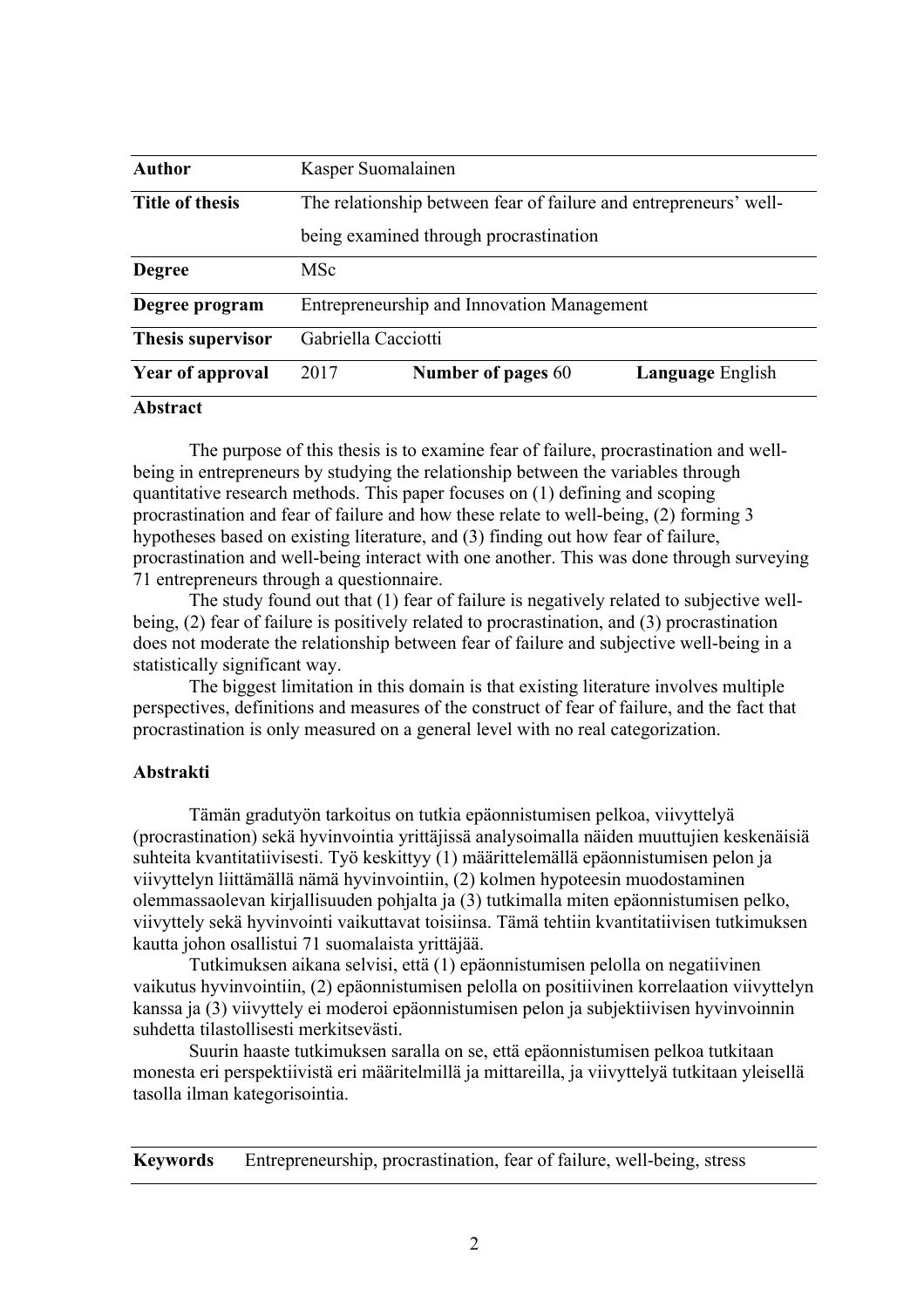# **TABLE OF CONTENTS**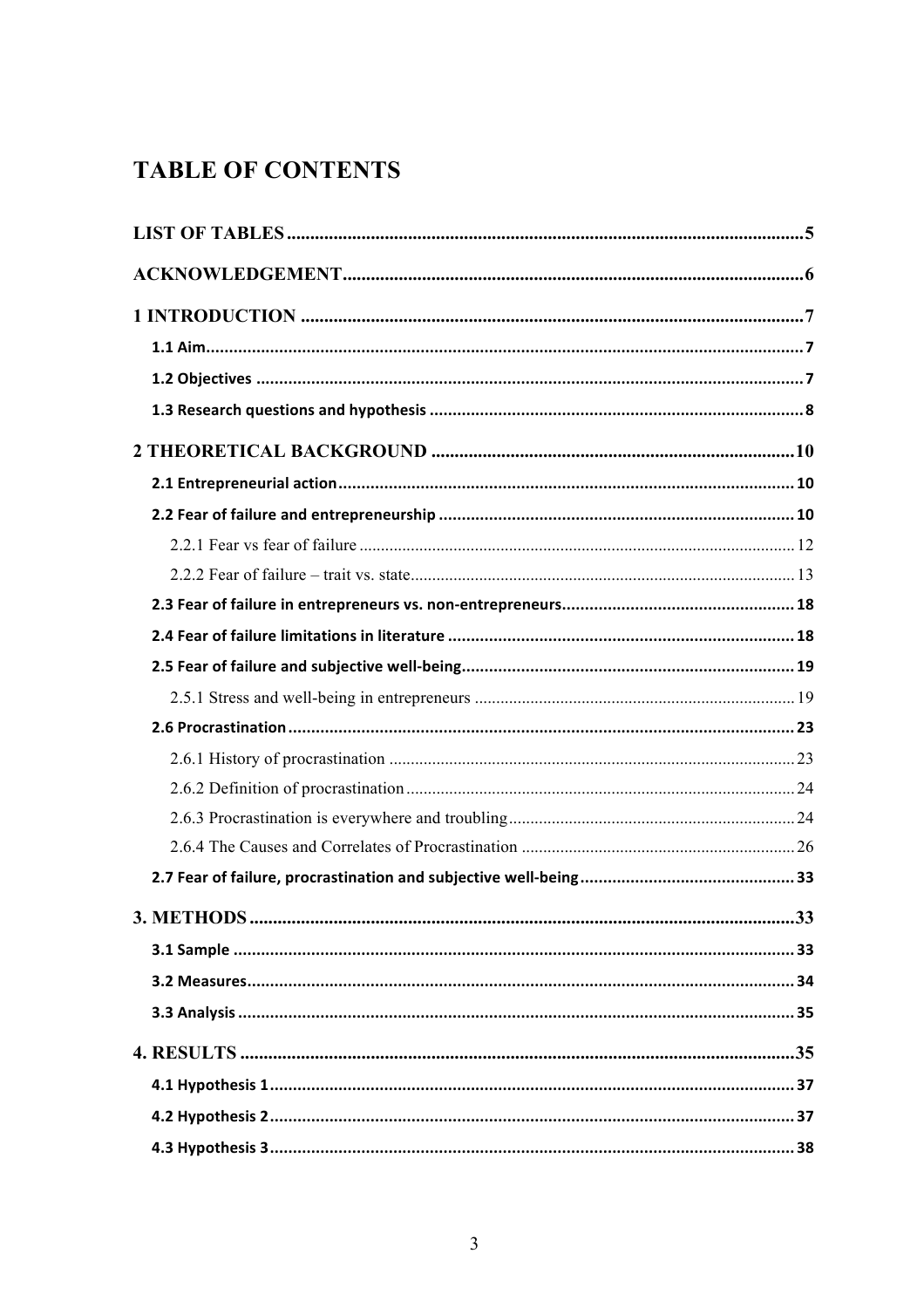| 5.3 Procrastination mediates the relationship between fear of failure and subjective well- |  |
|--------------------------------------------------------------------------------------------|--|
|                                                                                            |  |
|                                                                                            |  |
|                                                                                            |  |
|                                                                                            |  |
|                                                                                            |  |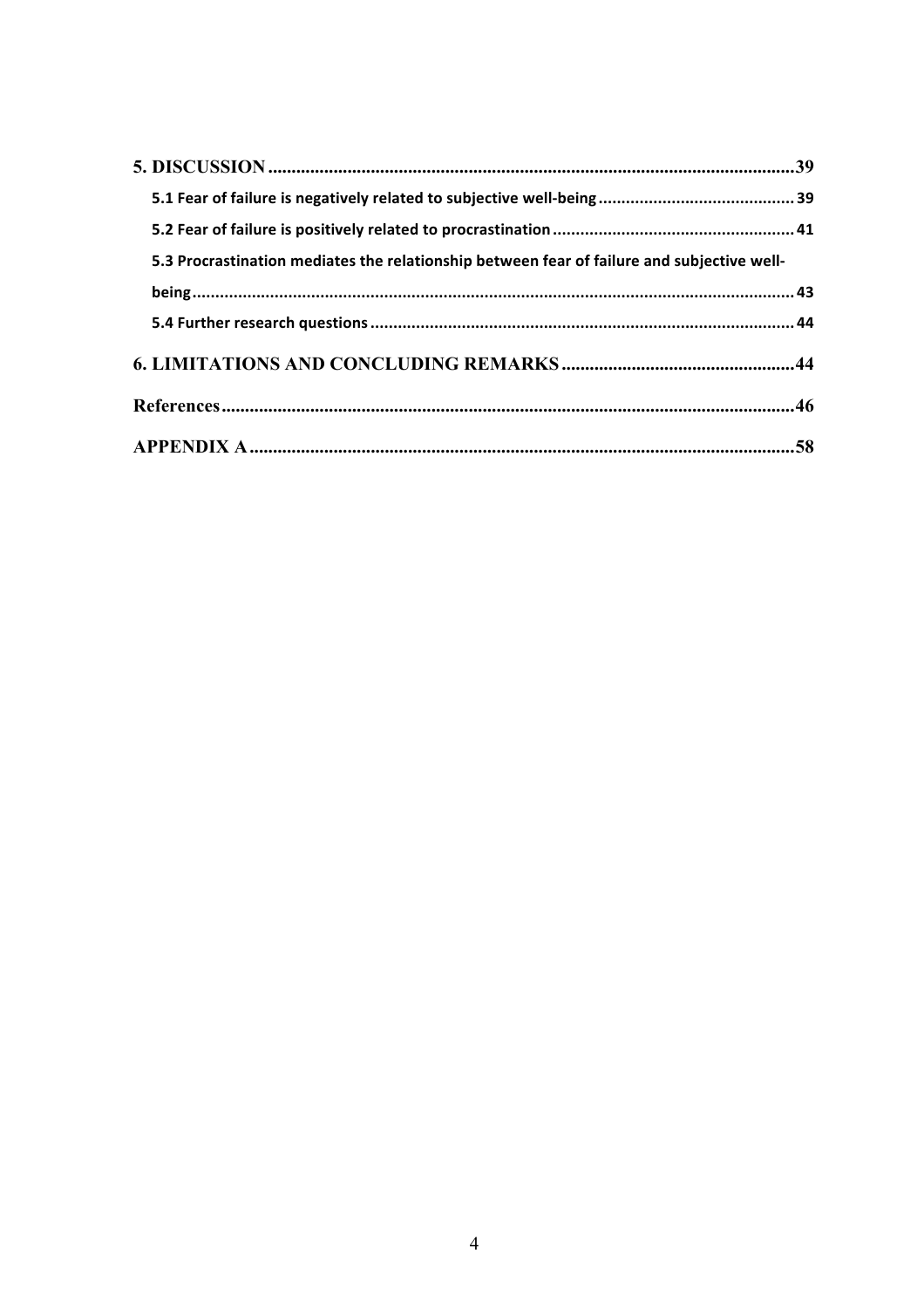# **LIST OF TABLES**

| Table 1: Descriptive statistics | pg. 35 |
|---------------------------------|--------|
| Table 2: Variable correlations  | pg. 35 |
| Table 3: Hypothesis 1 analysis  | pg. 36 |
| Table 4: Hypothesis 2 analysis  | pg. 37 |
| Table 5: Hypothesis 3 analysis  | pg. 38 |
|                                 |        |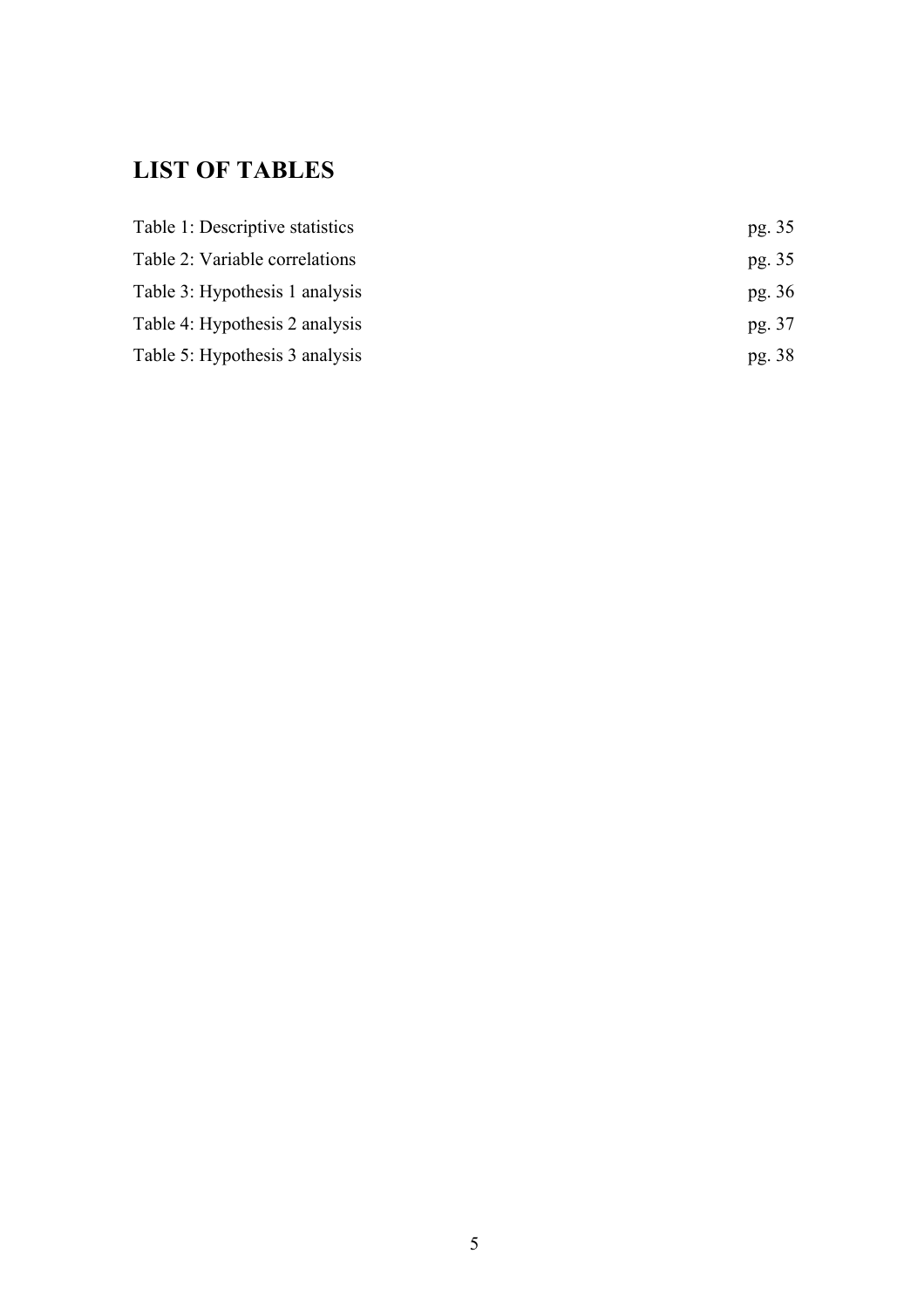# **ACKNOWLEDGEMENT**

This thesis has truly been a procrastinatory experience of its own and this could act as a more than adequate research sample for any qualitative research on procrastination. Upon (finally) finishing, I would like to give thanks to everyone who supported me.

First and foremost, a most wholeheartedly thank you goes to my thesis supervisor Gabriella Cacciotti who has, despite my outstanding ability to procrastinate, been with me on this journey from the beginning. I would never have graduated without her and she has truly taught me the importance of academic research with excitement and enthusiasm that has, to be honest, been very contagious. In addition, I want to thank the whole entrepreneurship department at Aalto as well as Ewald Kibler through whom I met Gabriella in the first place and started my work.

I would also like to thank Antti Niini and Yrjö Bradshaw from Startup Sauna for kicking my ass and helping me overcome procrastination, Miki Pernu for proof-reading my thesis, and all the entrepreneurs who participated in the sample. Without you, I would still be in school.

And lastly, I'd like to thank my parents for, well, having me in the first place, and my girlfriend for supporting me throughout this journey.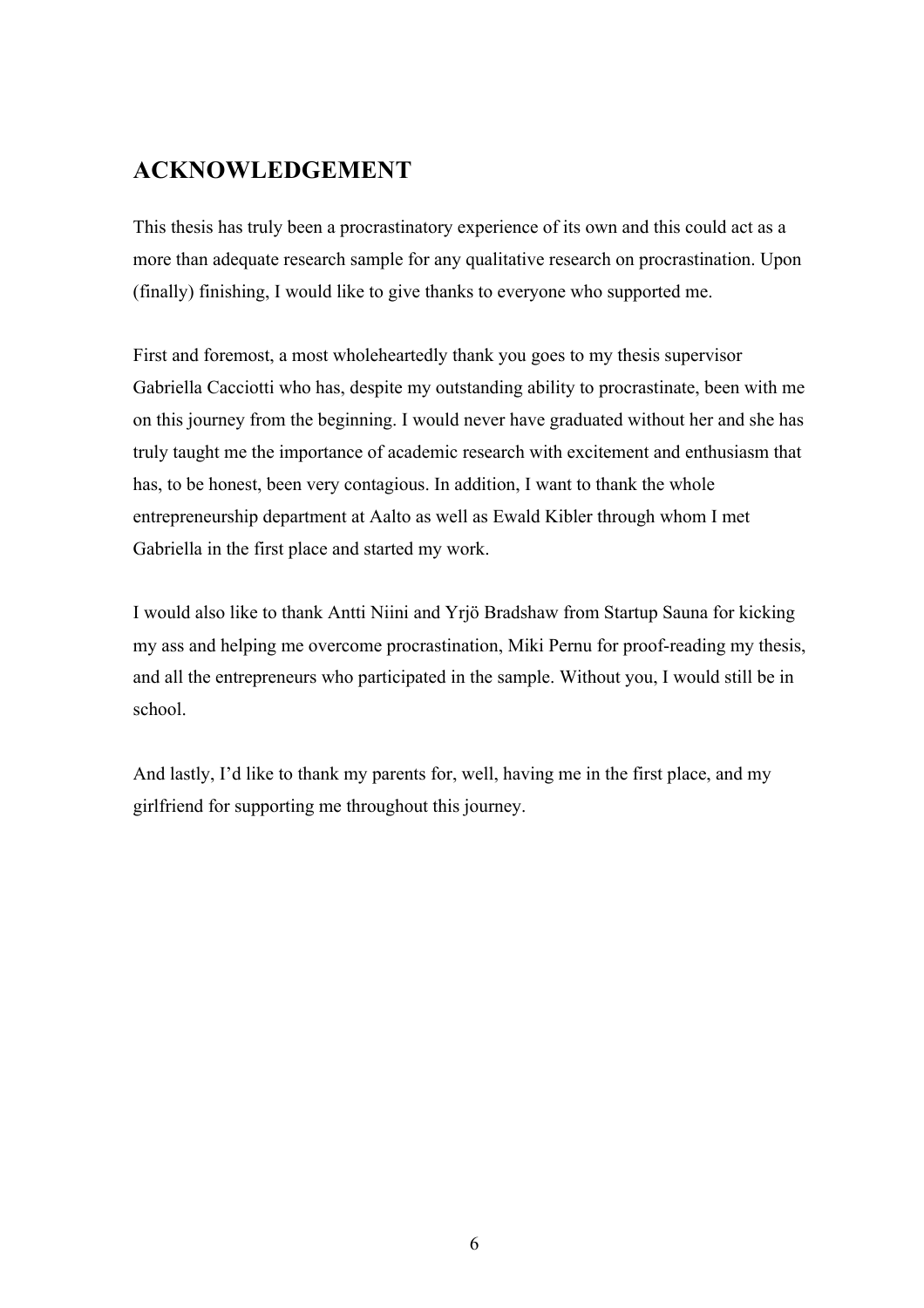# **1 INTRODUCTION**

*"Those Who Procrastinate Are Afraid to Fail."*

– Anonymous

## **1.1 Aim**

Fear of failure and procrastination are prevalent in nearly everyone and entrepreneurs are no exception. The purpose of this study is to examine fear of failure, subjective well-being and procrastination in entrepreneurs to see if there is any link between them. Going through the literature, there will be three hypotheses formed and through a quantitative study this thesis aims to understand and give insight to the relationship between fear of failure, subjective well-being, procrastination, and stress in the field of entrepreneurship.

Most studies in literature regarding entrepreneurship and fear of failure examine the level of fear *before* entrepreneurial action or starting a new venture, and little research has been done on what happens *during* the entrepreneurial process. The lack of critical information on this topic is one reason why I decided to do this study with existing entrepreneurs instead of nascent entrepreneurs.

There are three main goals in this thesis. The first one is to fill in the research gap when it comes to examining new and existing entrepreneurs, providing more information on what happens during the entrepreneurial process. The second aim is to find out whether fear of failure has an effect on entrepreneurs' well-being. Well-being has been researched to be a crucial factor in work-related stress, and the entrepreneurs' environment can be, to say the least, stressful. Lastly, the purpose is to see if procrastination has an effect on the relationship between fear of failure and well-being as there has been evidence that wellbeing and procrastination are linked. All these point are thoroughly elaborated in the theoretical background section.

## **1.2 Objectives**

The first objective of this thesis is to examine fear of failure in entrepreneurs and shed light on the current state of existing research. This thesis has a special focus on serial

7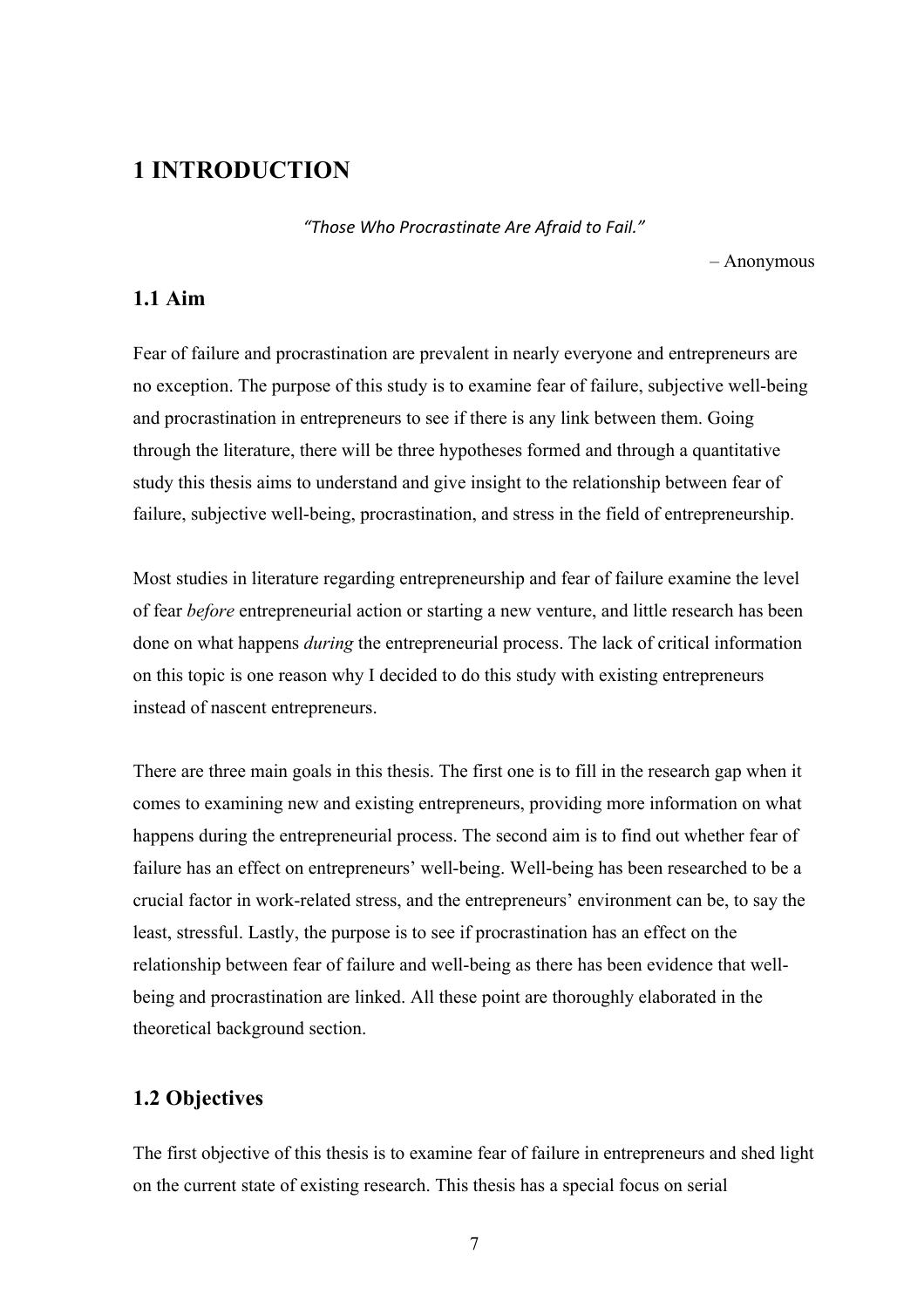entrepreneurs as they have been studied less than nascent entrepreneurs, and I feel that in order to understand what building blocks world-class entrepreneurs are made of, research should not only focus on entrepreneurs *before* the process of entrepreneurial action but also *during* this process.

I start by firstly looking at entrepreneurial action and defining what it means in literature. After that, I open up fear of failure, distinguish it from fear, and look at different types of fear of failure and how they have been studied in literature. In addition to looking at the causes of fear of failure, one main focus is on the distinction between the personological and motivational approaches to fear of failure, and in the conclusion I give a suggestion as to which direction should the next steps in research be taken. I also, very briefly, examine fear of failure in non-entrepreneurs vs. entrepreneurs noting the differences and suggesting further research.

Furthermore, I continue examining fear of failure and linking it to subjective well-being and another variable that is closely associated with well-being, stress. From here, I come to hypothesis one.

Next, I take a deep-dive into the second main objective of this thesis, procrastination. Procrastination has a long history, so I start by looking at the origins of procrastination as well as the definition current literature has come to accept. After a quick exploration on how prevalent procrastination truly is, I also look at the different causes and correlates of procrastination. I explore research possibilities and different potential focuses of procrastination research in the discussion and conclusion.

Lastly, by combining the literature on fear of failure, procrastination and subjective wellbeing, I come to hypothesis two and three before analyzing the results.

## **1.3 Research questions and hypothesis**

Fear of failure and procrastination is, more or less, prevalent in everyone, and research suggests both fear of failure and procrastination have mostly a negative effect on both

8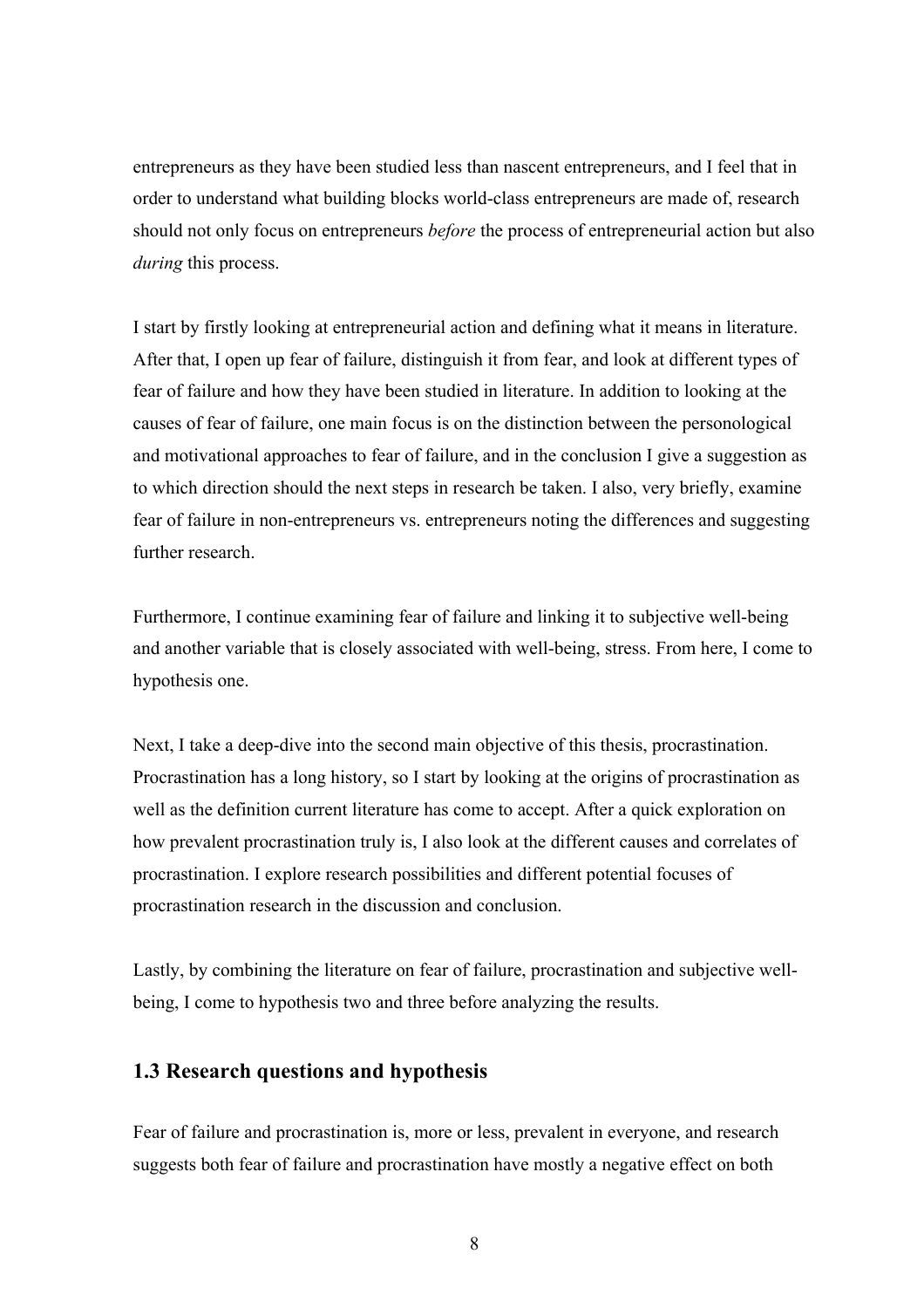entrepreneurs and non-entrepreneurs. These negative effects on entrepreneurs have been studied mainly with hard data (i.e. ROI), however, more recently research has also focused on non-financial success factors such as subjective well-being.

There are lots of studies done for nascent entrepreneurs on fear of failure (fear affecting the willingness to start a business) whereas existing entrepreneurs have not been studied as thoroughly. Procrastination, on the other hand, has been studied quite a bit, especially in college students. Nevertheless, when it comes to entrepreneurs, especially serial entrepreneurs, there exists a research gap to be filled. It is important to study fear of failure and procrastination in this setting in order to understand what factors constitute to the success of entrepreneurs and the behavior of people in a stressful environment. This in turn sheds light to the characteristics needed to overcome fear of failure and procrastination, which could then be mirrored to nascent entrepreneurs and non-entrepreneurs for further understanding the human character in general.

Therefore, in the theoretical background of this thesis, I form three hypotheses regarding fear of failure, procrastination and subjective well-being based on what current research seems to indicate by reason, after which I analyze the results of the sample in this thesis both starting to fill in the research gap as well as suggesting which path further research should take. The two initial questions that led to the start of this thesis were

- *Does fear of failure have an effect on entrepreneurs' well-being?*
- *Does procrastination play a role in this relationship?*

Using these questions as well as existing literature as a guide, I formed three hypotheses to be examined.

*Hypothesis 1*: Fear of failure is negatively related to subjective well-being *Hypothesis 2*: Fear of failure is positively related to procrastination *Hypothesis 3*: The tendency to procrastinate mediates the relationship between fear of failure and subjective well-being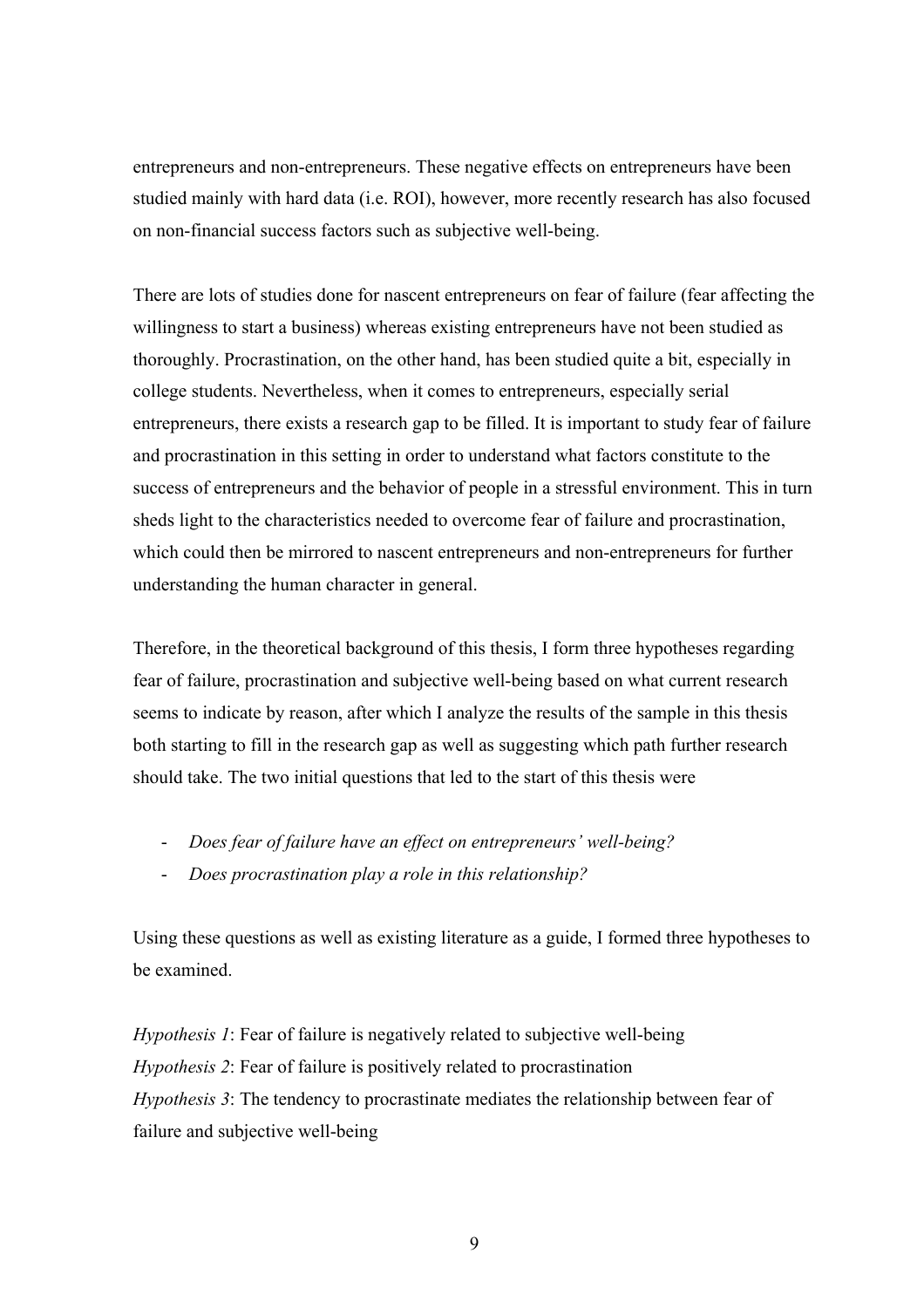## **2 THEORETICAL BACKGROUND**

I start by defining the basic concepts used in literature and throughout this thesis. In the following section, I examine the existing literature related to fear, entrepreneurial action, fear of failure, procrastination and well-being as well as formulate the three hypotheses in this thesis.

## **2.1 Entrepreneurial action**

Entrepreneurial action has been defined in literature as the concrete behaviors or actions entrepreneurs take in pursuing different opportunities (Mitchell & Shepherd, 2010; Alvarez & Barney, 2007; Klein, 2008; McMullen & Shepherd, 2006). Alvarez & Barney (2007) suggest that the actions that the individual takes to pursue an opportunity could involve the exploitation of opportunities, the formation of opportunities, or both. No matter the case, there is always a potential opportunity that is worth pursuing (McMullen & Shepherd, 2006). When discussing entrepreneurship in this thesis, I refer to entrepreneurial action.

## **2.2 Fear of failure and entrepreneurship**

Fear, failure, and fear of failure are often heard when it comes to entrepreneurship. This is no surprise as most new ventures end in failure (Knott & Posen, 2005), and there has recently been an increasing amount of research on the topic (eg. Holmberg & Morgan, Wagner and Stenberg, 2004; Arenius and Minniti, 2005; Shepherd, 2003). Fear of failure is especially viewed as a limiting factor in entrepreneurship, emphasizing fear of failure as a psychological factor that restrains, hinders or prevents entrepreneurial behavior (Hatala 2005; Bosma et al., 2007). For example, Minniti has done extensive research and published several studies that confirm fear of failure's negative impact on entrepreneurship and entrepreneurial activity (Arenius and Minniti, 2005; Minniti and Nardone, 2007; Langowitz and Minniti, 2007)

I've talked to over 400 entrepreneurs in the past 4 years, and most of them consider failure as a learning experience and talk about it without a strong negative connotation. Existing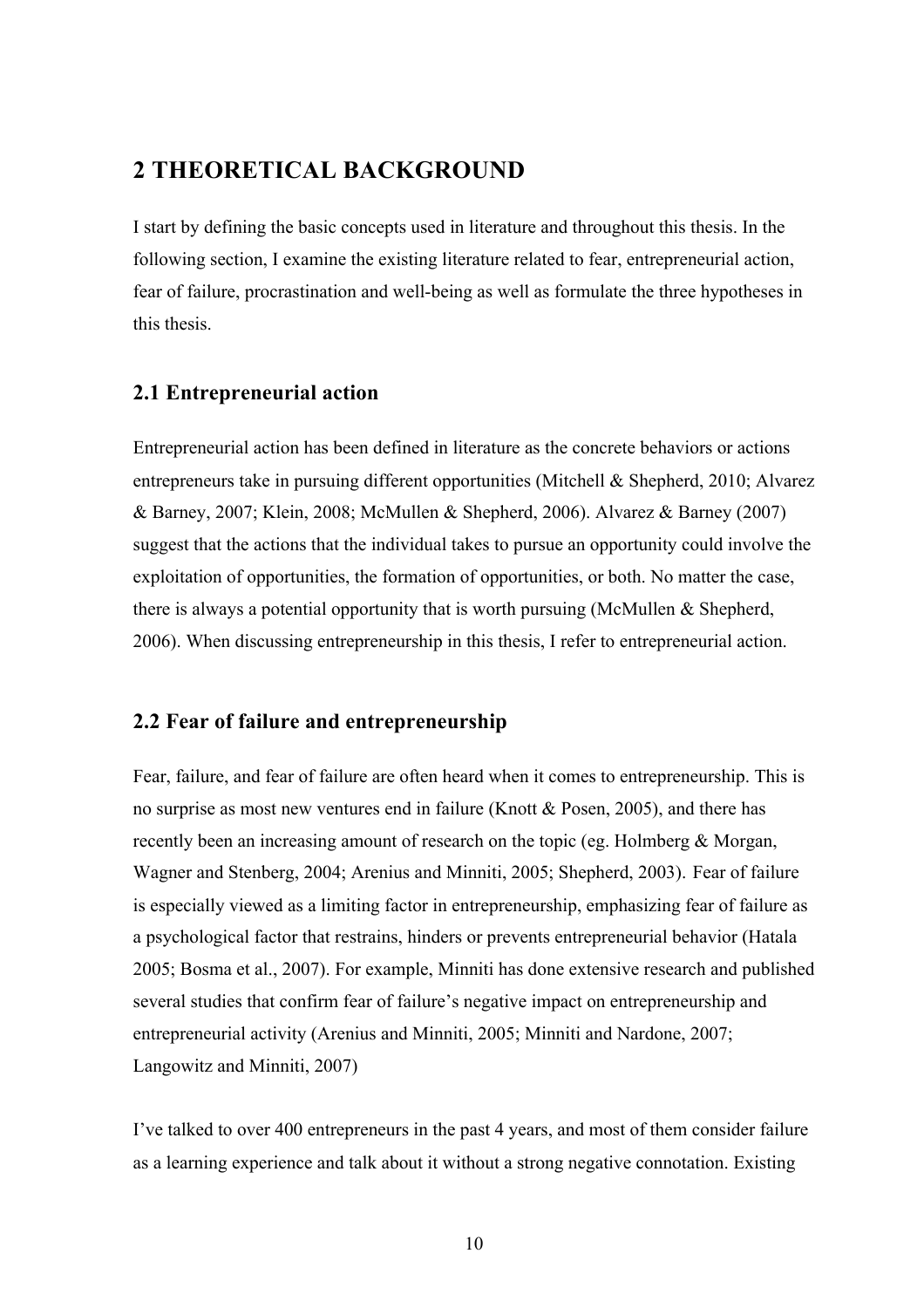literature, however, generally tends to connect fear, failure and fear of failure towards a negative connotation when it comes to entrepreneurship and entrepreneurial action (eg. Wagner and Stenberg, 2004; Minniti and Nardone, 2007; Arenius and Minniti, 2005) with the exception of Mitchell and Shepherd (2011) who suggest that the different dimensions of fear of failure may have a different interaction with human capital and self-efficacy factors in shaping one's tendency towards entrepreneurial action. They demonstrate that there is potential for both motivating and hindering behavioral outcomes of fear of failure in entrepreneurial actions (see 'personological approach to fear of failure').

There are two viewpoints, one in which fear of failure impedes entrepreneurial action, and the other where fear of failure motivates it. The conflict between real-life situations and literature is one reason why fear of failure in entrepreneurship is a very interesting research topic and there is much we still do not know.

When researching the relationship between fear and entrepreneurship, academic literature is seen to divide into two distinctive themes (Cacciotti & Hayton, 2015).

- fear vs fear of failure
- trait vs state distinction of fear of failure

When it comes to the study of fear in entrepreneurship, Cacciotti and Hayton (2015) found that a majority (37 of 44) of researched empirical studies have focused on addressing fear of failure instead of just fear in general only to single out a few papers that focus on the more generic meaning and feeling of fear, worry or anxiety (Sigh, 1989; Rahim, 1996; Crane and Sohl, 2004; Grichnick, 2008; Grichnick et al., 2010; Foo, 2011; Fisher et al., 2013).

In entrepreneurship literature, outcomes are often studied as either being a success or a failure (Davidsson, 2003). In a more recent study, Cope (2011) proposes that instead of being zero-sum game, failure can be viewed as a learning experience. Nonetheless, a majority of the literature portrays a negative overtone to the word failure.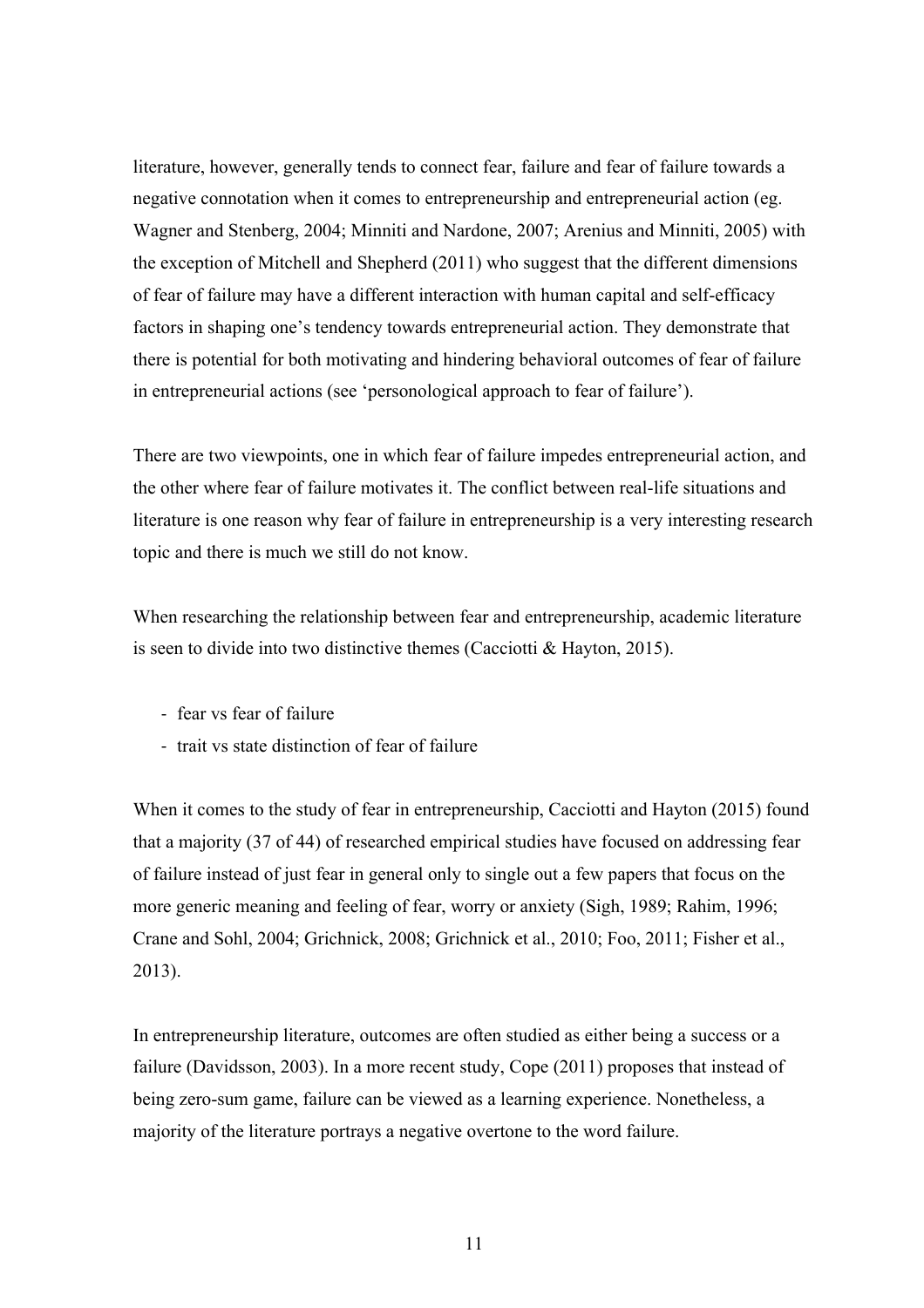I now explain the distinction between 'fear vs. fear of failure' and the 'trait vs state distinction of fear of failure'.

#### **2.2.1 Fear vs fear of failure**

Foo (2011) looks at entrepreneurial intent and opportunity recognition and what role fear has in it. He concludes that emotions do indeed play a crucial role in evaluating opportunities. Foo (2011) looks at two types of categories: (1) emotions associated with outcome certainty and control (happiness and anger) and (2) emotions associated with outcome uncertainty and lack of outcome control (fear and hope). As a conclusion, participants' scores on risk perception will be significantly lower for anger- and happinessinduced participants than for fear- and hope-induced participants for a venture scenario. In addition, an entrepreneur's preference for an uncertain outcome with higher value positively correlates with scores on trait anger and trait happiness (emotions for certainty and control). This essentially means entrepreneurs' risk perception in situations that they feel in control of is significantly lower than in situations they don't feel in control of.

Overall, Foo (2011) found out that irrelevant of being an internal or external factor, fear has influence when an individual is judging an opportunity. This means that fear has an effect on entrepreneurial judgement and that fear can be brought about or obtained from any type of source (Forgas, 2000). It is also interesting to note that the entrepreneurial opportunity evaluated does not need to be the affect-inducing stimulus of fear.

Nevertheless, the study of fear in entrepreneurship is more often than not related to failure. Davidsson (2003) notes that outcomes in entrepreneurial research are often defined as being either a success or a failure. This has lead research to focus on how entrepreneurs can avoid failure by selecting the right opportunities (McGrath, 1999). The fact that failure is almost always viewed in a negative way and is an outcome to be avoided, has swayed entrepreneurial research on fear to focus heavily on fear of failure instead of the general concept and emotion of fear itself.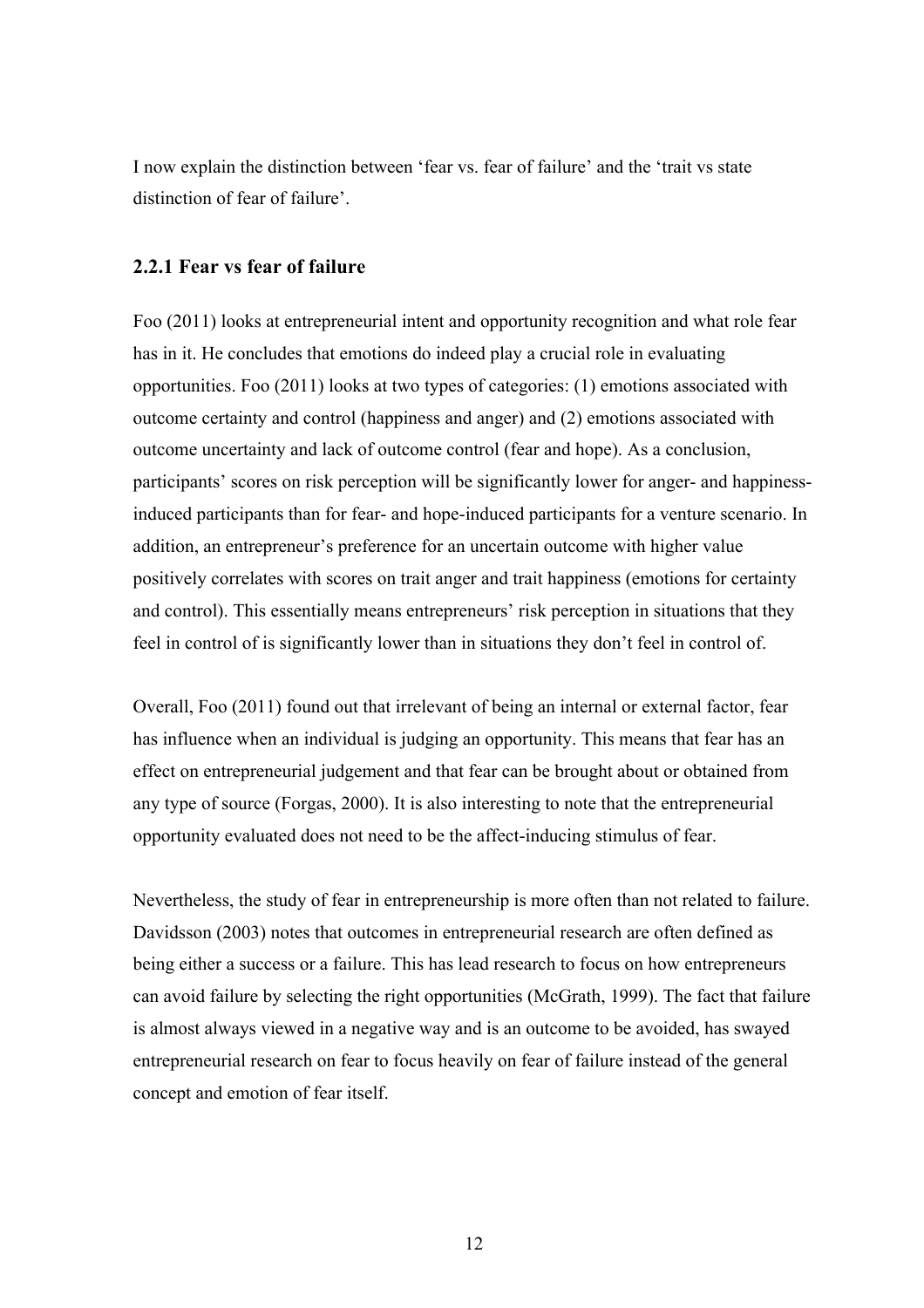As fear of failure seems to be the trend when studying entrepreneurs and entrepreneurial intention, this thesis examines entrepreneurial fear of failure instead of fear as a general emotion. This way the outcome can be mirrored and compared to existing research coinciding with the way the academic community and existing studies has previously studied entrepreneurs and entrepreneurial intent.

## **2.2.2 Fear of failure – trait vs. state**

Fear as an emotion aside, fear of failure has been studied for decades. Existing literature divides into two when it comes to fear of failure. Arenius and Minniti (2005) view fear of failure as a stable disposition while Patzelt and Shepherd (2011) treat fear of failure as an emotional state that often arrives from external threats derived from the environment. Helms (2003) takes a personological orientation reviewing fear of failure as a recurring tendency people have while Welpe et al. (2012) argue that fear is an emotional reaction with certain behavioral or psychological responses.

It is important to look at both approaches as entrepreneurs come in all sizes and shapes. Some entrepreneurs might have a tendency to fear failure while others might temporarily fear failure due to either internal or external circumstances of the situation at hand. I examine both the motivational approach as well as the personological approach to fear of failure.

#### **Motivational approach to fear of failure**

The rarer approach in research is to view fear of failure as an emotional state (Ekore and Okekeocha, 2012; Welpe et al., 2012). In this approach, fear stems from anticipating possible failure regarding a certain task and is considered a negative emotion experienced by an individual (Li, 2011; Patzelt and Shepherd, 2011). Li (2011) studied different emotions and their effect on value and probability judgement. His sample was taken from China and he found out that hope, anticipated surprise, regret, and fear significantly influence value judgment. On the other hand, his findings suggest that hope, trait sadness, and anticipated surprise, regret, contempt, and anger of failure of the new venture significantly influence an individual's differences in probability judgement. Li (2011)

13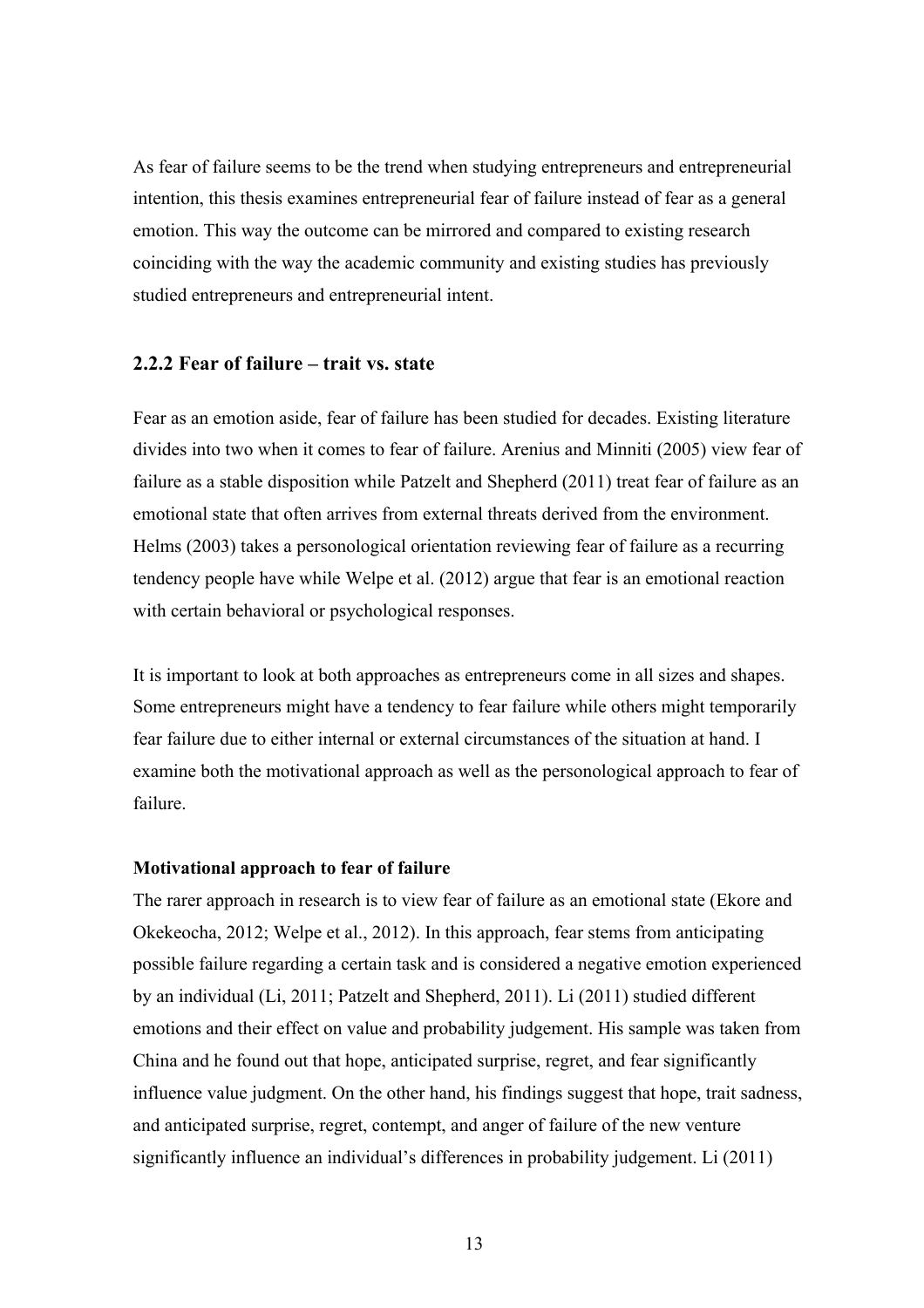concludes that fear of failure, as a short-term, passing emotion, decreases an individual's predisposition to start a new venture.

In addition, Li (2011) notes that fear of failure is a feeling about the potential outcome, typically measured as a success or failure of an entrepreneurial venture, and this fear affects the probability of starting a new venture. This was subsequently studied by Patzelt and Shepherd (2011) and Welpe et al. (2012) who arrived to similar conclusions. Therefore, one can say that entrepreneurs who temporarily experience the emotion of failure might have a lower tendency to start a new entrepreneurial opportunity.

In exploiting entrepreneurial opportunities, Welpe et al (2012) state that fear and other experienced emotions have an effect and act as a medium in deciding whether to exploit an entrepreneurial opportunity or not. They show that avoidance-oriented emotions such as fear have a direct negative impact on tendencies to pursue entrepreneurial opportunities while approach-oriented emotions such as joy or anger have a positive effect. Welpe et al. (2012) also show that the cognitive valuation of an opportunity mediated the influence of the opportunities characteristics especially in cases where characteristics of the opportunity (for example perceived profit or success) significantly predict exploitation decisions. Their findings show that success and profit are crucial in one's evaluation of an opportunity, which in turn emerged a pivotal determinant of exploitation.

It is important to note that Li (2011), Welpe et al. (2012), and Patzelt and Shepherd (2011) do not distinguish separate negative emotions from each other (Cacciotti & Hayden, 2015), and therefore has some limitations due to the fact that negative emotions, and emotions in general, each have unique characteristics (Lazarus, 1991). This means that negative emotions such as anger, fear, sadness and shame are not studied individually.

Based on the literature of fear of failure being an emotional state, the consensus seems to be that fear discourages entrepreneurial behavior.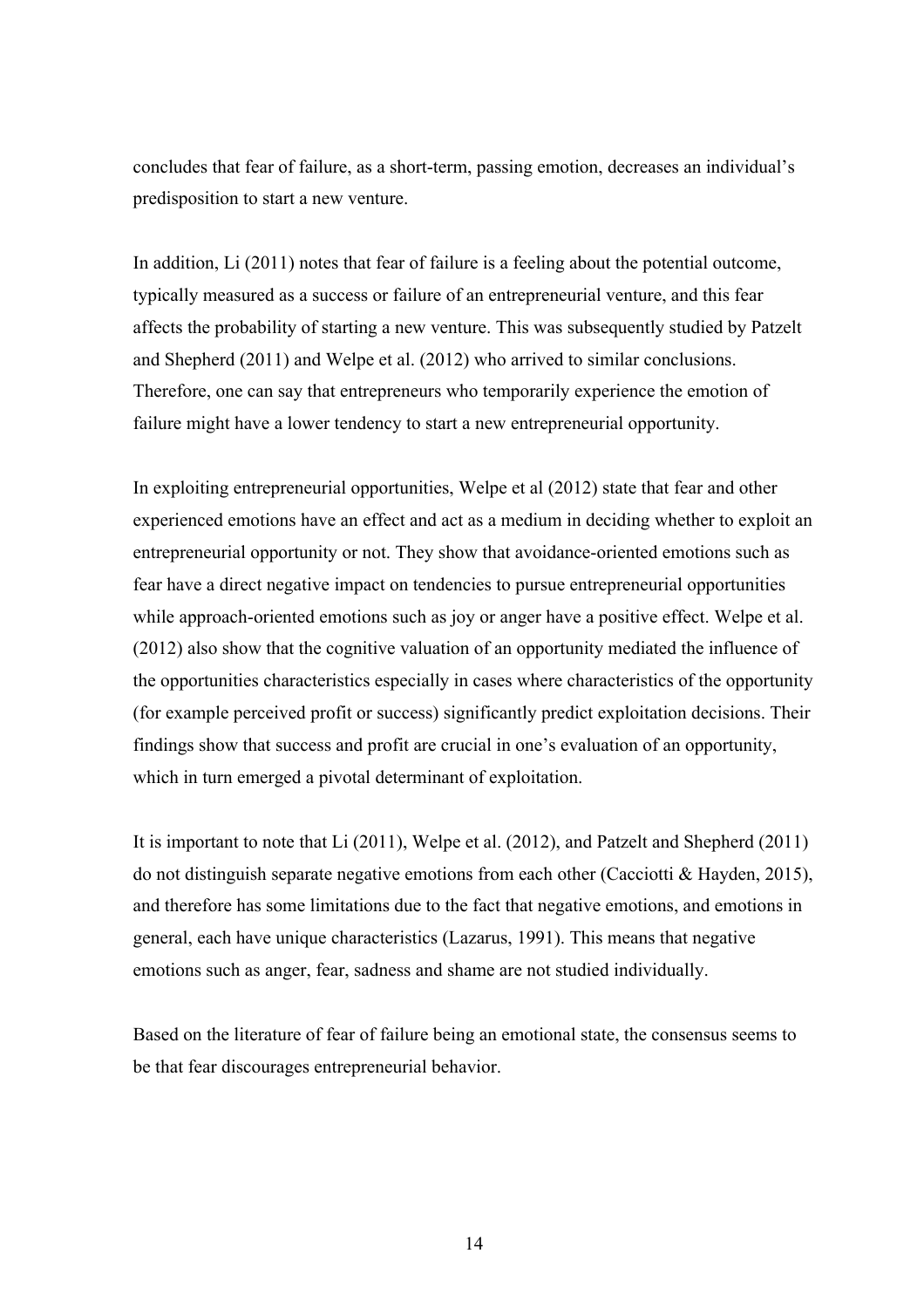#### **Personological approach to fear of failure**

The more common, personological approach in entrepreneurship research and fear of failure examines an individual's own tendencies to be susceptible to fear of failure and how individuals behave differently in indistinguishable situations. Arenius and Minniti (2005) study the disposition to avoid failure in entrepreneurial circumstances and relate it to the recognized risks of starting a business.

Using a vast sample of individuals from 28 different countries, Arenius and Minniti (2005) studied which variables have a high correlation with a person's decision to become an entrepreneur. They look at perceptual variables such as fear of failure, alertness to opportunities and confidence about one's skills and found that perceptual variables significantly correlate with new creation throughout their sample, regardless of country or gender. Their findings conclude that nascent (emerging) entrepreneurs have a strong reliance on subjective perceptions instead of objective expectations of success. This gives ground to the theory that perceptual variables such as fear of failure are increasingly important in pursuing entrepreneurial ventures. Therefore, Arenius and Minniti (2005) suggest that these variables should be included in economic models of entrepreneurial behavior. Nevertheless, their study focuses on the decision of *starting* a new venture and does not examine serial entrepreneurs or fear *during* the process of a venture. An interesting research topic on its own could be the effect that serial entrepreneurship has on fear of failure especially from a personological viewpoint.

Cacciotti and Hayton (2015) note that existing literature using the personological approach to study fear of failure relate it to differences in entrepreneurial behavior between individuals. One example of this is Arenius and Minniti (2005) who in their study included fear of failure as a variable influencing people's occupational choice. Similar to research in the motivational approach, they also conclude that fear of failure has a negative impact, this time on the decision of self-employment rather than taking entrepreneurial action on a new venture. Nevertheless, the negative impact of fear of failure is ubiquitous in both the personological and the motivational research approach.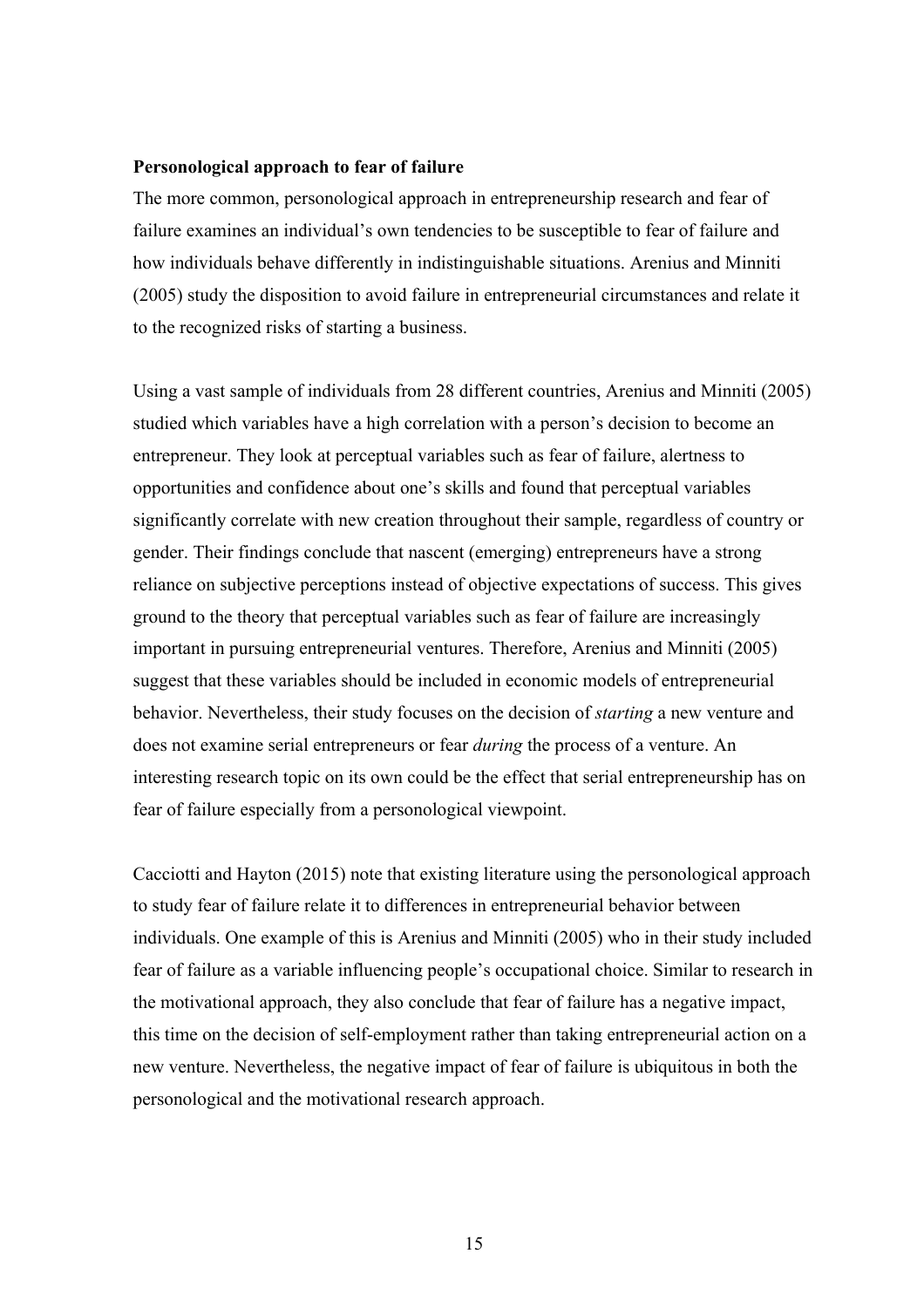Continuing on the negative influence of fear of failure, Shinnar et al. (2012) study concluded that the perception of fear of failure decreases individuals' intentions to becoming an entrepreneur. The study was done on three continents, in China, the US and Belgium; and a negative correlation was found for nascent entrepreneurs regardless of the country.

On the other hand, data from the Global Entrepreneurship Monitor (GEM) indicates that the probability of pursuing an entrepreneurial venture *after exit*, or re-engaging in entrepreneurship, is higher for people who have reported lower levels of perceived fear of failure (Hessels et al., 2011). This makes sense as an entrepreneur exiting a company can be called a success and it is hard to imagine that after success there would come a sense of fear of failure. It is good to note, however, that GEM data is utilized by a variety of research (eg. Brixy et al., 2012; Wagner and Stenberg, 2004) and while being a vast database, there is only one, single measure of fear of failure. The question asked is 'Fear of failure would prevent me from starting a business' (Reynolds et al., 2005). Cacciotti and Hayton (2015) bring up a very valid concern about this as it is unclear whether or not disagreeing respondents perceive fear of failure at all, or if they do, they still pursue entrepreneurial action. This measure and data cannot be such heavily relied on, as "asking people whether fear of failure would prevent them from starting a new venture dictates the negative relationship between the perception of fear and the decision to start" (Cacciotti & Hayton, 2015).

Cacciotti and Hayton (2015) note in their analysis of the personological research approach to fear of failure that seven studies in the domain have gone further than just the unidimensional conception of fear of failure as risk aversion. These studies (Klaukien and Patzelt 2009; Mitchell and Shepherd 2010, 2011; Wood and Pearson 2009; Wood and Rowe 2011; Wood et al., 2013, 2014) have separated failure into different components and studied the impact of fears related to those components.

These studies look at Conroy et al. (2002) multidimensional conceptualization of fear of failure, identifying five sources of fear of failure.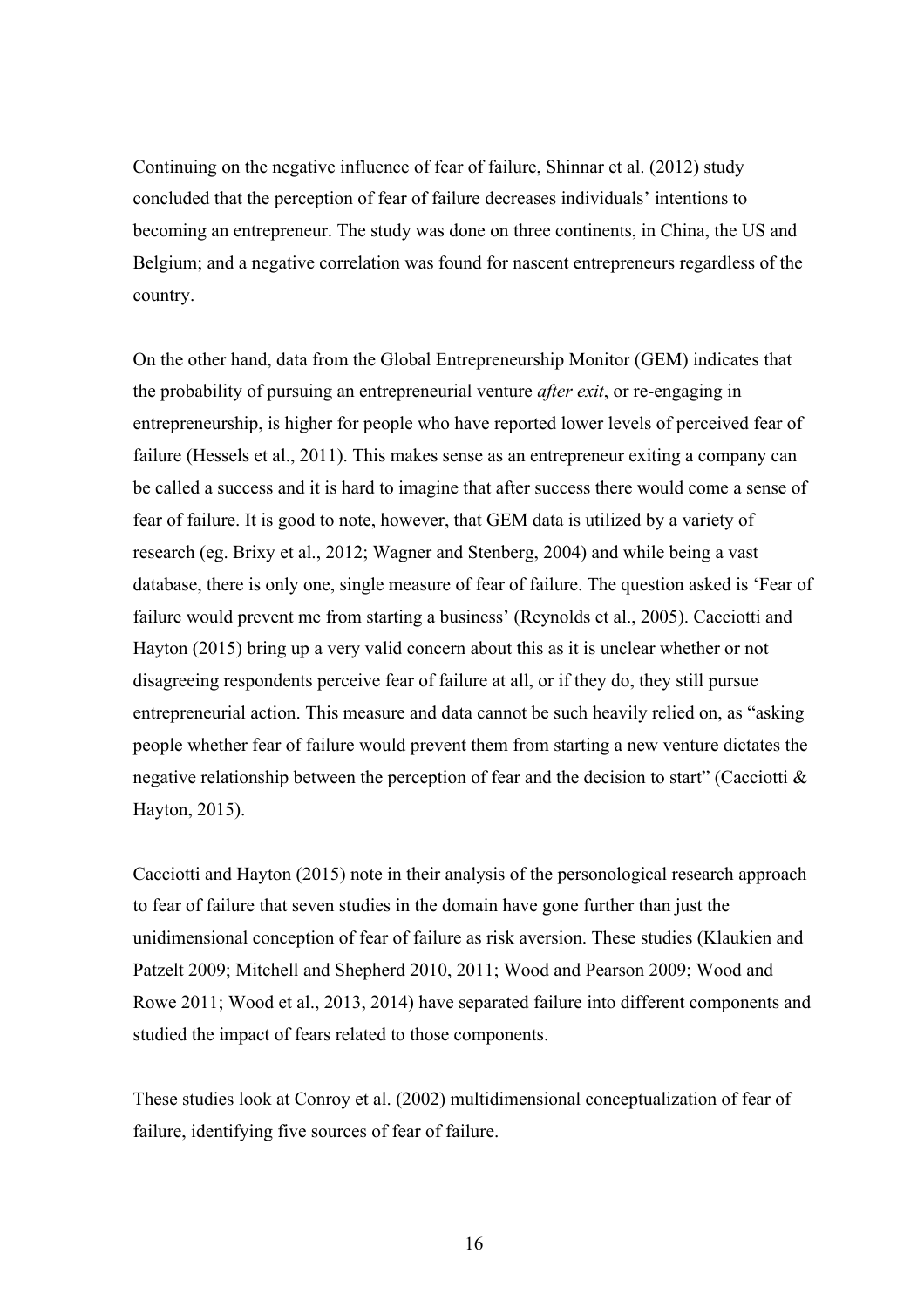- (1) experiencing shame and embarrassment
- (2) devaluing one's self-estimate
- (3) having an uncertain future
- (4) important others losing interest
- (5) upsetting important others (Conroy et al., 2002, 2003).

Mitchell and Shepherd (2010) argue that the level of one's self esteem and fear of failure employ a clear influence on evaluating opportunities. Klaukien and Patzelt (2009) also explore the likelihood of making use of an opportunity. They conclude that high levels of fear of failure lead to a lower likelihood of grabbing an opportunity, and vice versa.

Nearly all studies reviewed in this thesis suggest a negative influence of fear of failure on entrepreneurial motivation. There is one study, however, that indicates this is not always the case. Mitchell and Shepherd (2011) partly look at Conroy et al. (2002) multidimensional conceptualization of fear of failure, examining three dimensions of failure and the effect they have on the propensity for entrepreneurial action. The three dimensions they examine are (1) the fear of devaluing one's self-estimate, (2) fear of upsetting important others, and (3) fear of having an uncertain future. Additionally, they explore what relationship these dimensions have between human capital and self-efficacy as well as the propensity to engage in entrepreneurial action. In their research, the purpose was to disentangle the influence of the opportunity itself from the influence of individual action. Hence, they look at the propensity for entrepreneurial action which means the probability of an individual deciding to act on any opportunity, regardless of what characteristics the opportunity itself holds.

Mitchell and Shepherd (2011) sampled 120 CEOs of firms in the technology sector and found out that "while fear of failure does moderate the effects of specific human capital, general self-efficacy and entrepreneurial self-efficacy on propensity for entrepreneurial action, the nature of these effects differs across fear of failure dimensions." This is especially interesting as it is the first evidence in research that fear of failure can produce behaviors for both avoiding and approaching entrepreneurial behavior. Mitchell and Shepherd (2011) conclude that the sources 'fear of devaluing one's self-estimate and fear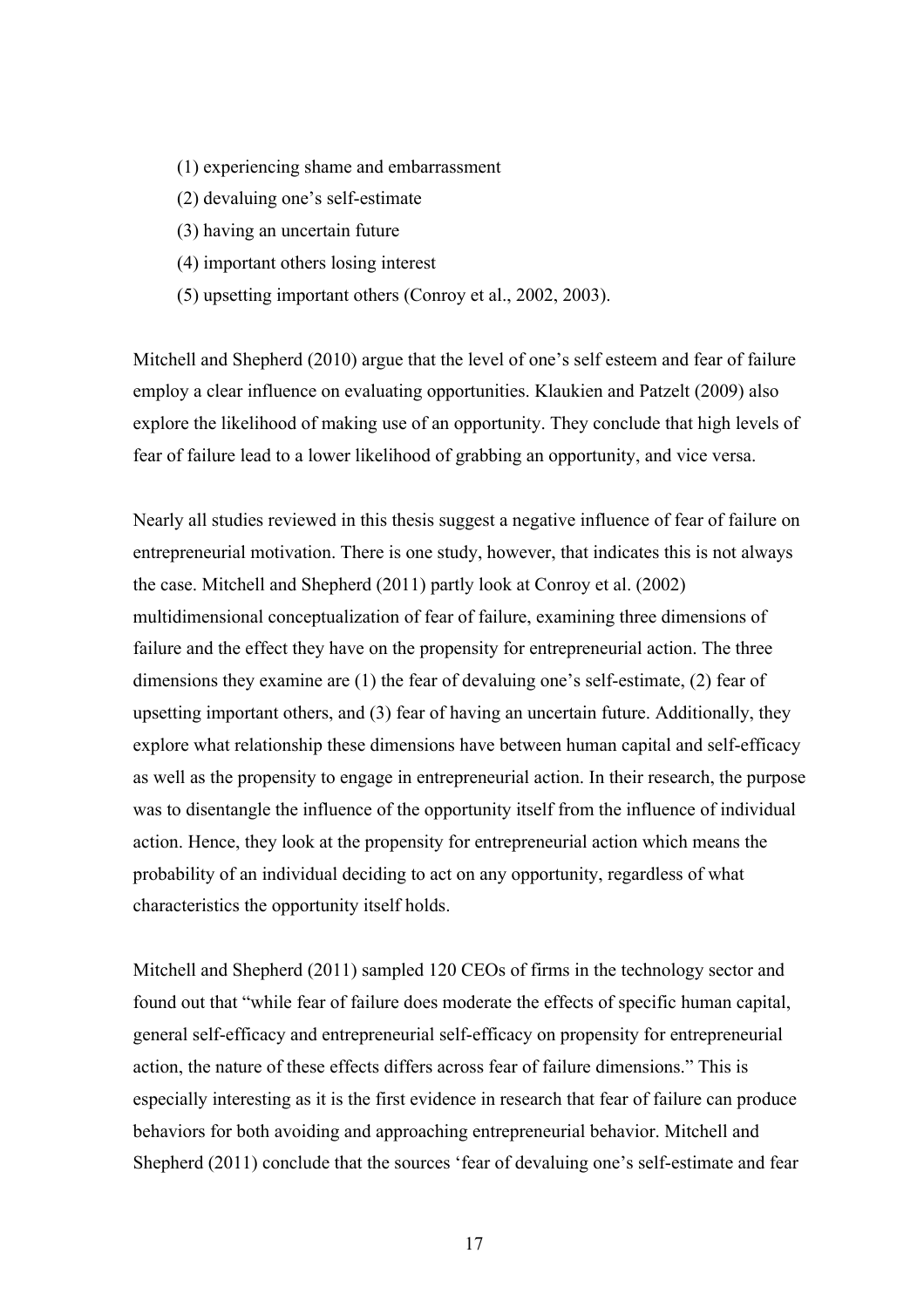of having an uncertain future' inhibit entrepreneurial behavior while the 'fear of upsetting important others', on the other hand, has a positive correlation when deciding whether to pursue an entrepreneurial opportunity or not.

#### **2.3 Fear of failure in entrepreneurs vs. non-entrepreneurs**

Brixy et al. (2012) provide evidence that the level of fear of failure varies between entrepreneurs and non-entrepreneurs, separating the entrepreneurs from the rest of the population. Arenius and Minniti (2005) also present that fear of failure, among nonentrepreneurs, is higher. When looking at gender differences, Noguera et al. (2013) conclude that compared to men, women have a higher degree of fear of failure. Various research (Koellinger et al. 2013; Langowitz and Minniti 2007; Minniti and Nardone 2007; Noguera et al. 2013; Wagner 2007; Wagner and Stenberg 2004) have noticed differences between fear of failure in men and women, accrediting discrepancies in venture creation to differences in fear of failure. A noteworthy research topic would be to examine does such a male-dominated technology entrepreneur industry moderate fear of failure in female respondents, and is it the same for males in female-dominated industries. This is relevant in order to understand how the characteristics of certain industries may partly affect the selection process of individuals before entering an industry. This would potentially shed light to why some industries male-female ratio changes faster than others, for example.

## **2.4 Fear of failure limitations in literature**

Apart from the limitation of the GEM data mentioned early on there is another, even bigger, limitation as well. Cacciotti et al. (2016) note that existing literature involves multiple perspectives, definitions and measures of the construct of fear of failure. Therefore, the "measures are potentially in conflict and characterized by a static approach, thereby limiting the validity of existing findings about the relationship between fear of failure and entrepreneurship".

This dichotomy makes entrepreneurship and fear of failure an interesting research topic as there are multiple views and potentially conflicting research outcomes. In addition, fear of failure has been studied in psychology (eg. Atkinson, 1966; Atkinson and Litwin, 1973;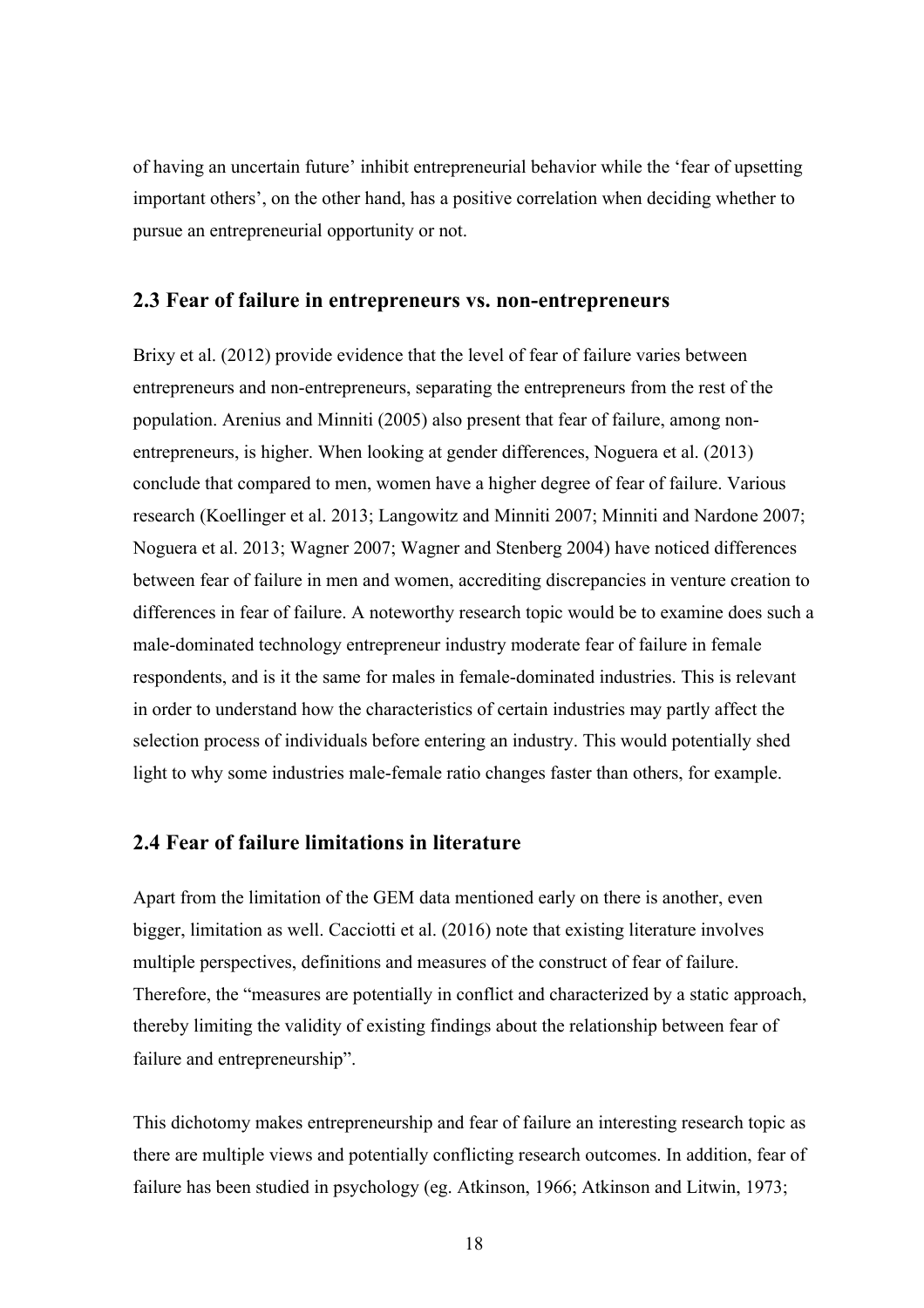McGregor and Elliot, 2005; Elliot, 1999; Conroy, 2001a/b; Conroy et al., 2002) and entrepreneurship (eg. Arenius and Minniti 2005; Wagner 2007; Gòmez-Araujo et al. 2015), which both bring interesting further research questions and perspectives to light, however, the study methods are not unified as well as they could be.

## **2.5 Fear of failure and subjective well-being**

As we have seen, entrepreneurship literature on fear of failure has been, to a great degree, investigated as a barrier to entrepreneurship and research shows fear of failure influences entrepreneurs' decisions and actions during the entrepreneurial process. Cacciotti et al. (2016) conclude that fear of failure can lead to both approaching or avoiding action depending on the characteristics of the task at hand. Therefore, it is important to note that fear of failure can have both positive and negative effects, and there is already plentiful of research on the negative effects especially in nascent entrepreneurs. Understanding the positive effects, however, has not been researched as thoroughly as the negative ones. Nevertheless, in one way or another, fear of failure has an influence in the entrepreneurial process and should be examined in relation to other factors such as stress and well-being.

#### **2.5.1 Stress and well-being in entrepreneurs**

If we look at what characterizes the entrepreneurial process and entrepreneurs' environment, it is an environment susceptible to conditions that generate high levels of stress (Baron et al., 2016). These can be, for example, the unpredictability or rapid changing of the environment, a work overload, financial constraints or having personal responsibility over others' lives.

There has been extensive research done to find causes of work-related stress and the unfavorable effects it has on employees (Jex & Beehr, 1991; Xie, Schaubroeck, & Lam, 2008). When looking at the work environment entrepreneurs navigate, one might conclude that entrepreneurs experience high levels of stress as their surroundings have characteristics that generate high levels of stress. Buttner (1992), for example, suggests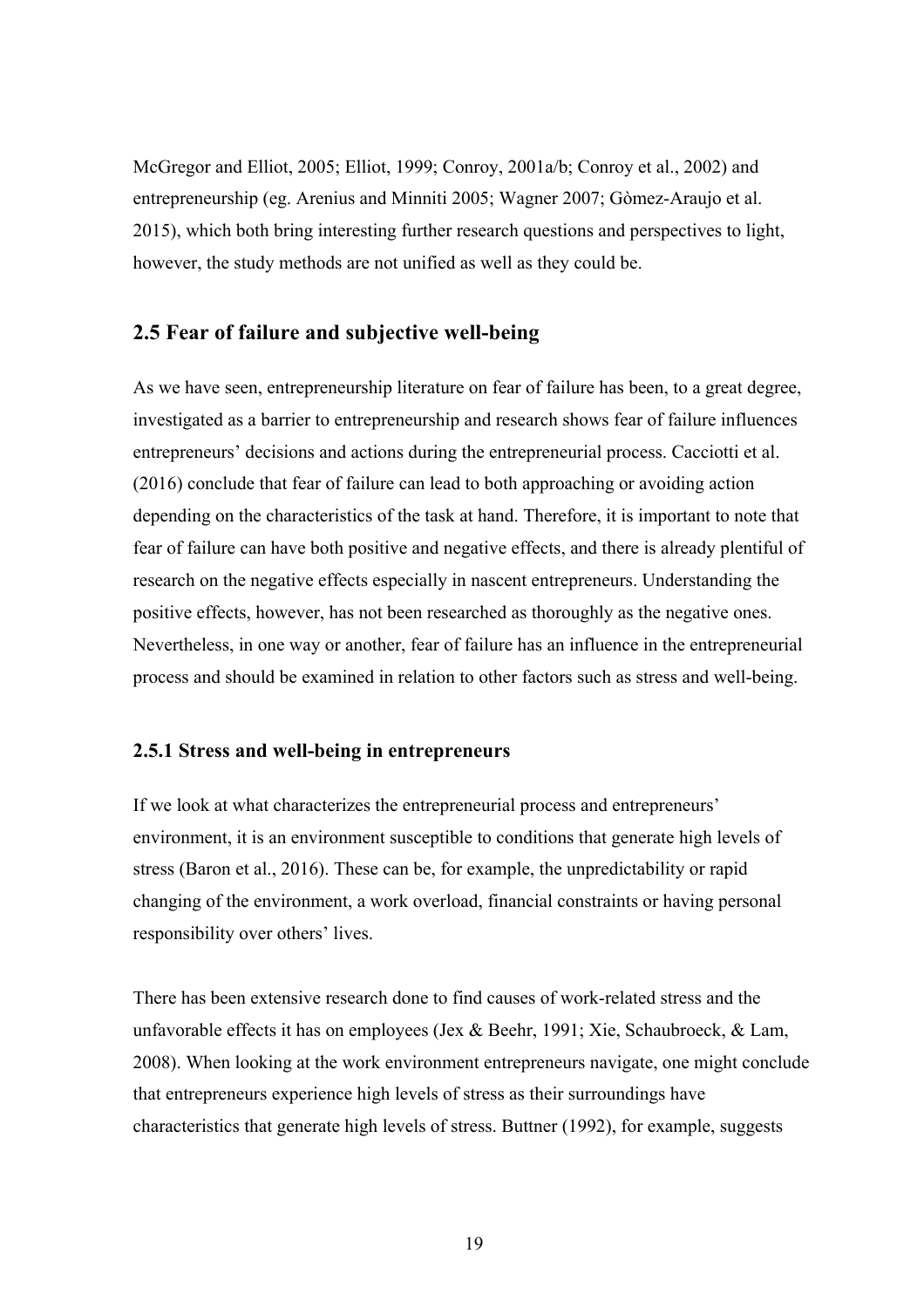that entrepreneurs do experience high levels of stress though this has not yet been systematically investigated in academic literature.

However, a theory in the fields of industrial-organizational psychology and organizational behavior points to another possibility. Attraction-Selection-Attrition (ASA) theory (Schneider, 1987; Schneider, Goldstein, & Smith, 1995) suggests that people who are "attracted by, selected into, and persist in entrepreneurship may be relatively high in the capacity to tolerate or effectively manage stress" (Baron et al. 2016). On the flipside, people who have a low capacity to manage stress tend to either voluntarily or involuntarily exit from entrepreneurship. Hence, entrepreneurs as a group of individuals are predicted to experience low instead of high levels of stress compared to others while pursuing a new venture.

Originally, ASA theory was formulated to find a reason for organizations becoming increasingly homogenous with regard to skills, abilities, knowledge and other employee characteristics (Bretz, Ash, & Dreher, 1989; Ployhart, Weekley, & Baughman, 2006). Recently, it has also been used to understand why some people choose a certain occupation or career path and choose to stay there. Schaubroeck, Ganster, and Jones (1998) note that ASA theory may be applied to choosing a career in addition to the choice of employer or organization. This makes it a very interesting theory to relate to entrepreneurship.

*Attraction* comes from people choosing a career, since they perceive their characteristics, motives and skills coincide with the requirements of the career or occupation. *Selection* describes that only those who perceive they fit a certain career choose to enter a that career. Lastly, *attrition* happens when individuals realize that they're skills are not suitable for a certain career and they choose to drop or withdraw from it either voluntarily or involuntarily. Ployhart et al. (2006) suggest that this process plays a crucial role in career selection and retention and being an entrepreneur is, after all, a career selection of a sort.

As a conclusion, an entrepreneur's environment can be viewed, on average, more stressful than being an employee as the responsibilities coming with it have been noted to affect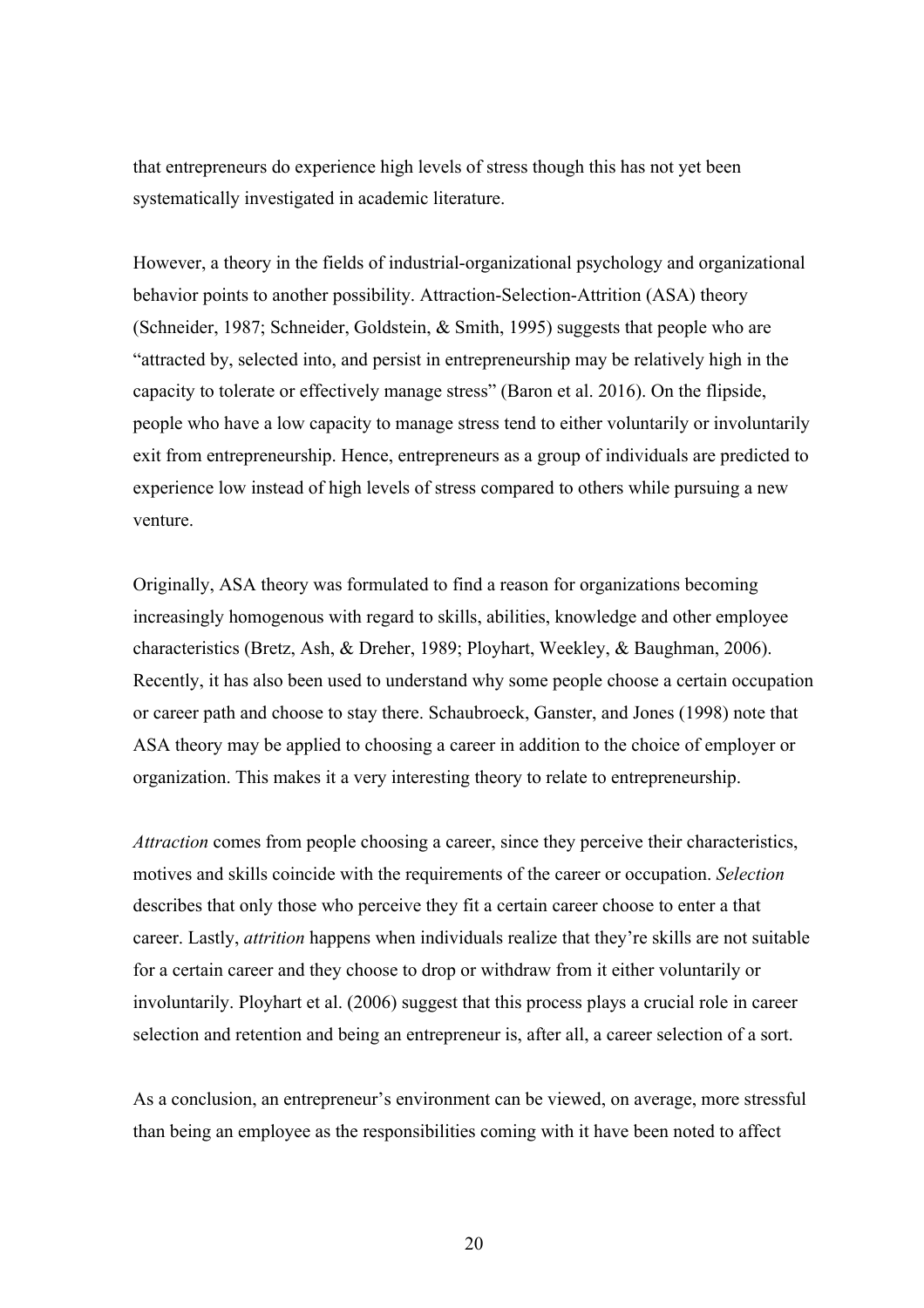stress. Stress, in turn, affects entrepreneurs well-being and well-being has been recently used to measure success in entrepreneurship as well.

In the past, research on entrepreneurial success has focused almost exclusively on hard data (such as profits, ROI, growth in sales) which can be considered as financial outcomes (Baron et al., 2016). These measures are truly important indicators of success as they are easily measurable and comparable. However, there has been increasing research in entrepreneurship examining entrepreneurs' who seek other goals than just financial success; goals that are guided by gaining nonfinancial benefits during their entrepreneurial activities (Gimeno, Folta, Cooper, & Woo, 1997; Hmieleski & Corbett, 2008). Baron (2010) and Cassar (2007) find out that entrepreneurs strive not only for financial success but also have a strong motive to engage in work they find meaningful and can achieve greater independence and autonomy.

Therefore, Rindova, Barry, and Ketchen (2009) suggest that the reason people become entrepreneurs is that they are looking for emancipation from social structures and certain conditions they find restricting. This recent research would suggest that entrepreneurial success is not only financial and may also include an individual's subjective well-being. This is why this thesis looks at subjective well-being as well as fear of failure in entrepreneurs.

It can be concluded that that entrepreneurs work in a stressful environment and a measure of their success can be affected not only by financial success but also subjective wellbeing. Therefore, it is important to look at what effects stress has on entrepreneurs' subjective well-being.

Research has for decades found intense and prolonged stress to be related to a variety of harmful outcomes (Ganster & Rosen, 2013; Ganster & Schaubroeck, 1991; Sullivan & Bhagat, 1992) such as having a negative effect on personal health (DeLongis, Folkman, & Lazarus, 1988) and task performance (Ganster & Rosen, 2013). In addition, and crucial for the topic of this thesis, Srivastava et al. (2001) found that stress was negatively related to subjective well-being. It has been shown that entrepreneurs are exposed to many stressors

21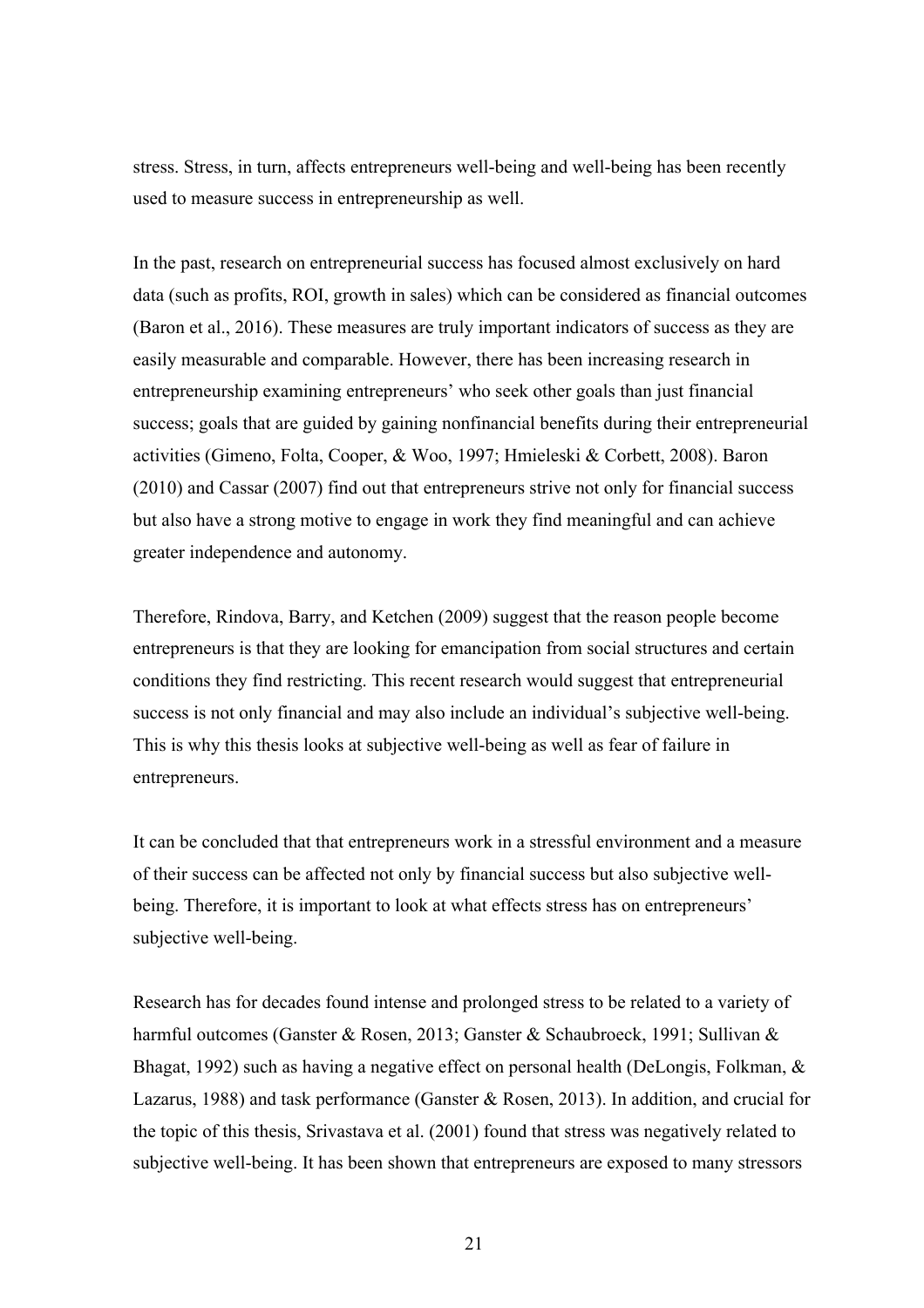and these can reduce an entrepreneur's subjective well-being. Therefore, the connection of stress to well-being is important to grasp in entrepreneurship in order to understand what constitutes a successful entrepreneur. Furthermore, a reduction in subjective well-being, on the other hand, relates to negative work-related attitudes, low task performance and reduced personal health (Hunter & Thatcher, 2007).

When looking at subjective well-being and work, there is quite some evidence that subjective well-being is strongly linked to many different aspects of work in a positive way as well. Wright & Cropanzano (2000), for example, show a positive relation with subjective well-being and job satisfaction as well as work productivity, career success (measured by speed of promotions), and personal income. Other positive relations have been found to both physical and psychological health (Xu & Roberts, 2010) and the quality and depth of social relationships (Pinquart & Sorensen, 2000).

As can be seen, subjective well-being is a crucial variable both negatively and positively related to multiple different aspects of entrepreneurial work and is therefore a very interesting research topic. It is important to understand the mechanisms that help entrepreneurs protect their well-being as this will contribute to understanding the reasons behind their entrepreneurial success.

When looking at fear of failure, it is critical to understand its effects on subjective wellbeing as subjective well-being has such a crucial effect on entrepreneurs. Studying, researching and measuring not only the financial success factors of entrepreneurs but also the nonfinancial factors will give us a better idea of what variables affect entrepreneurial success and furthermore, give us a better understanding on what characterizes the successful entrepreneur.

Therefore, I come to hypothesis 1.

H1: Fear of failure is negatively related to subjective well-being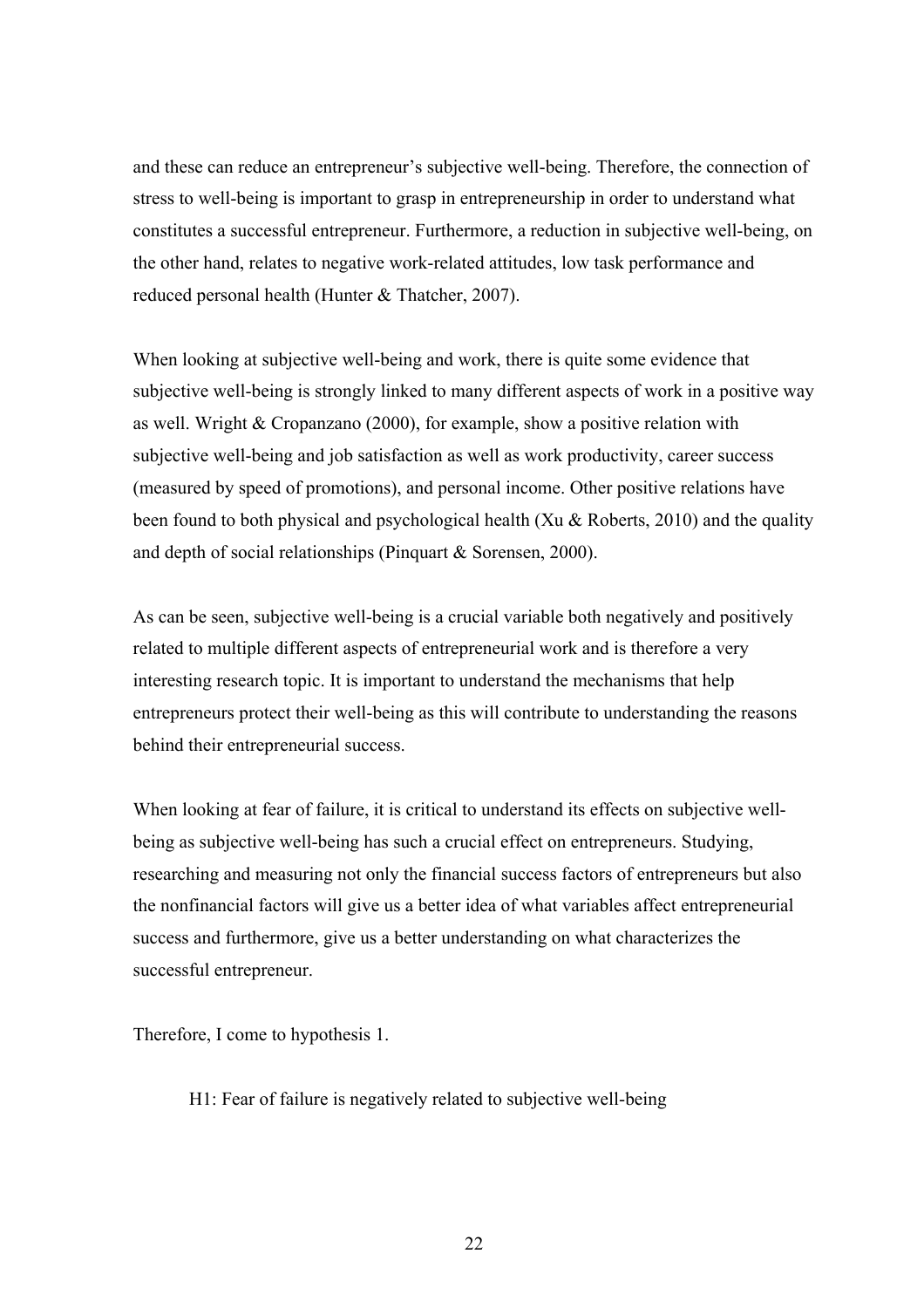## **2.6 Procrastination**

#### **2.6.1 History of procrastination**

The first analysis examining the history of procrastination was written by Milgram (1992). Milgram (as cited in Steele, 2007, p. 66) stated that societies with numerous commitments and deadlines, i.e. technically advanced societies, give rise to procrastination as the number of opportunities to procrastinate increase while underdeveloped societies are not as much effected. Ferrari, Johnson and McCown (1995) challenged that procrastination has been prevalent throughout history but only during the industrial revolution in the mid-18<sup>th</sup> century negative connotations started to gain ground. Before this, it was viewed and considered as an intelligent and wise thing to do; a wise (in)action. Procrastination may well be an increasing problem in developed societies as there is evidence that it may be on the rise (Kachgal et al., 2001)

*"One of the general weaknesses, which, in spite of the instruction of moralists, and the remonstrances of reason, prevail to a greater or less degree in every mind."*

Samuel Johnson, 1751

Procrastination is described as early as  $\sim$ 500 BC in the 700-verse Hindu Sanskrit scripture called *Bhagavad Gita* or *Gita*, as part of the Hindu epic Mahabharata (chapters 23–40 of the 6th book of Mahabharata). It is considered the most known, read, and influential spiritual text of Hinduism and in it, Krishna notes "Undisciplined, vulgar, stubborn, wicked, malicious, lazy, depressed, and procrastinating; such an agent is called a Taamasika agent". It is good to notice that Taamasika people in Bhagavad Gita are considered of such low value that mortal rebirth is denied to them; rather, they go to hell. (Gandhi, Strohmeier, & Nagler, 2000)

As we can see, procrastination has been present throughout human history from the Bhagavad Gita to  $21<sup>st</sup>$  century academic literature. The view of procrastination has been nearly unanimously concurring among different cultures and through different ages. One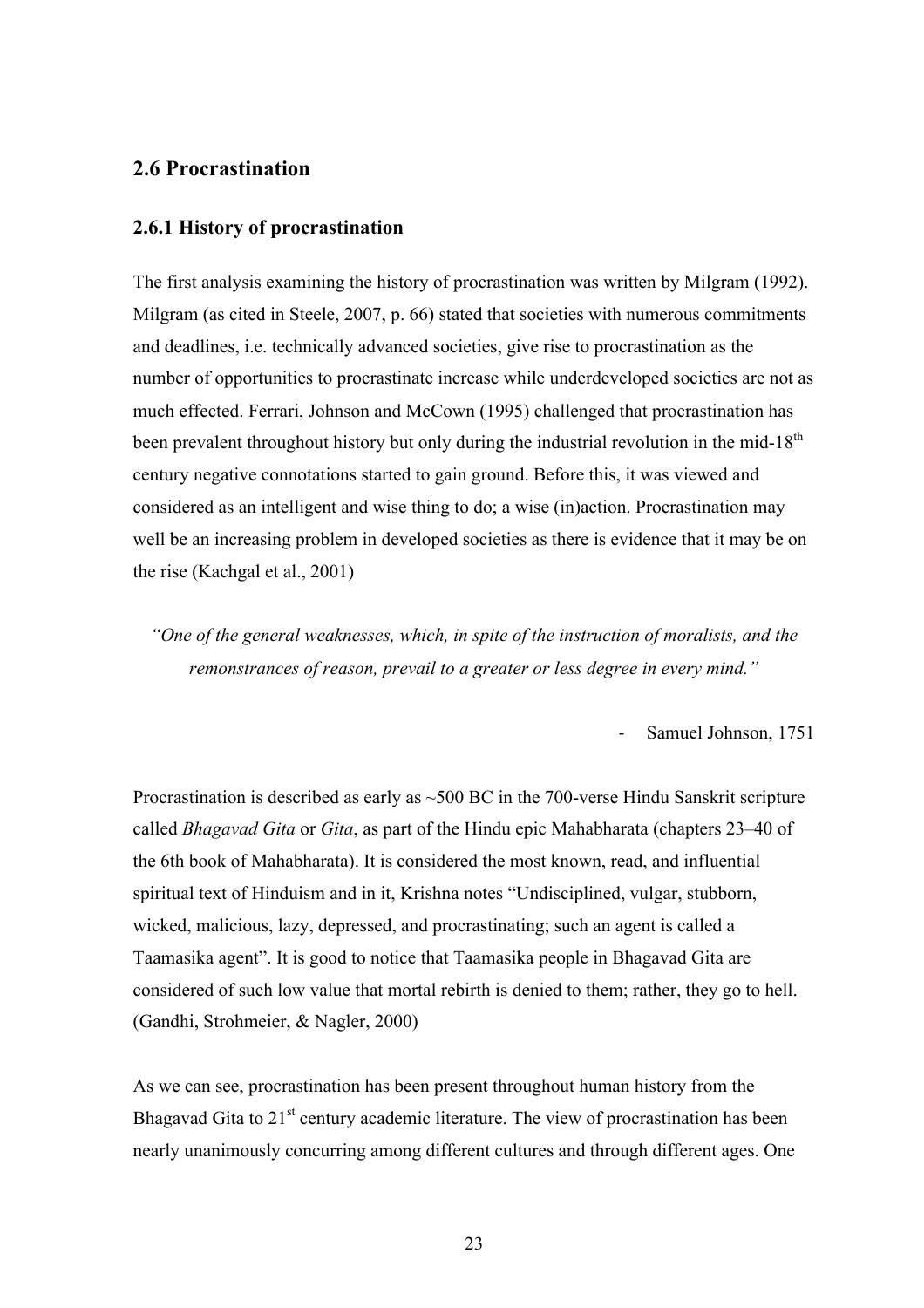reason why procrastination was chosen for this was the fact that it is as universal and ubiquitous as a characteristic or feeling can get.

#### **2.6.2 Definition of procrastination**

To postpone, to delay or to put off a task or decision is prevalent in literature when characterizing and defining procrastination. The origins come from Latin word *pro*, meaning "forward, forth, or in favor of," and *crastinus*, meaning "of tomorrow". (Klein, 1971)

Procrastination is different from decision avoidance. In decision avoidance, the original intention is to delay (Anderson, 2003) while in procrastination one delays, without intent, the starting or completing of a certain course of action (Silver & Sabini, 1981; Milgram, 1991; Beswick & Mann, 1994; Lay & Silverman, 1996). This is in accordance with Ellis & Knaus (1977), Burka & Yuen (1983), and Akerlof (1991) where procrastination is mostly considered to be an irrational delay of behavior.

#### **2.6.3 Procrastination is everywhere and troubling**

Procrastination is widespread, prevalent and ubiquitous and has been studied in literature for decades. A considerable amount of studies has been done on students, how they view procrastination and how much they consider themselves procrastinating. Most studies on procrastination have focused on college students. Based on Ellis and Knaus (1977) and O'Brian (2002) research, the amount of college students engaging in procrastination is at a level of 80%-95%. In addition, approximately 75% consider themselves as procrastinators (Potts, 1987) and nearly 50% problematically procrastinate on a consistent basis. (Solomon & Rothblum, 1984; Haycock, 1993; Day, Mensink, & O'Sullivan, 2000; Onwuegbuzie, 2000).

Procrastination can occur in many different ways. Students describe the act of procrastination often happens through sleeping, playing or watching TV, and that it typically takes up to one third of their daily commotion and activities (Pychyl, Lee, Thibodeau, & Blunt, 2000). In addition to being regularly found among college students,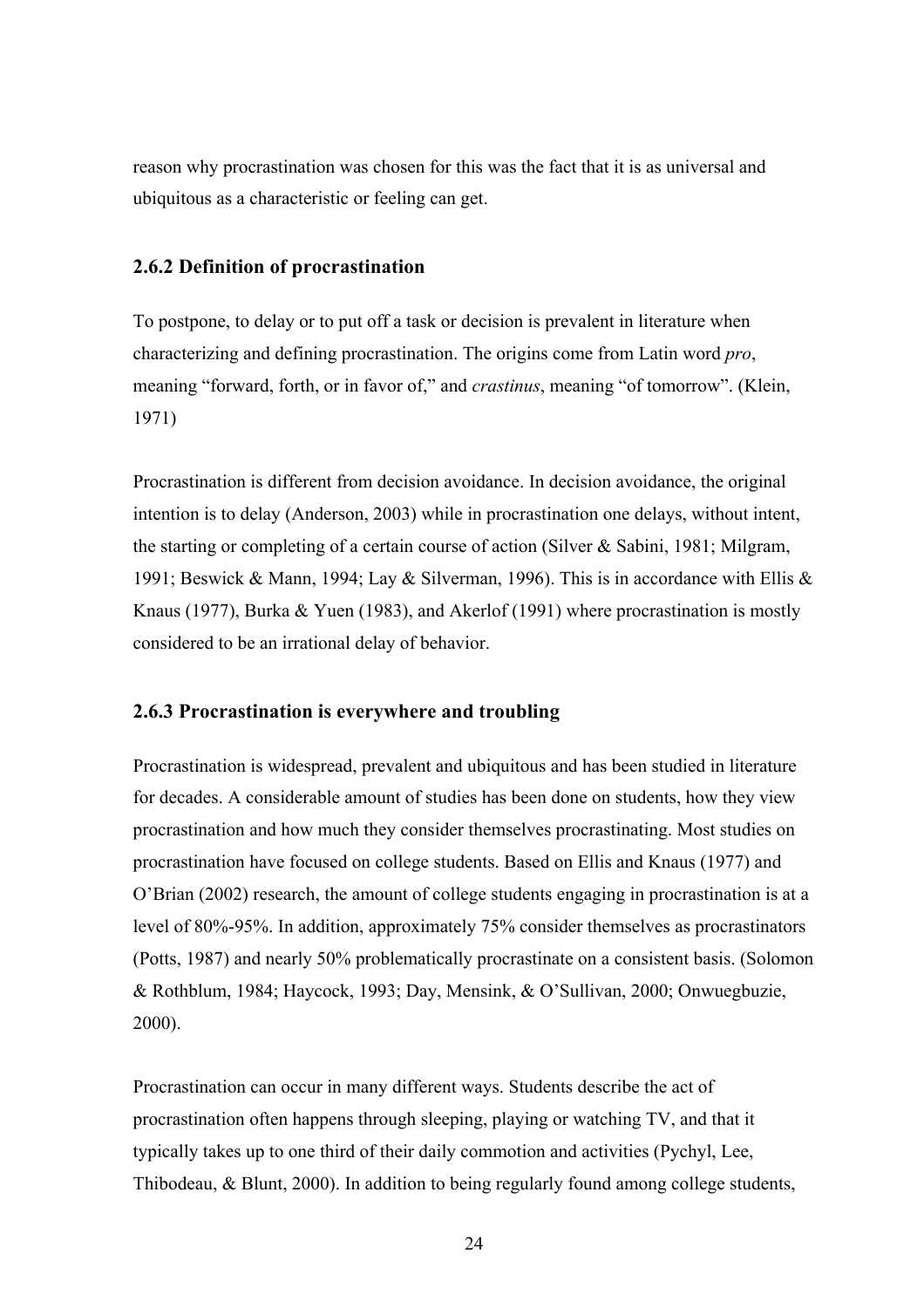procrastination within the general population isn't rare either. Harriott  $&$  Ferrari (1996) conclude that it chronically affects about 15%-20% of adults.

Continuing with the general population and not just college students, over 95% of procrastinators hope to reduce procrastination (O'Brien, 2002, as cited in Steele, 2007, p. 65) and people characterize procrastination as being harmful, foolish and bad (Briody, 1980). In literature, there are several studies that have been able to link procrastination to poor overall performance (Beswick, Roth- blum, & Mann, 1988; Wesley, 1994; Steel, Brothen, & Wambach, 2001). The link between individual well-being and procrastination has also been examined (Knaus, 1973; Lay & Schouwenburg, 1993; Tice & Baumeister, 1997) concluding that in the long term, procrastination results to being more miserable.

Economic and political study-fields also concur with the theme of procrastination having a negative effect and being dangerous. In the political realm, Farnham (1997) and Kegley (1989) look at presidential decisions and Holland (2001) examines the banking practices of different nations with regard to procrastination resulting in disastrous delays of important decisions. Retirement savings behavior has been studied in economics (Akerlof, 1991; O'Donoghue & Rabin, 1999) with the lack of a retirement savings plan being attributed to procrastination.

Procrastination has seldom been viewed in a positive manner in literature. Several studies have examined it as avoiding rush or being a practical, purposeful delay (eg. Bernstein, 1998; Chu & Choi, 2005) but for the purpose of this thesis, procrastination shall be viewed primarily as an outcome having a negative effect.

As procrastination is prevalent throughout history and can be found, to some degree, in everyone, it is crucial to understand the effect it has on entrepreneurs.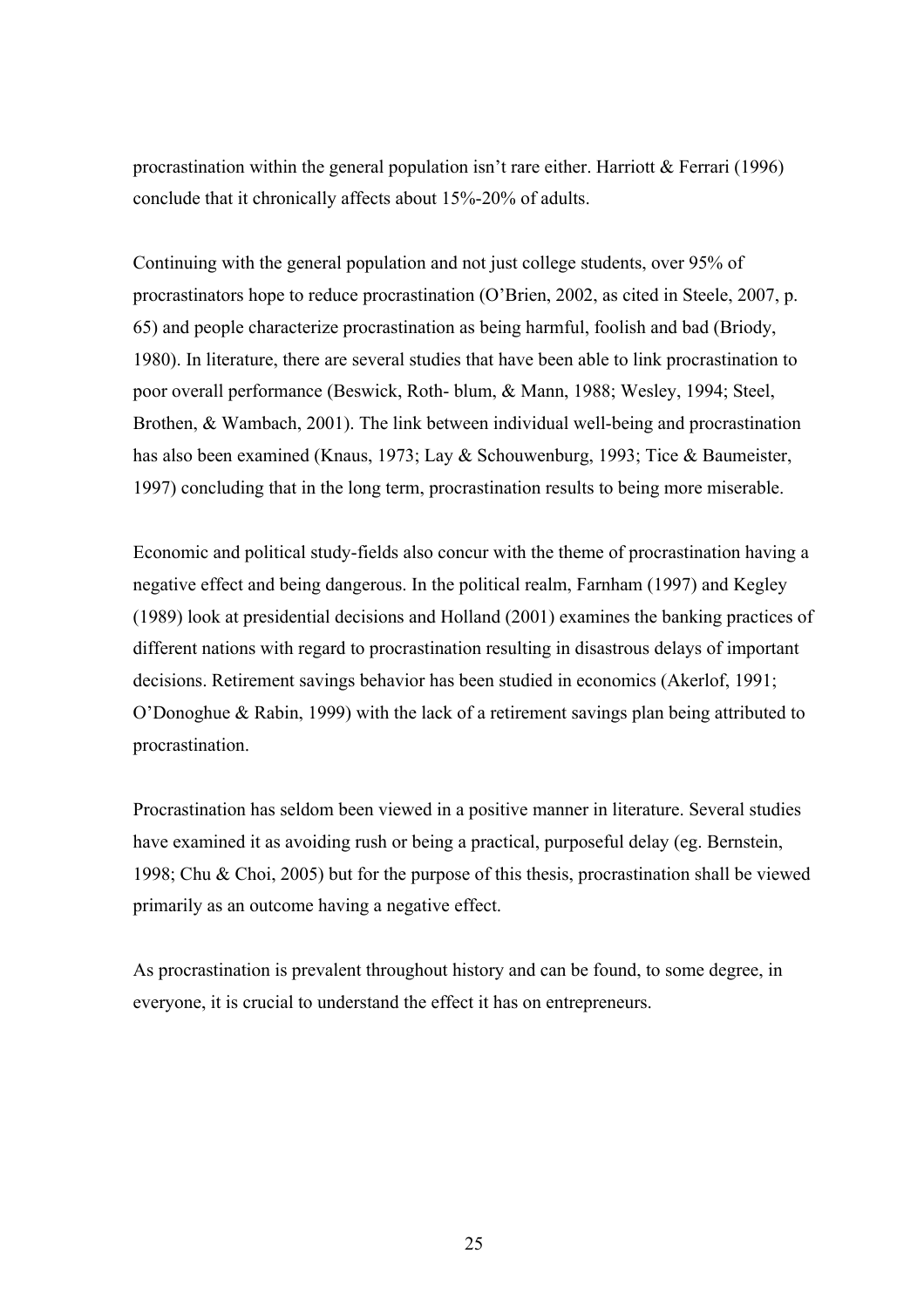#### **2.6.4 The Causes and Correlates of Procrastination**

What actually causes procrastination and what aspect could affect entreprenerus? Steel (2007) comprehensively gathers together the causes and correlates of procrastination in literature. Causes and correlates are divided into four main sections.

- (1) task characteristics
- (2) individual differences
- (3) outcomes
- (4) demographics, which we'll go through in the next few pages.

#### **Task characteristics - Possible environmental causes of procrastination**

When procrastinating, one has a voluntary choice in choosing between tasks and a person cannot delay all tasks at once but can choose to favor certain ones or do them in a preferred order (Steele, 2007). Therefore, the nature of the task has to have an effect on their decision process unless people procrastinate completely randomly. Briody (1980) concludes that about 50% of study-respondents said procrastination was related to the characteristic of the task at hand. Literature has suggested two predictable environmental factors: timing of rewards and punishments (example of saving inadequately for retirement), and task aversiveness (avoid tasks that one finds unpleasant).

When looking at task nature and procrastination, Steele (2007) found out that two task characteristics affect procrastination. For one, people tend to factor tasks that are more pleasurable and pleasant especially in the short term even when the task at hand can be damaging to themselves in the long term. Second, the more naturally unpleasant the task, the more individuals are trying to procrastinate and avoid it. Let's examine both timing of rewards and punishments as well as task aversiveness.

Schouwenburg & Groenewoud (2001) as well as Strongman & Burt (2000) have studied students and asked them about procrastination and the amount they procrastinate under various conditions. Both research indicates that when a student's task (eg. homework, exam) deadline approaches (rewards and punishments get closer) or comes near completion, the amount of procrastination would reduce and decline. Procrastination has

26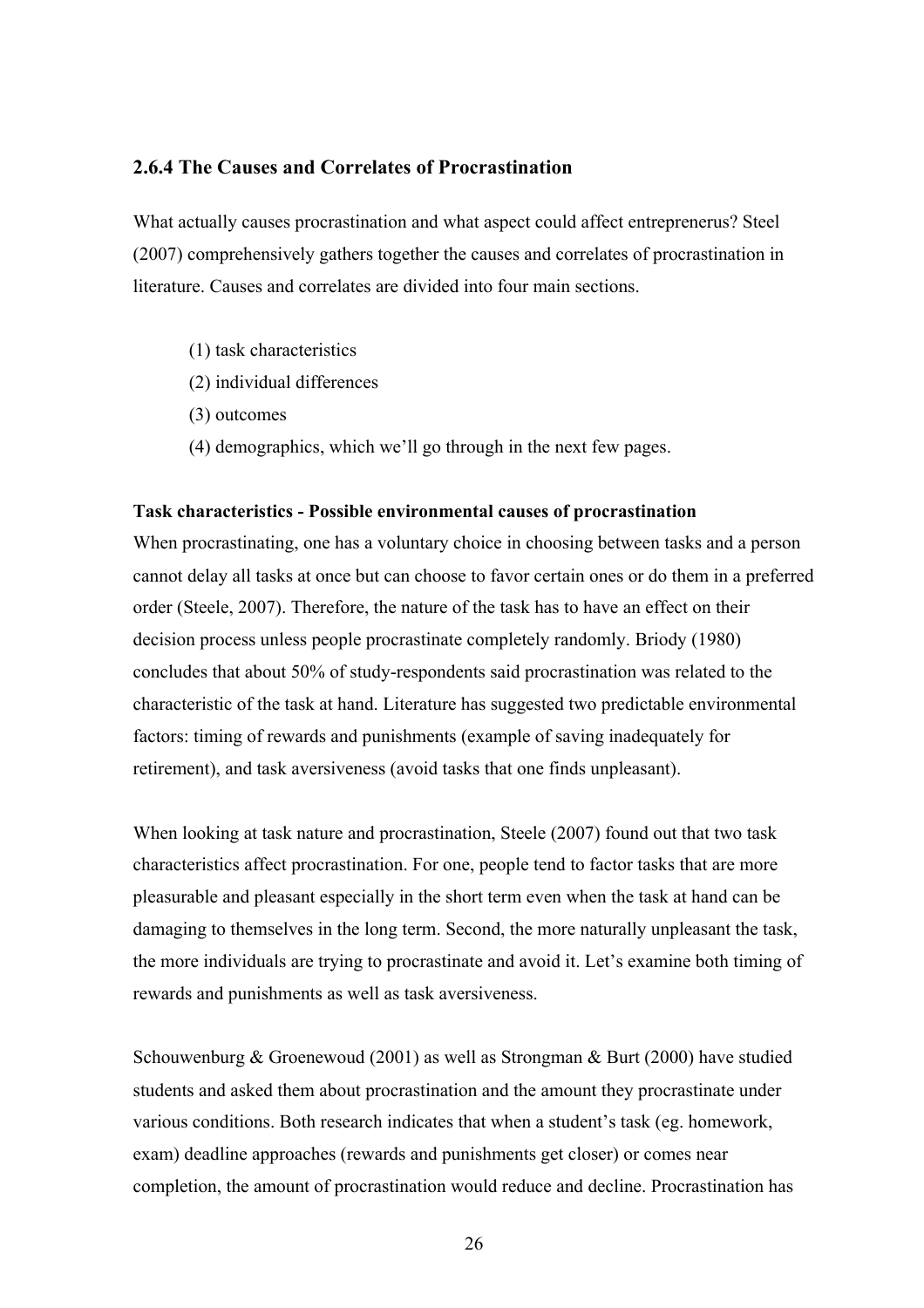also been studied on animals. Two noteworthy studies by Mazur (1996, 1998) studied pigeons and found out that they will postpone or procrastinate a small amount of work now for a delayed reward rather than choosing the other option of doing more work later for the same result.

With regard to task aversiveness being a trigger for procrastination, there is lots of research supporting this using a variety of research methodologies (Kachgal et al., 2001; Peterson, 1987; Rawlins, 1995; Solomon & Rothblum, 1984, Anderson, 2001; Briody, 1980; Froehlich, 1987; Haycock, 1993). Solomon & Rothblum (1984) formulated the Procrastination Assessment Scale which has been used by Kachgal et al. (2001) and Rawlins (1995), for example. They used the scale to ask respondents, giving them 26 different reasons, why they would procrastinate when writing a term paper (with a deadline). Using factor analysis for the responses, they found out that students consistently generated a dimension that they best describe as "aversiveness of task", i.e. "Really dislike writing papers" that was reported to be the case by 45% of respondents (Solomon  $\&$ Rothblum, 1984; Peterson, 1987; Rawlins, 1995; Kachgal et al., 2001). Briody (1980), Froehlich (1987) and Haycock (1993) provide evidence that the top two reasons for procrastination regarding a task are (1) that the task is unpleasant and (2) that the task is boring and uninteresting.

Task aversiveness has been studied with various different tasks as well. Some examples are personal projects, academic projects (eg. publications), behaviors when searching jobs or general daily tasks. Steele (2007) used a variety of research methods, daily logs and time sampling, among others, concluding that "the more people dislike a task, the more they consider it effortful or anxiety producing, the more they procrastinate". There are two moderators found in existing literature having an effect, conscientiousness and the length of the task (short-term vs. long-term).

According to Lay & Brokenshire (1997), low conscientiousness increases the effect of task pleasantness on procrastination and Steele (2007) argues, based on Lay & Brokenshire (1997) correlation, that one potential reason why individuals procrastinate can plainly be

27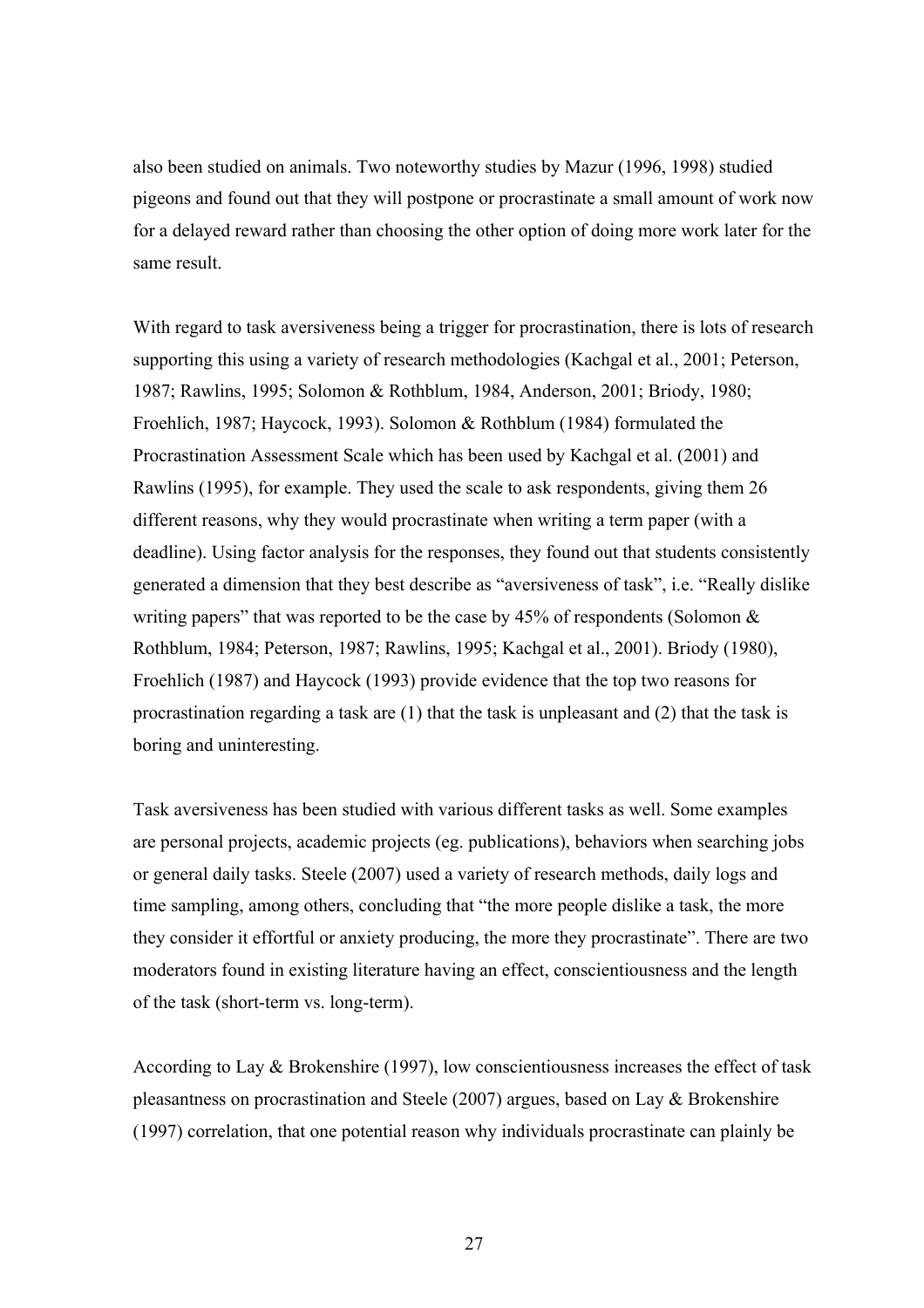that some people simply view life's general duties and chores aversive. In addition, the effect of task aversiveness is proved to intensify with short-term projects (Lay 1987, 1990).

Multiple research has come to the conclusion that when a task increases in boringness and difficulty, there is a higher probability of delaying that particular task (eg. Ackerman & Gross, 2005; Blunt & Pychyl, 2000; Briody, 1980; Sene ́cal, Lavoie, & Koestner, 1997; Sigall, Kruglanski, & Fyock, 2000). Lonergan & Maher (2000) showed that task significance, feedback and lower autonomy increase decisional procrastination. Behavioral procrastination, on the other hand, has had a strong relation with other dimensions of task aversiveness such as frustration, resentment, and especially boredom (Briody, 1980; Haycock, 1993; Ackerman & Gross, 2005).

When applying this to entrepreneurship and more specifically *during* the process of entrepreneurial activity (when the decision for entrepreneurial action has already been made), entrepreneurs have to often choose between, and prioritize, tasks. Therefore, when entrepreneurs procrastinate it might be due to the fact that they simply have to choose and prioritize between two different tasks weighing the opportunity costs of both.

#### **Individual differences - Relevant personality traits using five-factor model**

Studies have tried to specify the relationship between individual differences, personality and procrastination. Researchers have used the traditional five-factor model of openness to experience, conscientiousness, extraversion, agreeableness, and neuroticism (Digman, 1990).

Steel (2007) considers openness to experience and agreeableness only on a trait level while neuroticism and extraversion are considered with their respectable facets; irrational beliefs, self-efficacy and self-esteem, self-handicapping, and depression for neuroticism and positive affect, impulsiveness, and sensation seeking for extraversion. Conscientiousness in literature is studied with several constructs related to one's ability of self-regulation: distractibility, organization, achievement motivation, and intention-action gap.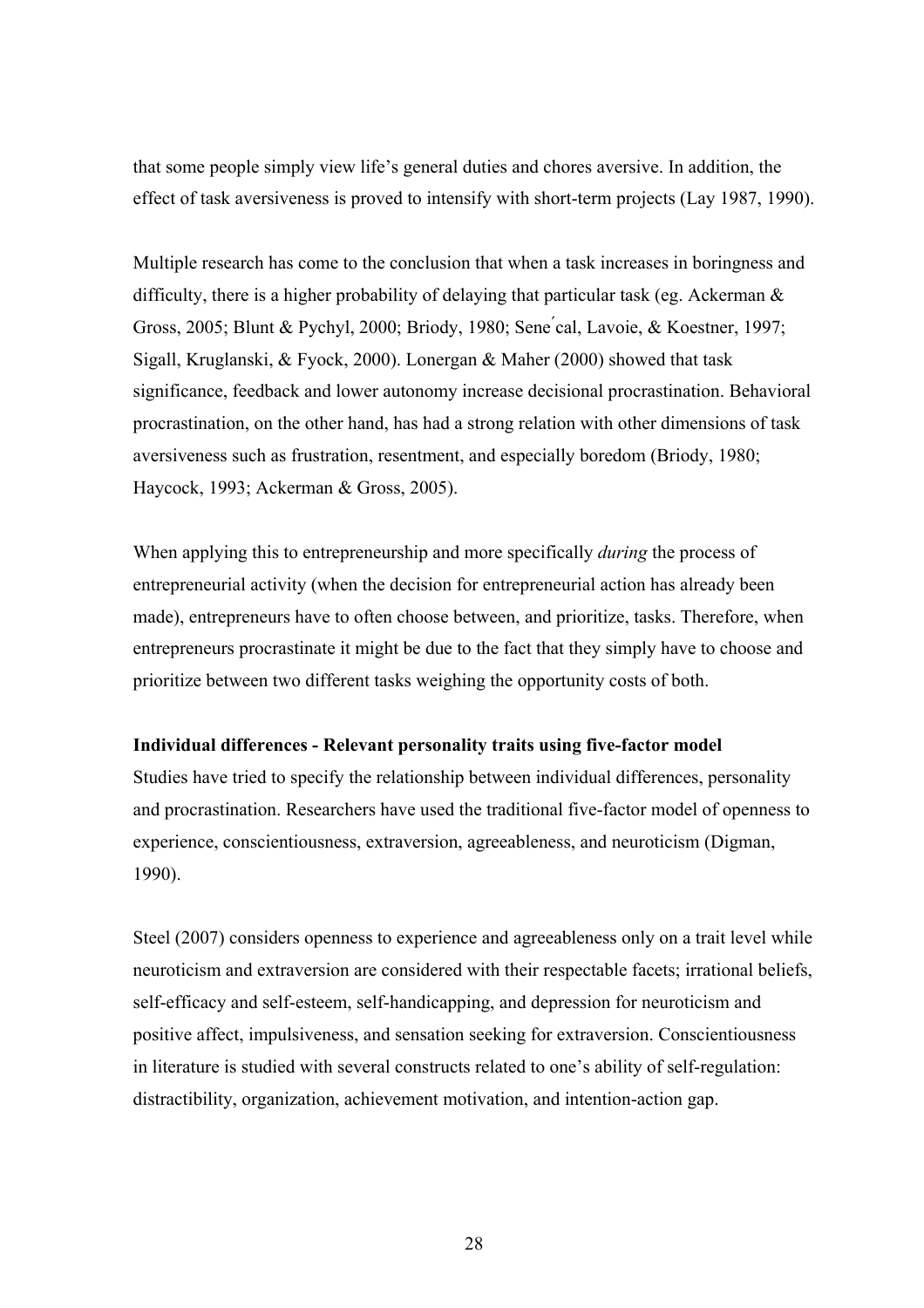#### **Outcomes - Proximal effects of procrastination**

Outcomes mean the presumed effects on a poorer or more negative mood and worse performance (Steele, 2007), however, it is crucial to remember that some outcomes can represent eluding causes of procrastination such as decreased self-efficacy and a possible increase in depression.

Literature has focused on two main outcomes of procrastination; mood and performance. Procrastination has a strong link to consciousness, which is in turn consistently linked to increased performance (Barrick & Mount, 2003; Hurtz & Donovan, 2000). Steele (2007) argues that "procrastinators should tend to be worse off in terms of both how they feel and what they achieve".

Introduced in the mid-1940's by Mayers (1946), procrastination has been seen as a way of momentarily avoiding anxiety that later on, and most often unfortunately, becomes compounded resulting in increased anxiety (Mayers, 1946; Solomon & Rothblum, 1984). Therefore, procrastination may at first be a mood improvement but should consequently worsen at a later point in time. Lindsley, Brass, & Thomas (1995) look at this through a depression spiral, given that depression may lead to the act of procrastination as it can be defined as an extended period of negative affect on one's behavior. Therefore, a poor mood itself may also be a creating factor of procrastination and not only a result. A practical example would be that a deeply depressed person cannot get themselves to do anything, while the act of getting nothing done (procrastinating) deepens the depression.

Previously, procrastination and poor performance has been mentioned in this thesis but it is also good to note that some individuals report using procrastination as a performanceenhancing tool or strategy as it aids them to marshal resources in order to cope with an oncoming deadline (Chissom & Iran- Nejad, 1992; Tice & Baumeister, 1997). Nonetheless, if the act of procrastination is irrational and depicts low conscientiousness, a last-minute rush should be less successful than efforts made in good time. Similar to mood, poor performance permits the potential of mutual relationships such as failure spirals related to self-efficacy (Lindsley et al., 1995). In layman's terms, this means that procrastination may lead an individual to poorer performance, which decreases self-

29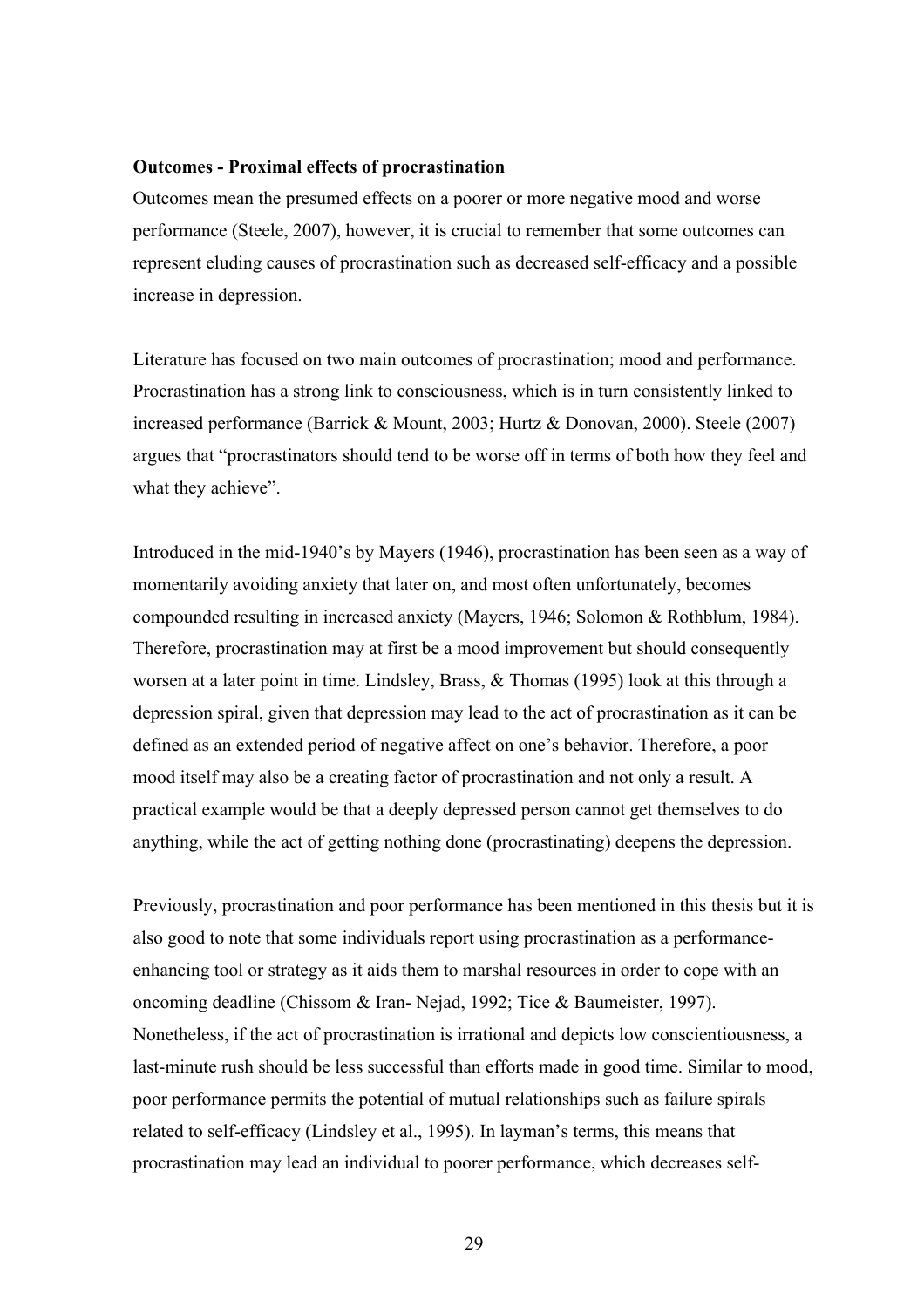efficacy, which again leads to more procrastination, similar to the metaphor of mood and a deeply depressed person.

Mood changes as an outcome have been studied since the early 1990's although still missing strong empirical evidence. When there is no evidence otherwise on procrastination, Steele (2007) notes that a relationship between mood and procrastination may be present. Stainton, Lay, & Flett (2000) and Steel et al. (2001), among others, come to a conclusion that despite an individual's actual behavior, a person with a poorer mood is more likely to procrastinate. It is common knowledge that moods change over time with every one of us, and therefore it would be a great research topic for a longitudinal study rather than studying only an academic semester, for example.

One theory is that procrastination could be decreased by mood repair (Tice  $\&$ Bratsslavsky, 2000; Tice, Bratslavsky & Baumeister, 2001). These studies examined students, one of the most commonly researched individuals when it comes to procrastination, deliberately putting one group of students in an unhappy mood. Those that were unhappy were increasingly likely to put effort into lifting their mood up again before starting to study for an informal math test. More studies on students has been done as well, following students throughout a full academic course (Rothblum, Solomon, & Murakami, 1986) where they concluded that student-procrastinators are more susceptible to having more overall stress during the semester, and Tice & Baumeist, (1997) found that studentprocrastinators have less stress in the beginning and more stress towards the end of the semester. Assur (2003, as cited in Steele, 2007, p. 79) and Lay & Schouwenburg (1993) reported an increase of anxiety (state agitation) towards the end of the course while Towers & Flett (2004, as cited in Steele, 2007, p. 79) noticed a decrease in anxiety in the beginning of the course. Therefore, Tice & Baumeist (1997) research has not fully been replicated. On the other hand, Lay, Edwards, Parker & Endler (1989) and Lay & Silverman (1996) conclude there has been no relationship detected between procrastination and anxiety. In addition, Lay and Schouwenburg (1993) also concluded they found no significant relationship between procrastination and mood on the last day of class.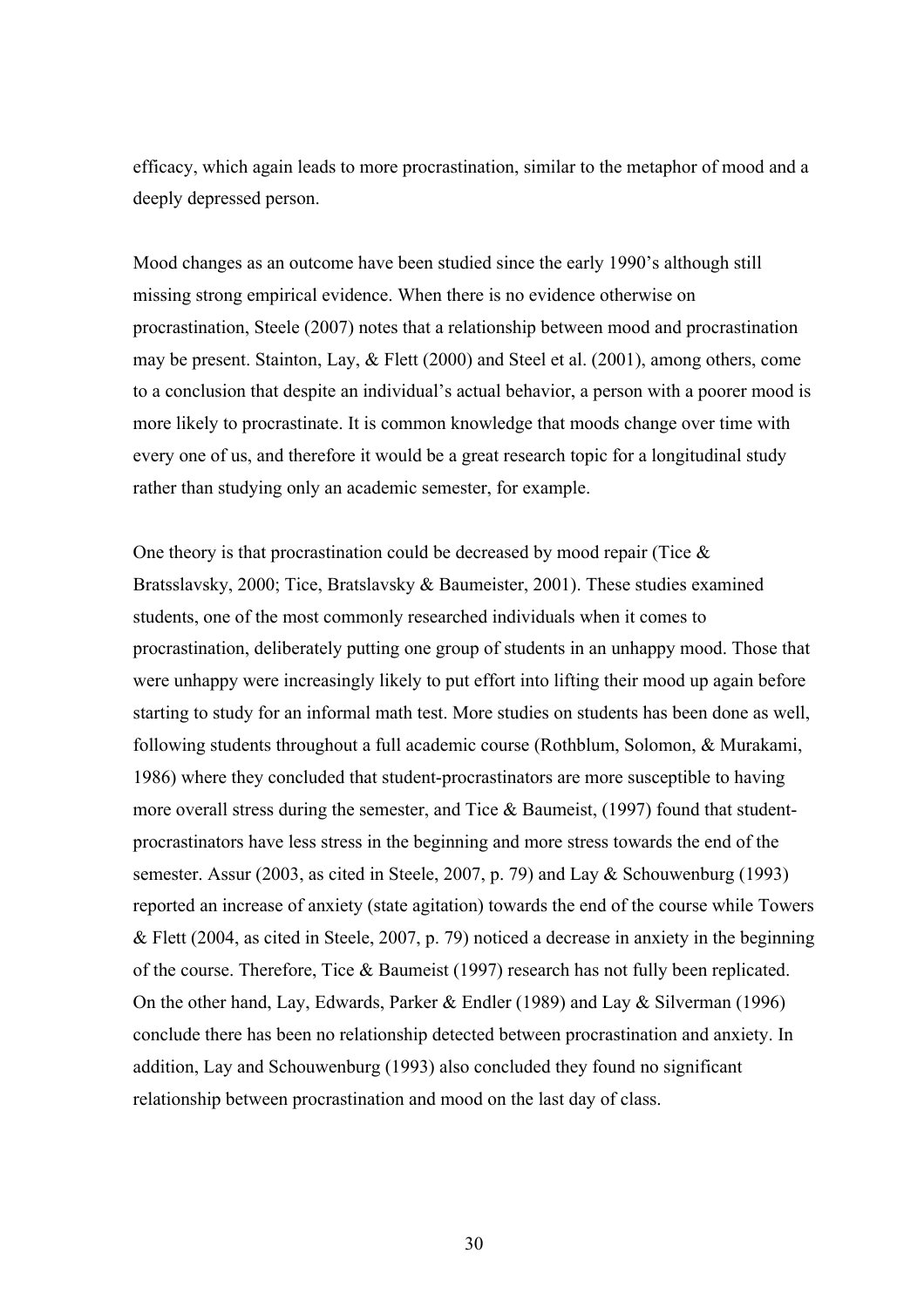Overall, examining students, the negative relationship towards procrastination is strong. Haycock (1993) and Froelich (1987) asked students about how they feel after the act of procrastination, with over four-fifths of responses being categorized as negative. On a similar note, the Procrastination research group (2005) having a large sample size of over 11000, come to the conclusion that 19% reported an extremely negative effect and 94% found procrastination had a negative effect on their mood, in this case the variable was happiness.

These abovementioned studies show a relationship between mood and procrastination, however, no other studies have been able to show a significant relationship between the two. For example, Pychyl et al (2000) did not find a significant relationship between negative mood and procrastination in their five-day period using experience-sampling methodology. For further research on procrastination, studying moods is a topic worth further exploring.

When switching focus to performance and procrastination, Steele (2007) found a similar, yet opposite, strength than with conscientiousness and procrastination. There was a weak negative relationship between performance in academics and procrastination. Based on his research, we can conclude that procrastination is never helpful, usually harmful and sometimes harmless.

When looking at performance criteria such as GPA in students, the dangers of procrastination are evident. Steele (2007) analysis shows negative correlations between procrastination and course GPA, overall GPA, final exam scores and assignment grades. Elliot (2002) has also reported a negative correlation that procrastination has with people's health that are from outside academics (as cited in Steele, 2007, p. 80). This can be attributed partly to the fact that procrastinators often postpone going to the doctor and getting medical treatment and diagnostic tests (Colman, Brod, Potter, Buesching, & Rowland, 2004; White et al., 1994). This should not come as a surprise due to the nature of procrastination. Elliot (2002) also found strong evidence of a negative relationship between financial well-being and procrastination. Mehrabian (2000) notes similar results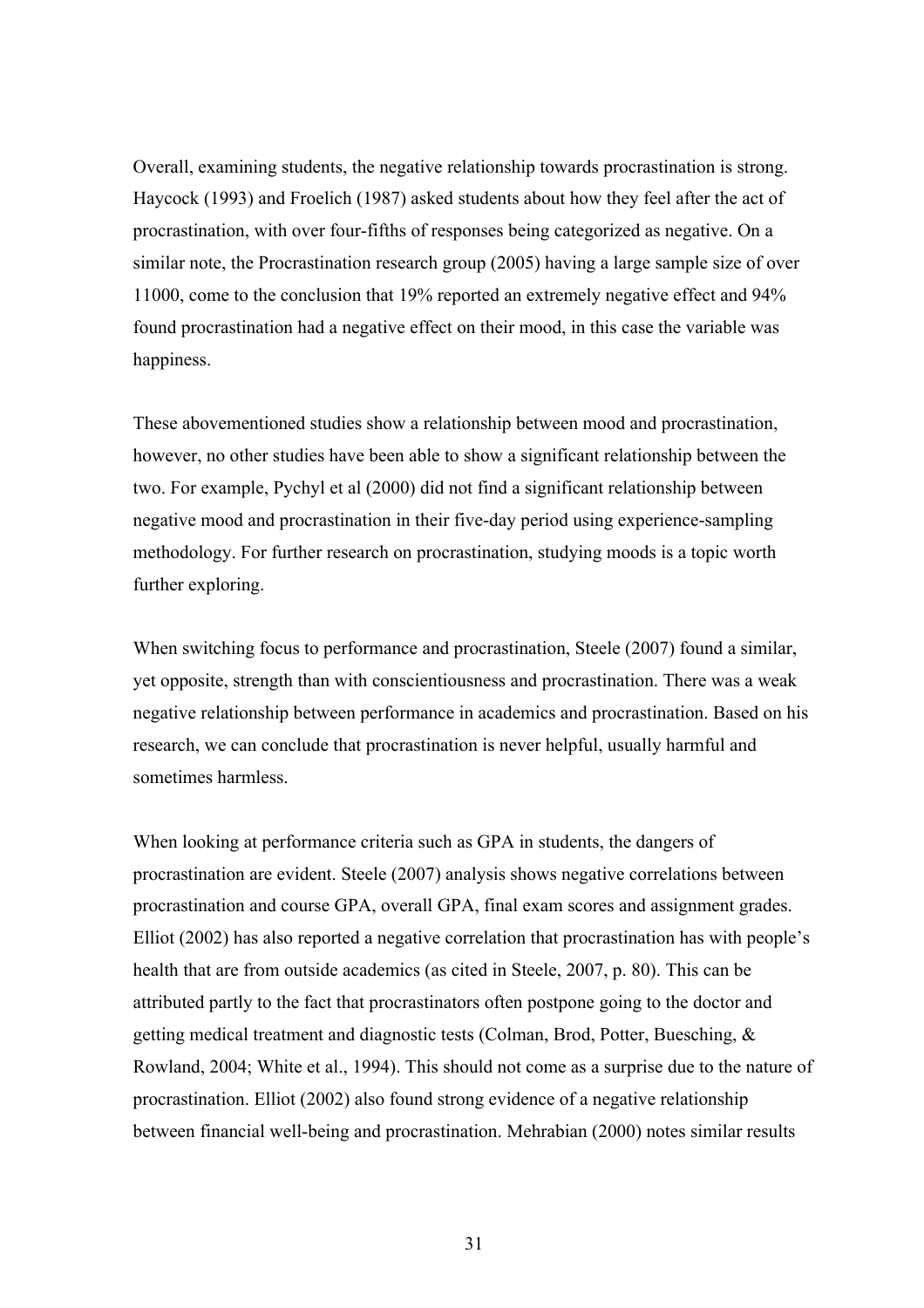finding a significant correlation between career/financial success and procrastination, however, evaluation of success was not based on self-report but on peer evaluation.

#### **Demographics - Possible physical and cohort moderators**

Existing literature and research provides information mainly on three possible demographic moderators of procrastination: gender, age, and year (Steele, 2007).

When it comes to age, people procrastination decreases with age and learning. O'Donoghue and Rabin (1999) say that "Many people who procrastinate only moderately do so not because of intrinsic self-control, but because they have developed schemes to overcome procrastination". This means that people can learn to avoid procrastination. Various research gone through by Ainslie (1992) and Baumeister et al. (1994) has shown that individuals tend to procrastinate less with repeated practice. Therefore, it is not farfetched to say that the more experience an entrepreneur has, the less they procrastinate.

The relationship, effect and influence of gender to procrastination is hard to predict. Studies looking at self-control and gender differences have found mixed results (Feingold, 1994). Men have scored lower, higher and the same as women depending on the measure used. It has nonetheless been shown that girls score higher on effortful control than boys (Else- Quest, Hyde, Goldsmith, & Van Hulle, 2006). Based on these results, one could think that procrastination would be weakly associated with males if one had to choose the more susceptible gender.

As mentioned in the history of procrastination, Kachgal et al. (2001) deduct that procrastination is on the rise, which would be consistent with other findings (Sivy, 2000; Griffiths & Parke, 2002; Wadden, Brownell, & Foster, 2002) considering the increase of alternative forms of self-regulatory failure such as obesity, considerable debt or gambling. They have been on the rise in the last 25 years, which is not hard to believe because grouping and compound effects in personality appear to exist (Roberts, Walton, & Viechtbauer, 2006) and because procrastination may be affected by environmental changes (eg. task aversiveness). Therefore, such an increase is a valid possibility.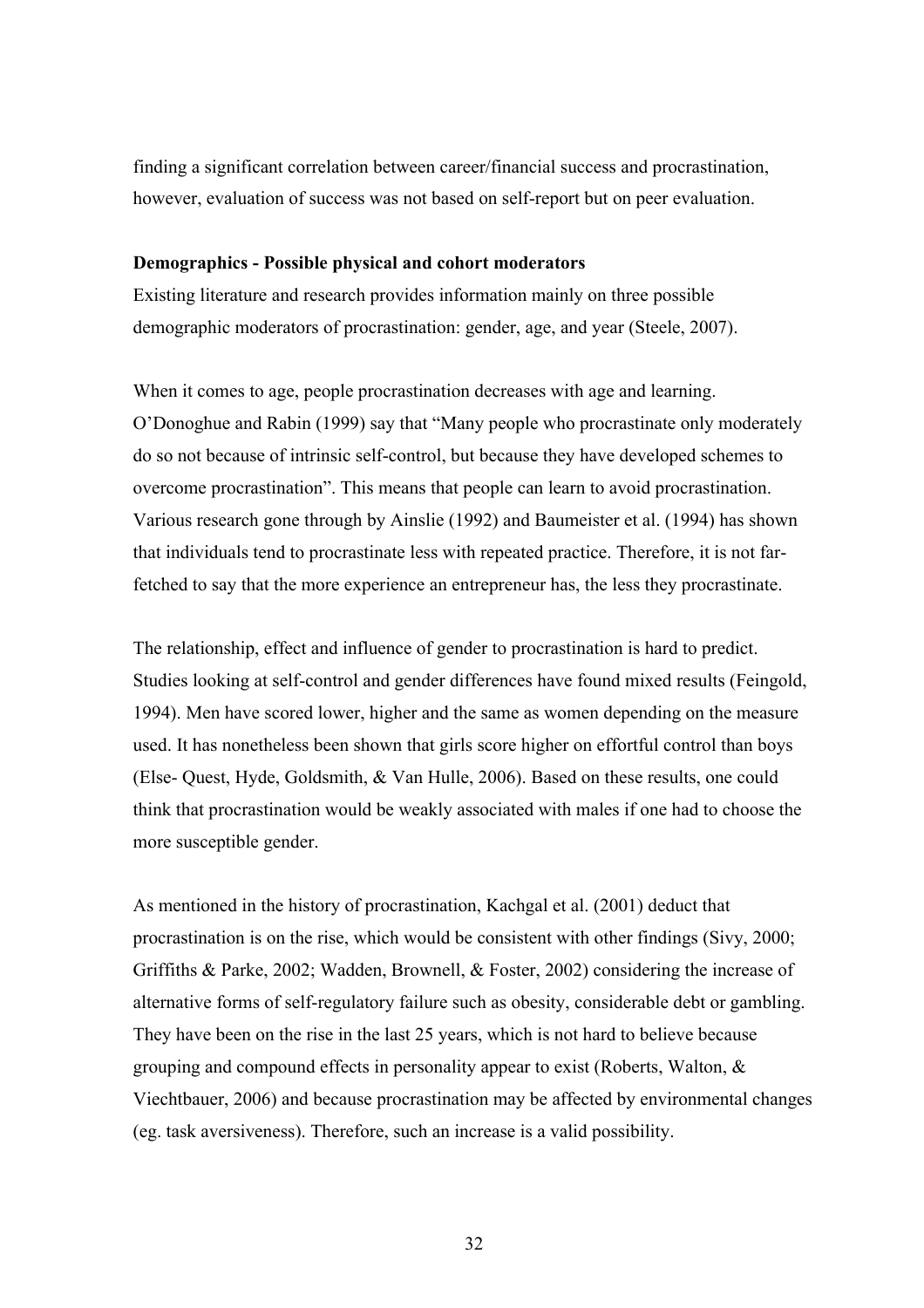Currently, self-reports provide the best data for studying the historical prevalence of procrastination (Steele, 2007). Due to this, it is important to note that any studied theme or trend can possibly represent changes in cultural responses, such as a willingness to admit the level of procrastination than actually looking at the true change in underlying behavior.

## **2.7 Fear of failure, procrastination and subjective well-being**

Since the outcomes of procrastination are known to affect both students and the general population without too much research geared towards entrepreneurs, it is interesting to see how procrastination affects entrepreneurs or does it moderate a relationship in variables that affect entrepreneurs. One of these variables can be fear of failure, as there is slight evidence in literature that it can be related to stress and, in turn, subjective well-being. Does procrastination play a role in this relationship?

Combining the relevance of fear of failure in entrepreneurship and the ubiquitousness of procrastination along with the importance of subjective well-being in order to achieve entrepreneurial success, we get to Hypothesis 2 and 3:

H2: Fear of failure is positively related to procrastination

H3: The tendency to procrastinate mediates the relationship between fear of failure & subjective well-being

# **3. METHODS**

## **3.1 Sample**

The data for this thesis was collected through a survey. The questionnaire measured the variables fear of failure, procrastination and subjective well-being. The questionnaire can be found in Appendix A.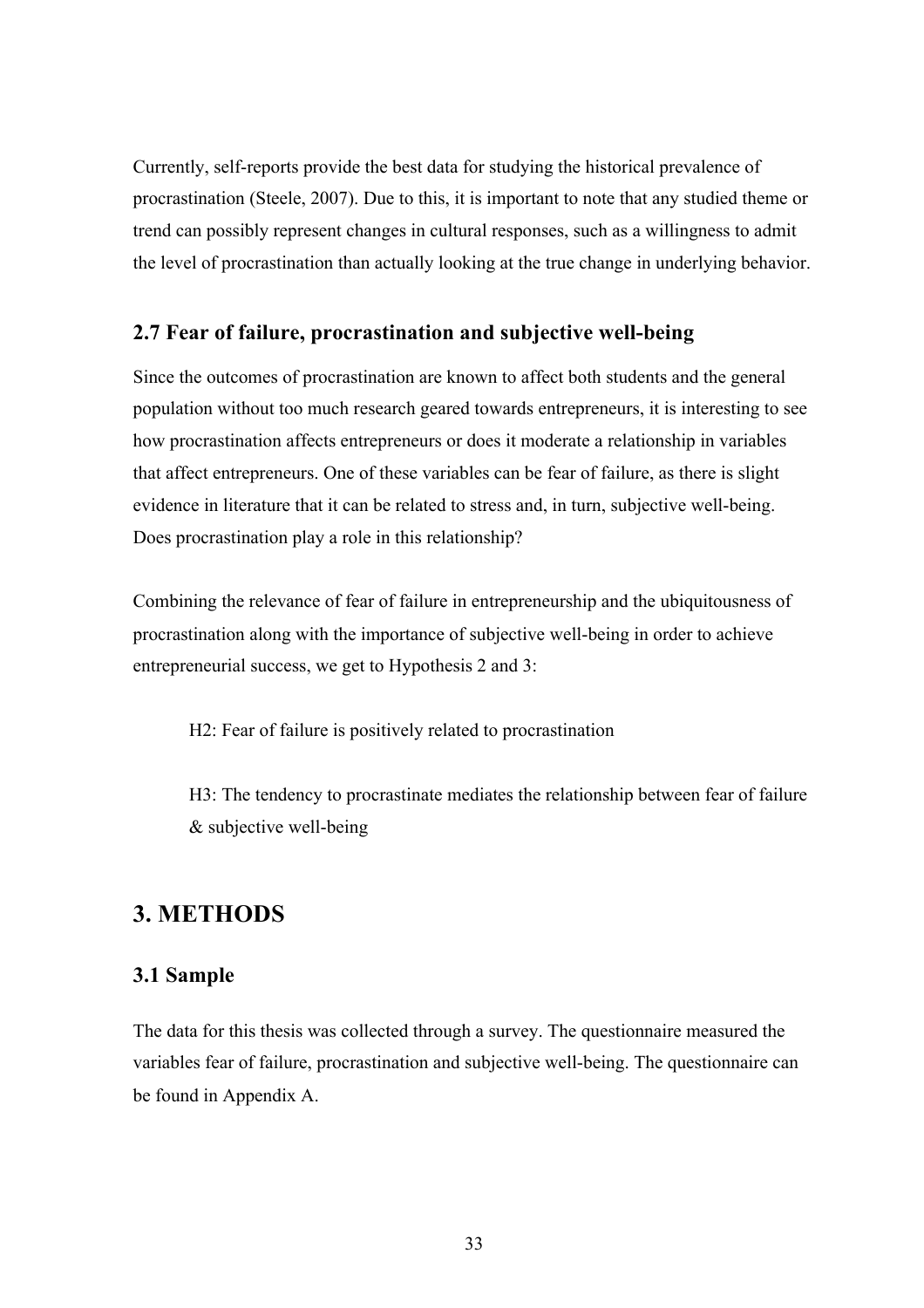The entrepreneurs for this study were selected through a Finnish accelerator named Startup Sauna. The survey participants were selected from the coach pool of the Startup Sauna accelerator program which constitutes individuals that give coaching to the startups during the accelerator program. Initially, 100 entrepreneurs were contacted to take part to the survey. Only 71 valid responses were considered for the study, representing a 71% response rate. The final sample includes 88.7% male and 11.3% female. The mean for age was about 30 years old and 47.9% have got a graduate degree (i.e. MSc, MA, MBA) while 21.1% have an undergraduate degree (i.e. BSc, BA).

One important note in the data collection process with entrepreneurs is the considerable amount of time taken to collect data and get the survey answered. This required multiple reminders, calls, face-to-face meetings and emails, and this challenging aspect can also be seen from the limited number of respondents with months of contacting.

## **3.2 Measures**

#### **Entrepreneurial fear of failure**

I used the measured developed by Cacciotti et al. (2015) which contained 18 items rated through a 5-point scale format (1= strongly disagree; 5= strongly agree). Cronbach alfa is .88.

#### **Subjective well-being**

Subjective well-being was measured with Diener's (1984) 'satisfaction with life' scale with a 5-point scale format (1= strongly disagree; 5= strongly agree). Cronbach alfa is .80.

#### **Procrastination**

Procrastination was measured with the Decisional Procrastination Questionnaire (DPQ; Mann, Burnett, Radford, & Ford, 1997) with a 5-point scale format (1= strongly disagree; 5= strongly agree). Cronbach alfa is .90.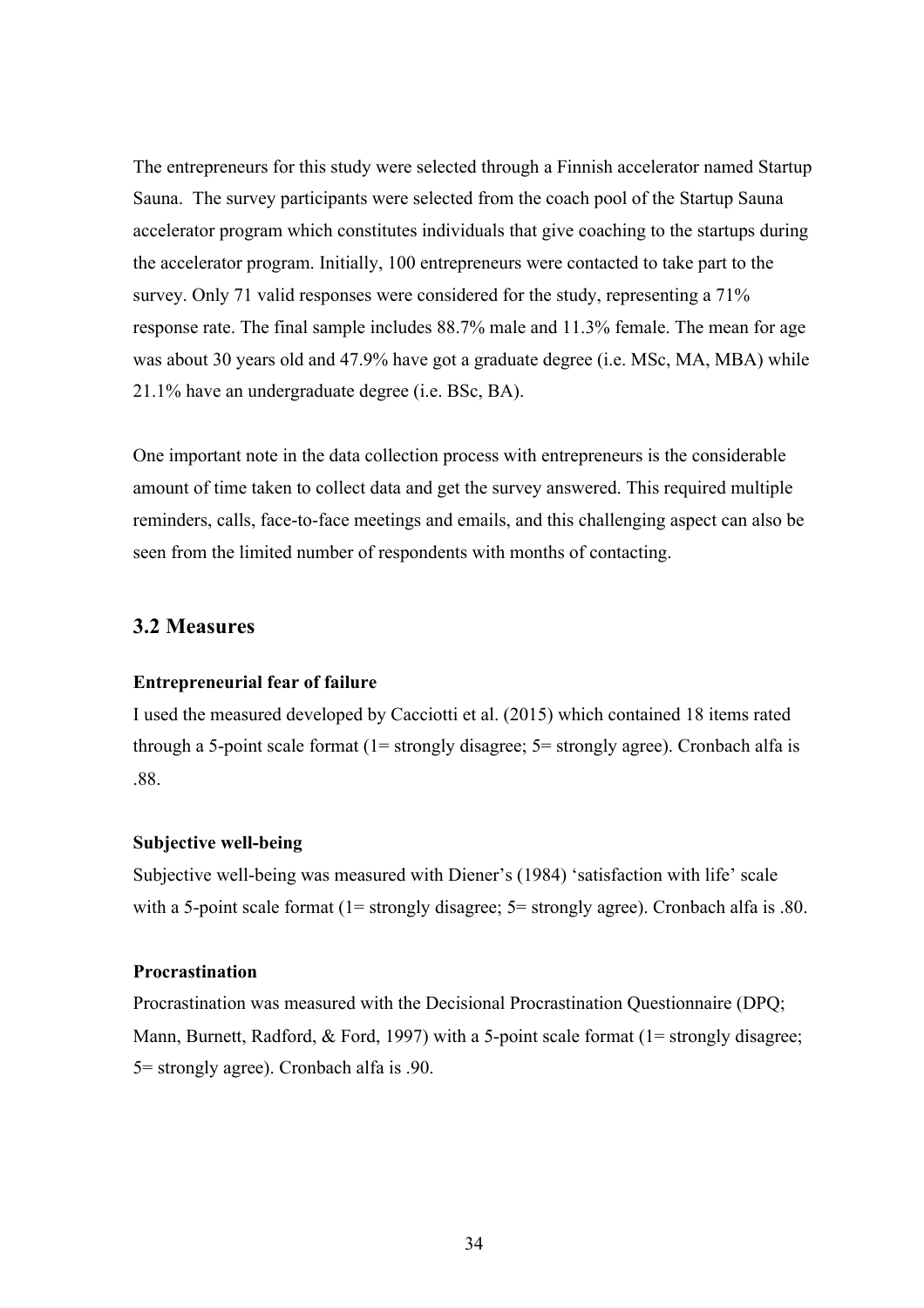#### **Controls**

I used age, gender, and education as control variables applied in entrepreneurship studies (e.g. Cardon et al., 2013).

## **3.3 Analysis**

To test my hypotheses, I used hierarchical regression analysis with IBM SPSS Statistics version 24. For all hypothesis and throughout my analysis, I used age, gender and education as controls.

To test hypothesis 1, I looked at the direct effect of fear of failure (independent variable) to subjective well-being (dependent variable) forming two different models. Model 1 included only the independent control variables with respect to the dependent subjective well-being while in Model 2, I added fear of failure to the independent variables. These can be found in Table 3.

A similar analysis was done for hypothesis 2 where subjective well-being was replaced by procrastination with 2 similar models presented in Table 4.

For hypothesis 3, I looked at the mediation effect procrastination has on fear of failure and subjective well-being. I started by forming Table 5 with 2 different models. Model 1 has the controls and fear of failure as independent variables with respect to dependent variable subjective well-being. In Model 2, I added procrastination with the controls and fear of failure.

# **4. RESULTS**

Table 1 shows the mean, standard deviation, range and variance of the variables in this thesis. The correlations between variables can be seen from Table 2.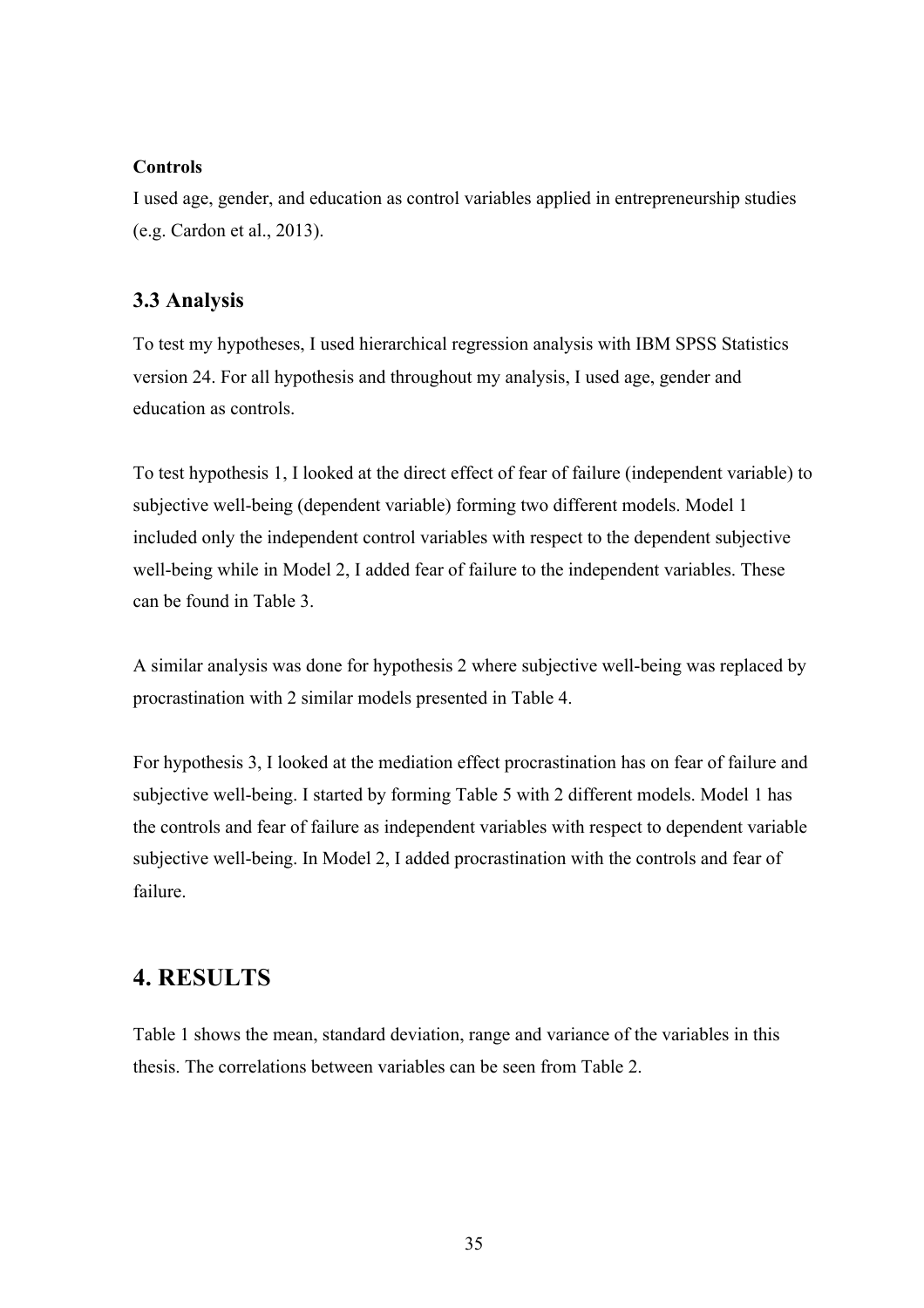| <b>Variables</b>      |       |           |                |        |  |
|-----------------------|-------|-----------|----------------|--------|--|
|                       | M     | <b>SD</b> | Range          | var(X) |  |
| Education             | 3.96  | 1.367     | 5              | 1.870  |  |
| Gender                | 1.11  | .318      | 1              | .101   |  |
| Age                   | 2.89  | .820      | 3              | .673   |  |
| Fear of failure       | 2.963 | .745      | 3.61           | .555   |  |
| Procrastination       | 2.656 | .994      | $\overline{4}$ | .988   |  |
| Subjective well-being | 3.797 | .743      | $\overline{4}$ | .551   |  |
|                       |       |           |                |        |  |

*Table 2: Variable correlations*

| <b>Variables</b>         |                |          |                |          |           |
|--------------------------|----------------|----------|----------------|----------|-----------|
|                          | $\overline{2}$ | 3        | $\overline{4}$ | 5        | 6         |
| 1. Education             | .044           | $.378**$ | $-179$         | $-.101$  | $-.110$   |
| 2. Gender                |                | $-.115$  | .178           | .043     | $-144$    |
| $3. \text{Age}$          |                | 1        | $-.272*$       | $-.272*$ | $-.043$   |
| 4. Fear of failure       |                |          |                | $.359**$ | $-.320**$ |
| 5. Procrastination       |                |          |                |          | .098      |
| 6. Subjective well-being |                |          |                |          |           |

*Note: \*\* correlation is significant at the 0.01 level*

*\* correlation is significant at the 0.05 level*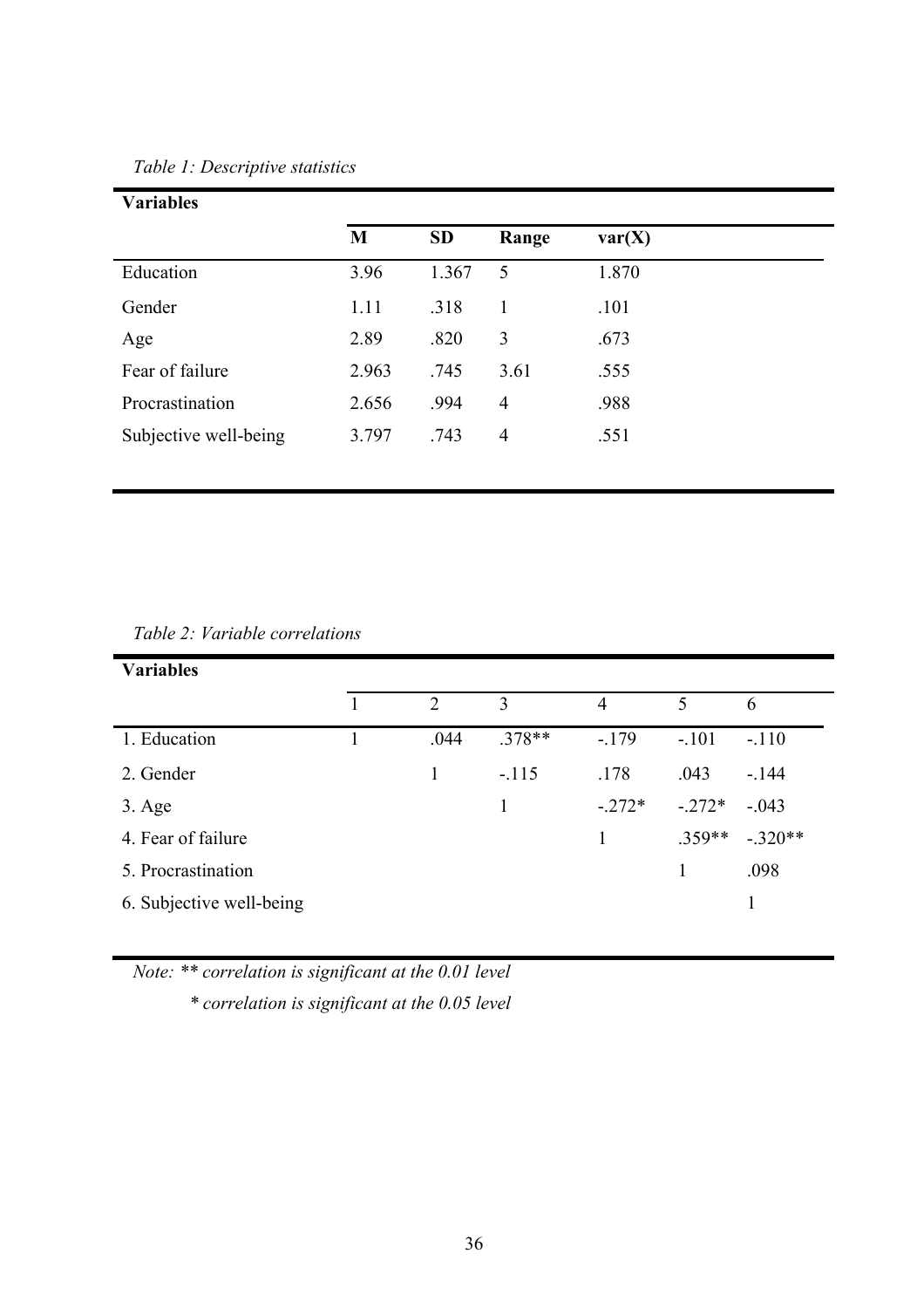## **4.1 Hypothesis 1**

#### **Fear of failure is negatively related to subjective well-being**

The first hypothesis tested was the link between fear of failure and subjective well-being. In Table 3, subjective well-being is the dependent variable for both models. Model 1 has only the controls while Model 2 has fear of failure added.

| <b>Variables</b>         | <b>Model 1</b> |           |         | <b>Model 2</b> |           |          |
|--------------------------|----------------|-----------|---------|----------------|-----------|----------|
|                          | B              | <b>SE</b> | $\beta$ | B              | <b>SE</b> | $\beta$  |
| Education                | $-.052$        | 0.071     | $-.095$ | $-.072$        | .067      | $-132$   |
| Gender                   | $-.331$        | .283      | $-142$  | $-.200$        | .272      | $-0.086$ |
| Age                      | $-.021$        | .119      | $-.023$ | $-.090$        | .115      | $-.099$  |
| Fear of failure          |                |           |         | $-.355$        | .120      | $-.356*$ |
| (Constant)               | 4.431          | .493      |         | 5.615          | .615      |          |
|                          |                |           |         |                |           |          |
| $\mathbf{F}$             | .734           |           |         | 8.747          |           |          |
| Adjusted $R^2$           | $-.012$        |           |         | .093           |           |          |
| Change in Adjusted $R^2$ | .032           |           |         | .113           |           |          |

#### *Table 3: Hypothesis 1 analysis*

*Note: dependent variable is subjective well-being*

From Table 3 we can see that the unstandardized beta is -.355 and standardized beta -.356 with a P-value of  $.04$  (p<.05).

Therefore, hypothesis one is confirmed.

# **4.2 Hypothesis 2**

#### **Fear of failure is positively related to procrastination**

The second hypothesis tested was the link between fear of failure and procrastination. In Table 4, procrastination is the dependent variable for both models. Model 1 has only the controls while Model 2 has fear of failure added.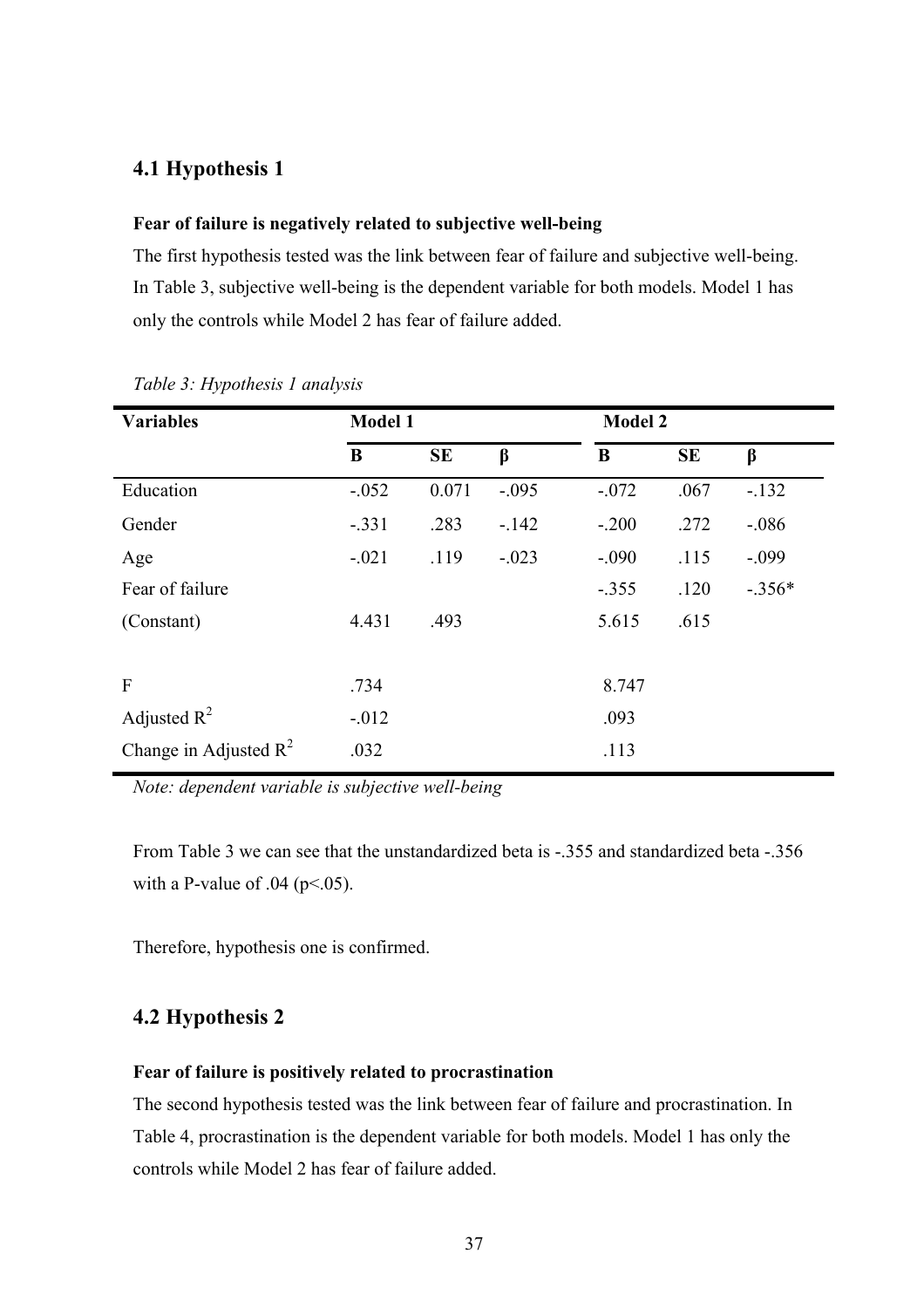| <b>Variables</b>         | <b>Model 1</b> |           |         | <b>Model 2</b> |           |         |
|--------------------------|----------------|-----------|---------|----------------|-----------|---------|
|                          | $\bf{B}$       | <b>SE</b> | $\beta$ | B              | <b>SE</b> | $\beta$ |
| Education                | .001           | .093      | .001    | .025           | .089      | .034    |
| Gender                   | .036           | .371      | .012    | $-120$         | .360      | $-.038$ |
| Age                      | $-.329$        | .155      | $-.271$ | $-.247$        | .152      | $-.204$ |
| Fear of failure          |                |           |         | .422           | .159      | $.316*$ |
| (Constant)               | 3.563          | .645      |         | 2.155          | .814      |         |
|                          |                |           |         |                |           |         |
| $\mathbf{F}$             | 1.795          |           |         | 7.055          |           |         |
| Adjusted $R^2$           | .033           |           |         | .113           |           |         |
| Change in Adjusted $R^2$ | .074           |           |         | .089           |           |         |

*Table 4: Hypothesis 2 analysis*

*Note: dependent variable is procrastination*

From Table 4 we can see that the unstandardized beta is .422 and standardized beta .316 with a P-value of .010 ( $p<.05$ ).

Therefore, hypothesis 2 is confirmed.

## **4.3 Hypothesis 3**

# **The tendency to procrastinate mediates the relationship between fear of failure & subjective wellbeing**

For the third hypothesis, I tested whether procrastination functions as a mediator between fear of failure and subjective well-being. In Table 5, subjective well-being is the dependent variable for both models. Model 1 has the controls and fear of failure while in Model 2 the mediator, procrastination, has been added.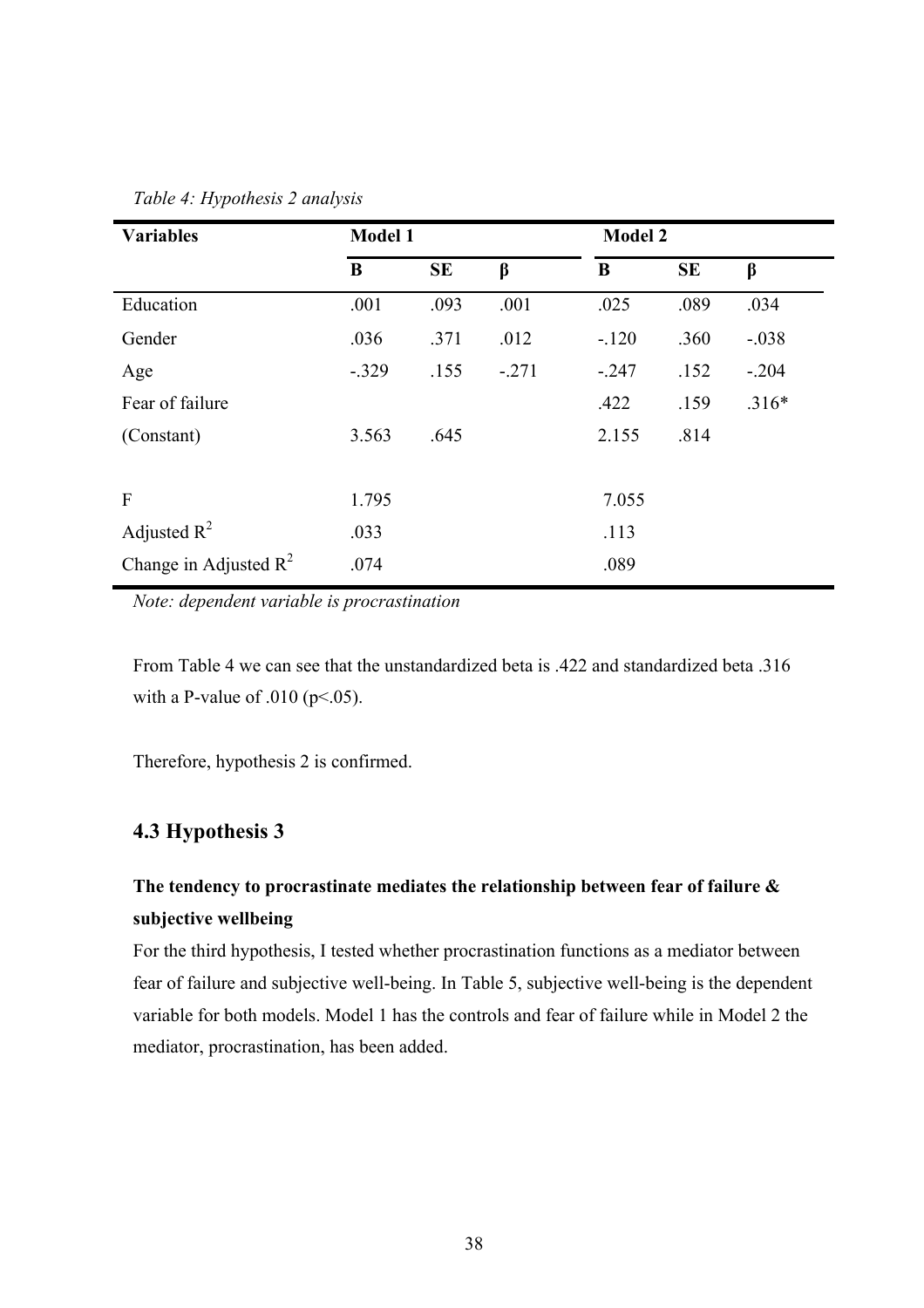| <b>Variables</b>         | <b>Model 1</b> |           |          | <b>Model 2</b> |           |          |
|--------------------------|----------------|-----------|----------|----------------|-----------|----------|
|                          | B              | <b>SE</b> | $\beta$  | B              | <b>SE</b> | $\beta$  |
| Education                | $-.072$        | .067      | $-132$   | $-.076$        | .066      | $-.140$  |
| Gender                   | $-.200$        | .272      | $-.086$  | $-.180$        | .267      | $-.077$  |
| Age                      | $-.090$        | .115      | $-.099$  | $-.048$        | .115      | $-.053$  |
| Fear of failure          | $-.355$        | .120      | $-.356*$ | $-426$         | .124      | $-.427*$ |
| Procrastination          |                |           |          | .169           | .091      | .226     |
| (Constant)               | 5.615          | .615      |          | 5.252          | .636      |          |
|                          |                |           |          |                |           |          |
| $\mathbf{F}$             | 8.747          |           |          | 3.403          |           |          |
| Adjusted $R^2$           | .093           |           |          | .125           |           |          |
| Change in Adjusted $R^2$ | .113           |           |          | .043           |           |          |

*Table 5: Hypothesis 3 analysis*

*Note: dependent variable is subjective well-being*

From Table 5 we can see that in adding procrastination, fear of failure is still significant with an increase in  $\beta$  = -.356 to  $\beta$  = -.427. In addition, significance increased from p=.004 to p=.001.

Procrastination has a P-value of .07 ( $p$ >.05) which points to procrastination having somewhat of a mediating effect on the relationship between fear of failure and subjective well-being, although there is not full mediation present and the hypothesis is not confirmed.

# **5. DISCUSSION**

## **5.1 Fear of failure is negatively related to subjective well-being**

As the results suggest, the increase in an entrepreneur's fear of failure has a statistically significant negative impact on their subjective well-being. This has a variety of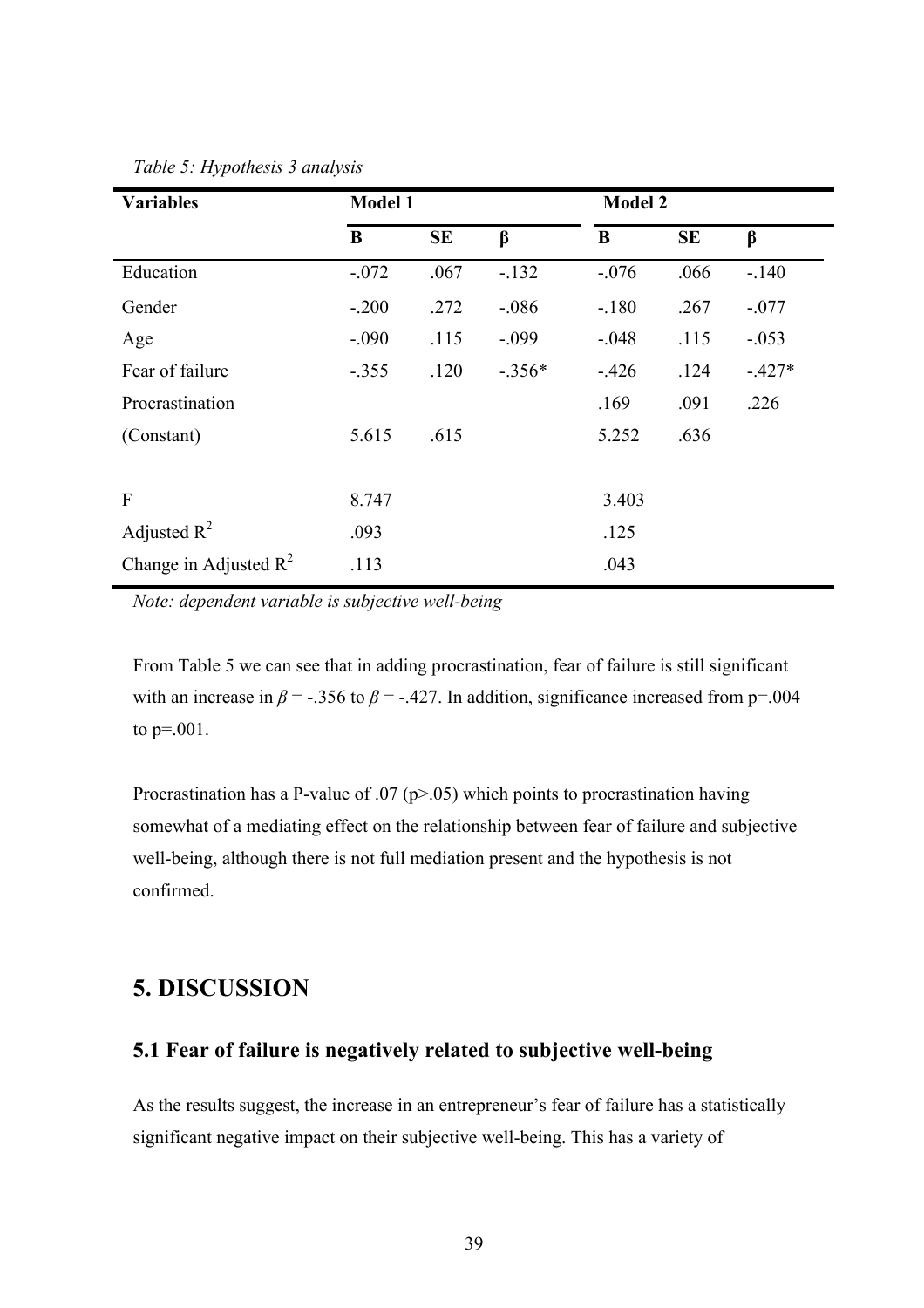implications and brings lots of further research questions to light, especially from the viewpoint of existing entrepreneurs instead of nascent ones.

For starters, subjective well-being has been demonstrated to have a strong link to many different aspects of work in a positive way with Xu and Roberts (2010) finding positive links to psychological and physical health while Wright & Cropanzano (2000) showed a positive relation with career success and subjective well-being. Therefore, well-being is something entrepreneurs should be very conscious of, and understanding the variables that affect well-being is detrimental in understanding what constitutes a successful entrepreneur. Therefore, fear of failure should continue to be studied when measuring entrepreneurs' success.

However, before doing this, it is important to understand the difference between the state distinction (Arenius & Minniti, 2005; Welpe et al. 2012) versus trait distinction (Patzelt & Shepherd, 2011) of fear of failure in existing entrepreneurs and decide which one to look at for which group of entrepreneurs (nascent vs serial). Since research (eg. Shinnar et al. 2012; Arenius & Minniti, 2005) suggests, and has mainly focused on, that the tendency for nascent entrepreneurs to start a company is affected by the trait or personological approach to fear of failure, it can be suggested that serial entrepreneurs would have a smaller degree for the trait perspective of fear of failure as they have continued setting up companies over and over again. Nevertheless, they may have fear of failure as a passing emotion, as a state they have to deal with; not a predisposition that inherently follows them throughout life. Therefore, before further studying existing entrepreneurs, I suggest research moves to look at the state distinction of fear of failure instead of the trait distinction as it is studied less and seems to fit existing entrepreneurs' environment better.

Making a clear distinction on fear of failure is crucial. For example, if we found out that the state (motivational) approach to fear of failure characterizes serial entrepreneurs better than the trait distinction, this would have great implications. This would mean that serial entrepreneurs could focus on improving their well-being by focusing on tools to overcome the emotional, temporary state that fear of failure is for them. This, in turn, would contribute to the overall understanding of entrepreneurial success.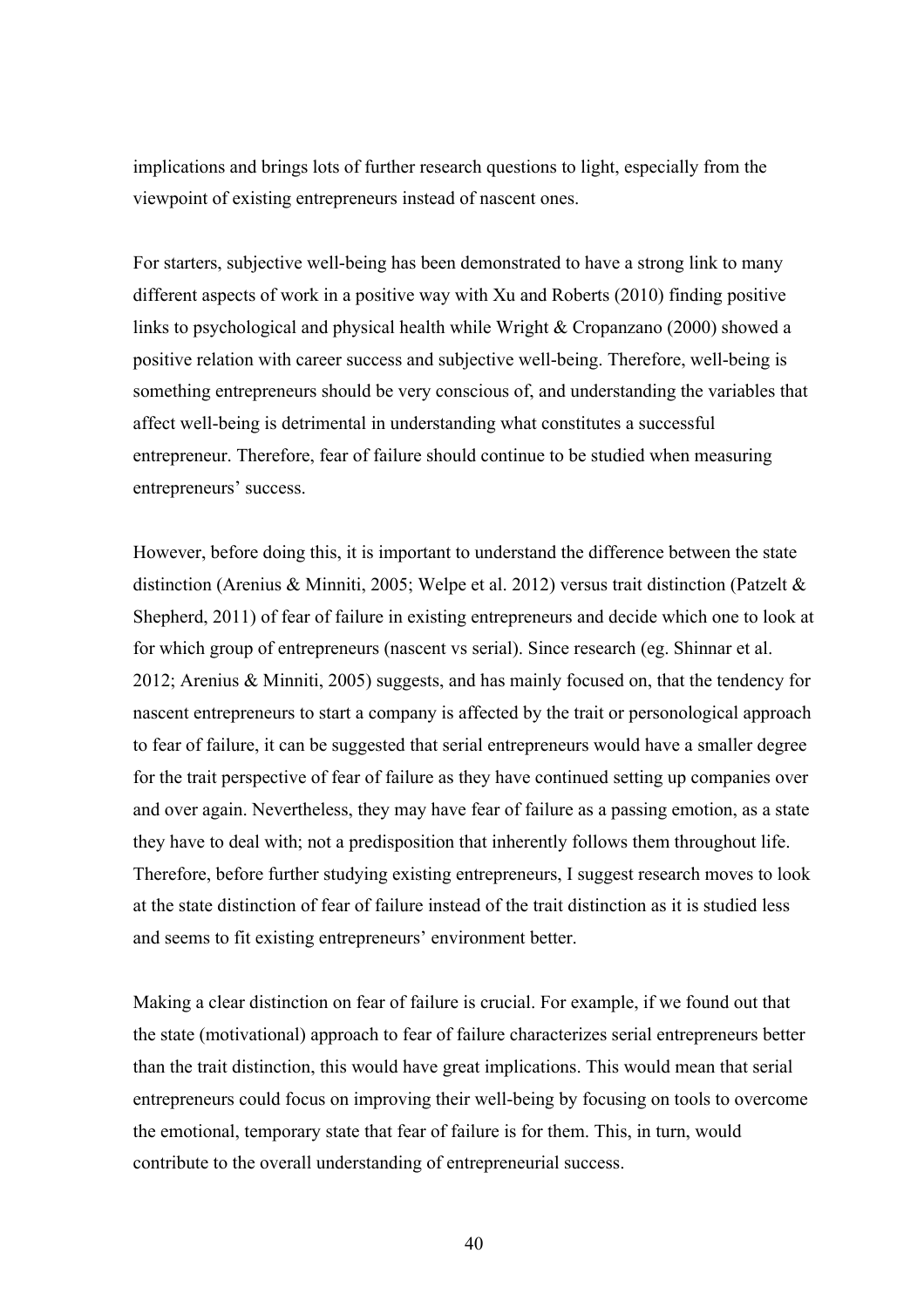In addition, since stress is negatively related to subjective well-being (Srivastava et al., 2001), as is fear of failure, and entrepreneurs' lives are to say the least, stressful, understanding the dynamics behind fear of failure contributes to understanding stress as well and its combined effects with fear of failure on entrepreneurs.

Furthermore, the results for hypothesis 1 strengthen the need to fill the void in existing literature when it comes to studying entrepreneurial success and the non-financial variables (such as subjective well-being) as it proves that non-financial factors also significantly affect entrepreneurs. Most often, entrepreneurial success has been studied focusing on hard data such as ROI, profits and growth in sales, which can be considered as financial outcomes (Baron et al., 2016). Nevertheless, it is equally important to understand what non-financial factors contribute to entrepreneurial success, and in general what type of other success than financial success are entrepreneurs after. There has been only little research done on the non-financial motivation and success of entrepreneurs (i.e. Hmieleski & Corbett, 2008; Gimeno, Folta, Cooper & Woo, 1997), and it could turn out that the nonfinancial factors may have a bigger effect than we realize.

## **5.2 Fear of failure is positively related to procrastination**

In the results, fear of failure was positively related to procrastination with a .01 significance, which essentially means that the higher the degree of fear of failure in an entrepreneur, the more an entrepreneur procrastinates. As procrastination is prevalent, in one way or another, in everyone, understanding the affecting variables behind procrastination shines light on how to avoid its negative effects.

Similar to the discussion related to hypothesis 1, and before exploring the potential implications of the results, it is important to understand that procrastination has different causes and correlates (Steele, 2007). Just like fear of failure and the state vs. trait nature described in this thesis, the academic and scientific community needs to find out what type of procrastination affects entrepreneurs the most; whether it is task characteristics, individual differences, outcomes or demographics.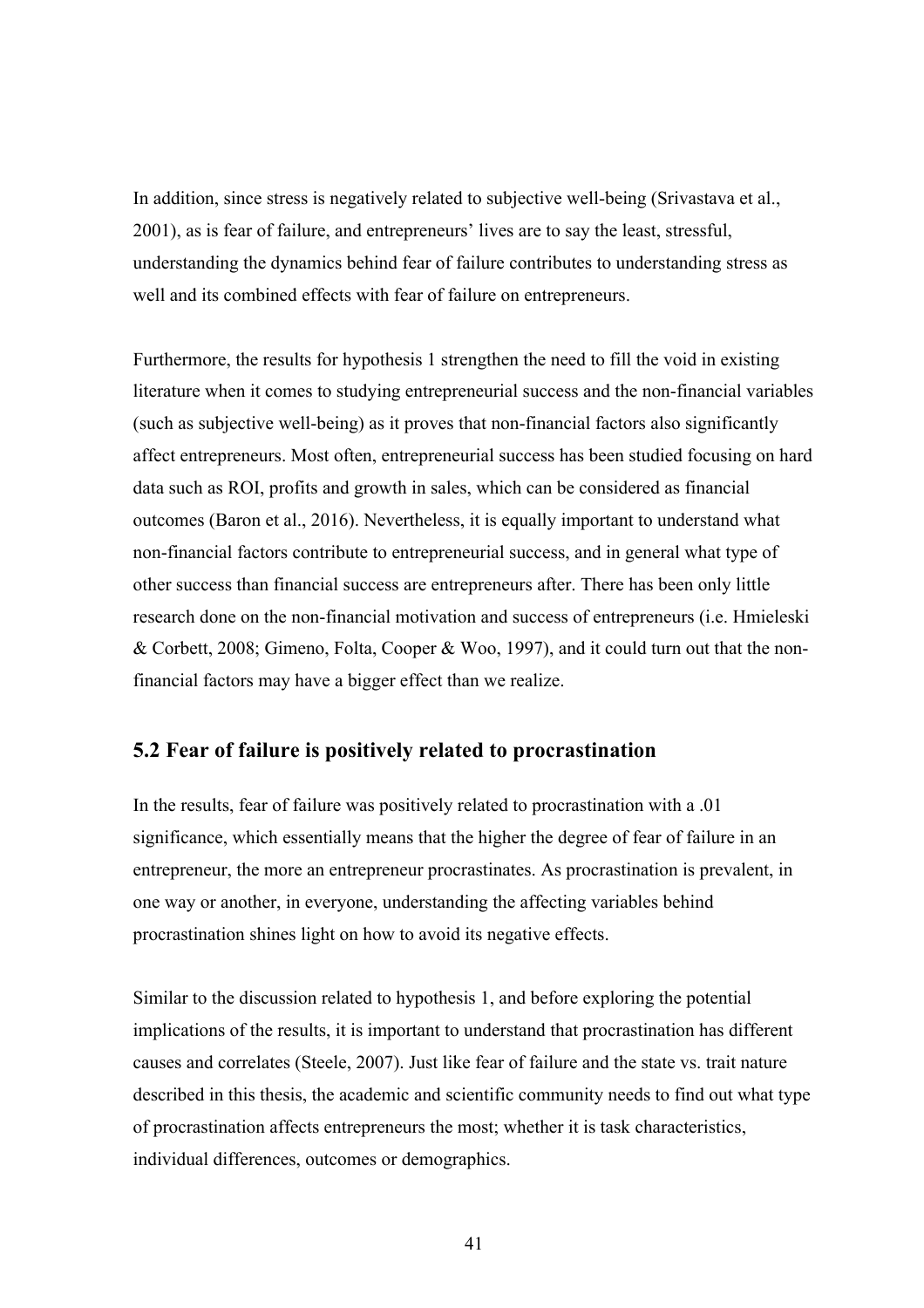For demographics, Steele (2007) reports mainly three possible demographic moderators; gender, age and year. I used gender and age as controls, and the fact that they were not significant points to demographics not being the most common cause in entrepreneurs. When looking at individual differences (personality traits related to procrastination) in entrepreneurs that have started multiple successful companies, it goes to reason that they don't have strong personality traits that relate to procrastination, otherwise they wouldn't have been as successful or tried as many times as they have.

This leaves outcomes and task characteristics. With outcomes, procrastination is firstly a mood improvement only later on worsening the situation. Lindsay, Brass & Thomas (1995) look at a depression spiral with the thought that depression may lead to procrastination. Prosperous serial entrepreneurs, although they might be depressed or have a poor mood at times, don't procrastinate on the important things that move the company forward (keeping in mind their multiple successes). This leaves task characteristics, which mean that procrastination occurs when they are deciding voluntarily between two tasks. This is basically deciding to favor certain tasks over others or do them in a preferred order (Steele, 2007). Having a busy working life, it is not too far a stretch to think that serial entrepreneurs have lots of tasks they need to do but don't have the time to do them all. Hence, they need to choose those which are of highest priority and most important to the company.

Looking at the strong positive relationship  $(p=01)$  between fear of failure and procrastination, entrepreneurs are now able to distinguish one factor that affects their procrastination. This further contributes to the existing academic results stating that fear of failure is viewed as a limiting factor in entrepreneurship, hindering, restraining or preventing entrepreneurial behavior (Bosma et al., 2017; Hatala, 2015).

When looking at the first two hypotheses together, fear of failure has an effect on both subjective well-being and procrastination. In order for entrepreneurs to understand how to procrastinate less and have a higher degree of subjective well-being (which in turn relates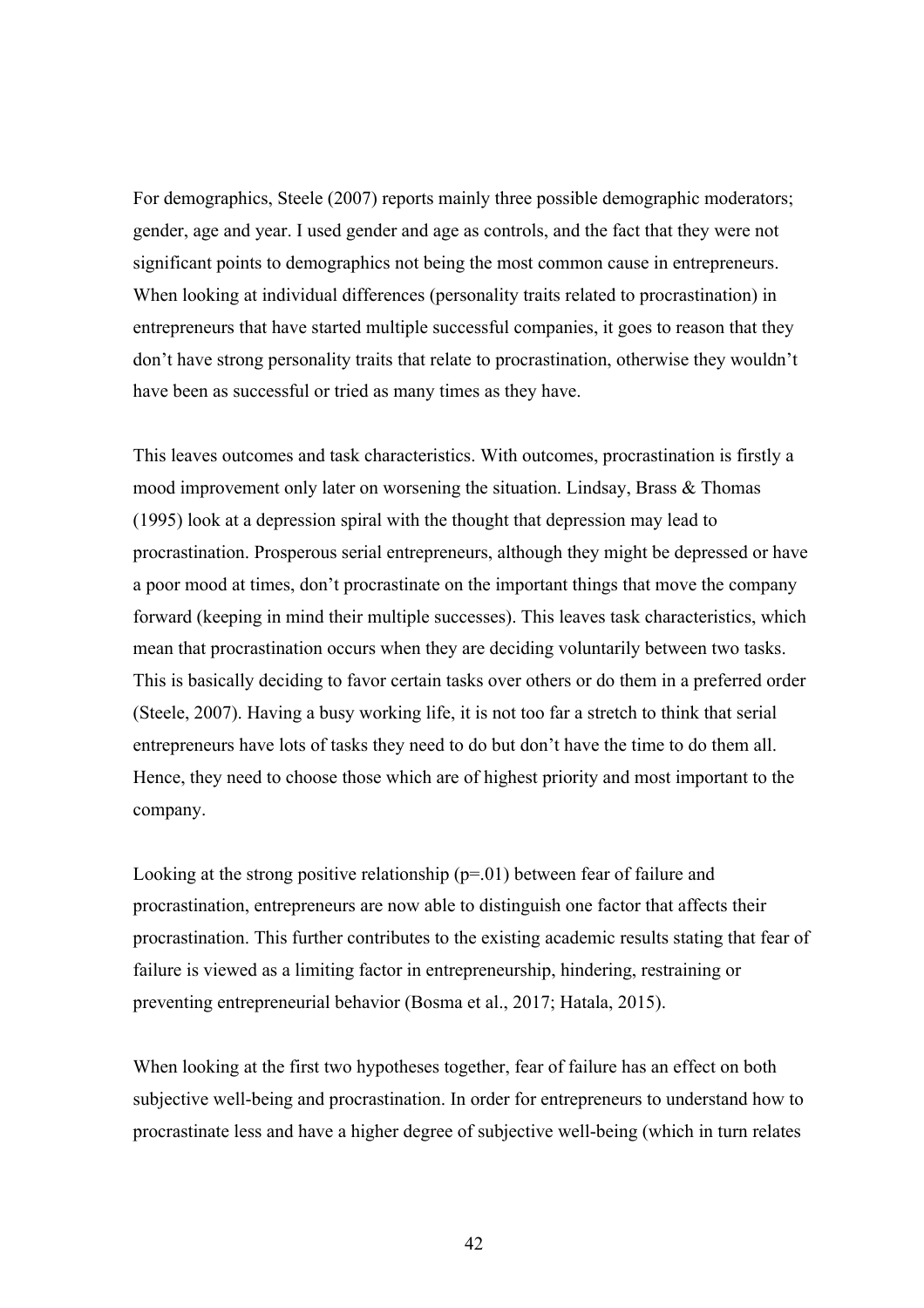to entrepreneurial success), understanding which characteristics of fear of failure and procrastination affect them as entrepreneurs is crucial.

When it comes to both fear of failure and procrastination, I suggest future research focuses on the state or motivational approach to fear of failure, and relates them to the task characteristics of procrastination, since the variables measured in this thesis are of a more general level and don't break down fear of failure or procrastination. One could say that the results from the hypotheses in this thesis are only the first level of many in understanding this topic.

## **5.3 Procrastination mediates the relationship between fear of failure and subjective well-being**

The significance of procrastination mediating the relationship between fear of failure and subjective well-being was not statistically significant  $(p=0,07)$ . Therefore, there is no full mediation present. Nevertheless, there can be partial mediation as procrastination does account for some, but not all, of the relationship between fear of failure (independent) and subjective well-being (dependent) variables. Partial mediation implies that there is not only a significant relationship between the mediator and the dependent variable, but also some direct relationship between the independent and dependent variable (hypothesis 1).

Nevertheless, even though hypothesis 3 is not confirmed, it is important to note that nonfinancial factors affect an entrepreneur's well-being and contributes to their success and therefore, they should be studied further. Procrastination is just one factor but one's entrepreneurial journey is a combination of many. For further research, I suggest focusing on stress as it has only recently been studied affecting an entrepreneur's environment (Baron et al., 2016). There is plenty of research on how work-related stress affects employees (eg. Jex & Beehr, 1991; Xie, Schaubroeck & Lam, 2008) and it should be equally important to understand how stress is affecting those who hire the employees. This way we could examine if the work-related stress of entrepreneurs (employers) has an effect on the stress employees feel, for example.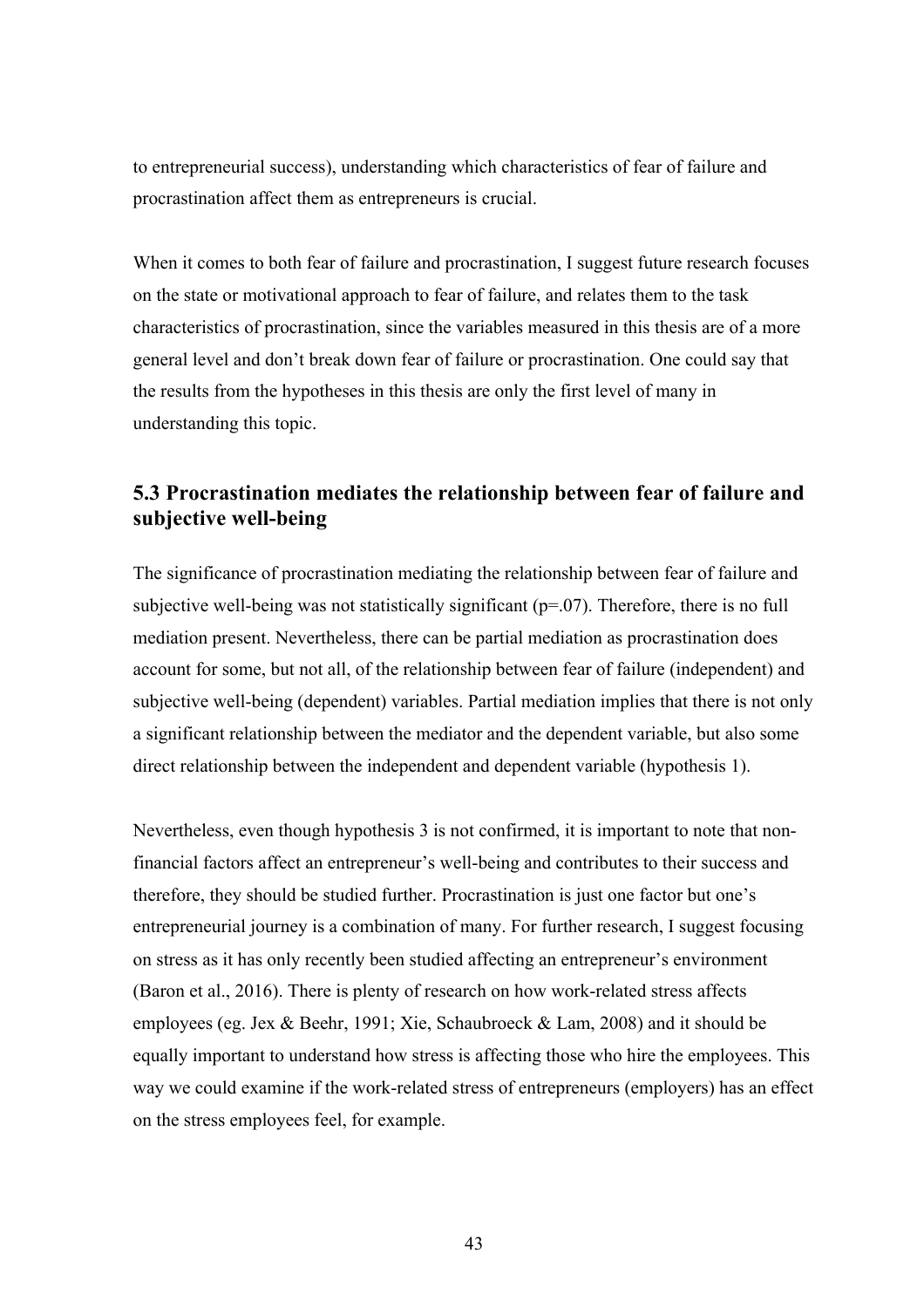## **5.4 Further research questions**

In addition to the above-mentioned stress, there are lots of research questions that would bring valuable insight in understanding the successful entrepreneur. For example, what other variables than fear of failure have a significant effect on well-being in existing and serial entrepreneurs? How do the significant variables place among each other? Is fear of failure, despite its significance in this thesis, truly a crucial factor or are there other states or emotions which would have deeper implications?

When further examining procrastination, one branch to study is moods, how procrastination affects one's mood and in what mood do entrepreneurs procrastinate. Both Froelich (1987) and Haycock (1993) as well as the Procrastination research group (2005) report a negative mood in subjects after procrastination with over 80% categorized as negative. As procrastination seems to tip the scales of one's mood into the negative, this may have an astounding effect on the decisions one makes after procrastinating. Nevertheless, no other studies than these have been able to show a significant relationship between negative mood and procrastination even though it has been tried (Pychyl et al., 2000).

Continuing on procrastination, my suggestion is that research needs to focus on different types of procrastination instead of addressing the phenomena as a general concept. Steele's (2007) causes and correlates of procrastination would be a logical start. Considering the prevalence of procrastination, research should not unify the phenomena into one generalization.

## **6. LIMITATIONS AND CONCLUDING REMARKS**

One of the biggest limiting factors to my research is the sample size. Only 71 entrepreneurs responded to the questionnaire. A possible next step would be to expand the sample size to hundreds of entrepreneurs. In addition, all entrepreneurs were from Finland, which means that there is no global validity of my results. Therefore, for the next study,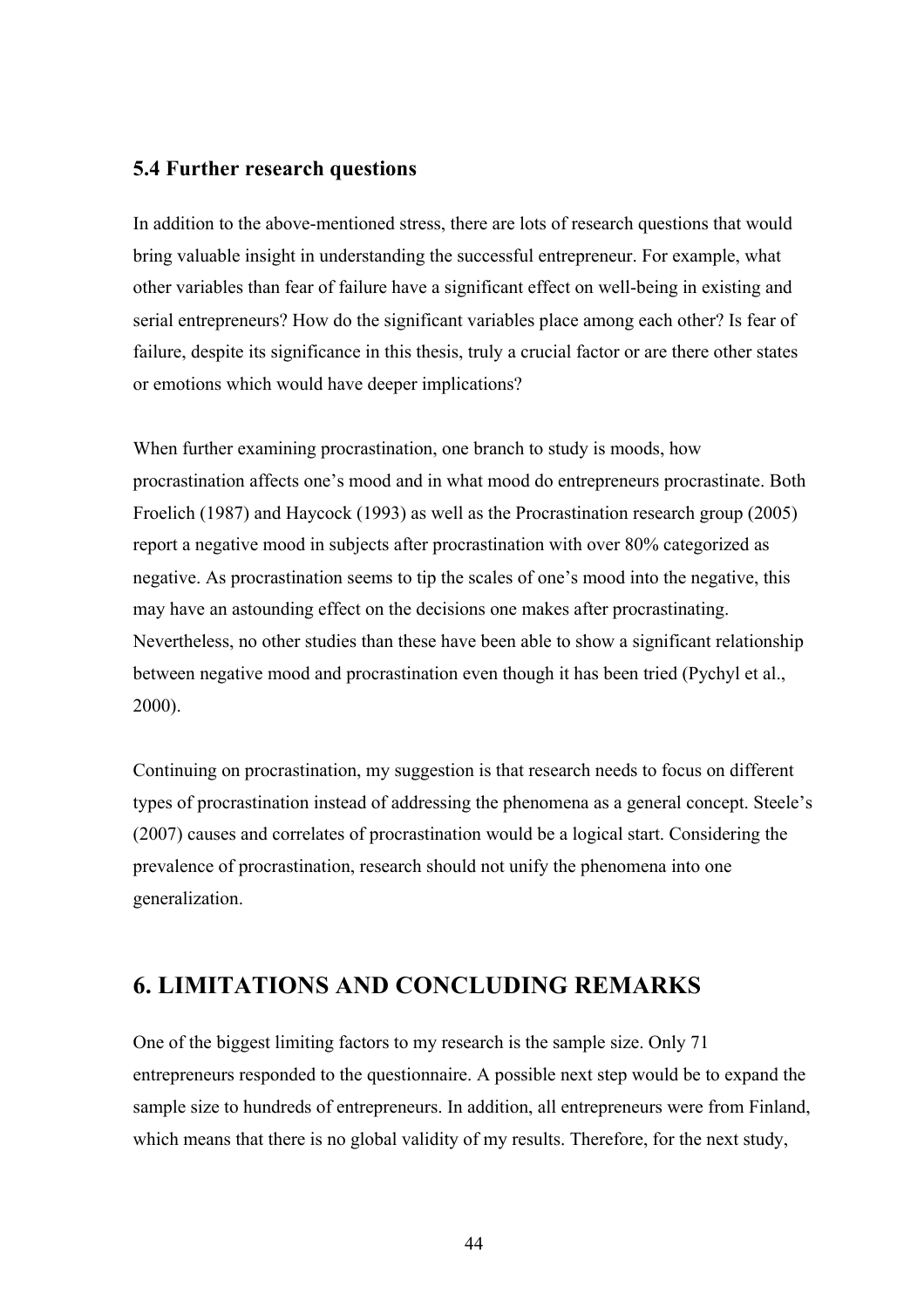taking either European, North/South American or Asian entrepreneurs from multiple countries would shed a stronger and more meaningful light on this topic.

Another limitation of my research relates to the fact that this study has been quantitative only. Procrastination is hard to measure by solely numbers and numerical figures as each entrepreneur is unique in its own way. It is more about the journey than the destination, and in order to understand procrastinatory experiences thoroughly, they can't be simply reduced to numbers and figures. Therefore, a simple quantitative survey to study procrastination may not be enough. In addition, I feel that Steele's (2007) four causes and correlates of procrastination may not be the best model and qualitative research interviews that are analyzed with hypothesis coding, based on Steele's work, would give further insight on the validity of his model and on procrastination in entrepreneurs in general.

As a last note, I would like to stress the importance of continuing to study procrastination in entrepreneurship research. Procrastination is ubiquitous and troubling and its effects can be seen throughout cultures and the world. The causes of procrastination have yet to be classified and identified and now is the time to start doing this as procrastination is on the rise (Kachgal et al., 2001). In addition, businesses are a crucial part of society as they create jobs, and therefore, understanding such a phenomena and its negative effects in entrepreneurs will contribute to the economic development and sustainability of our planet for future generations to come.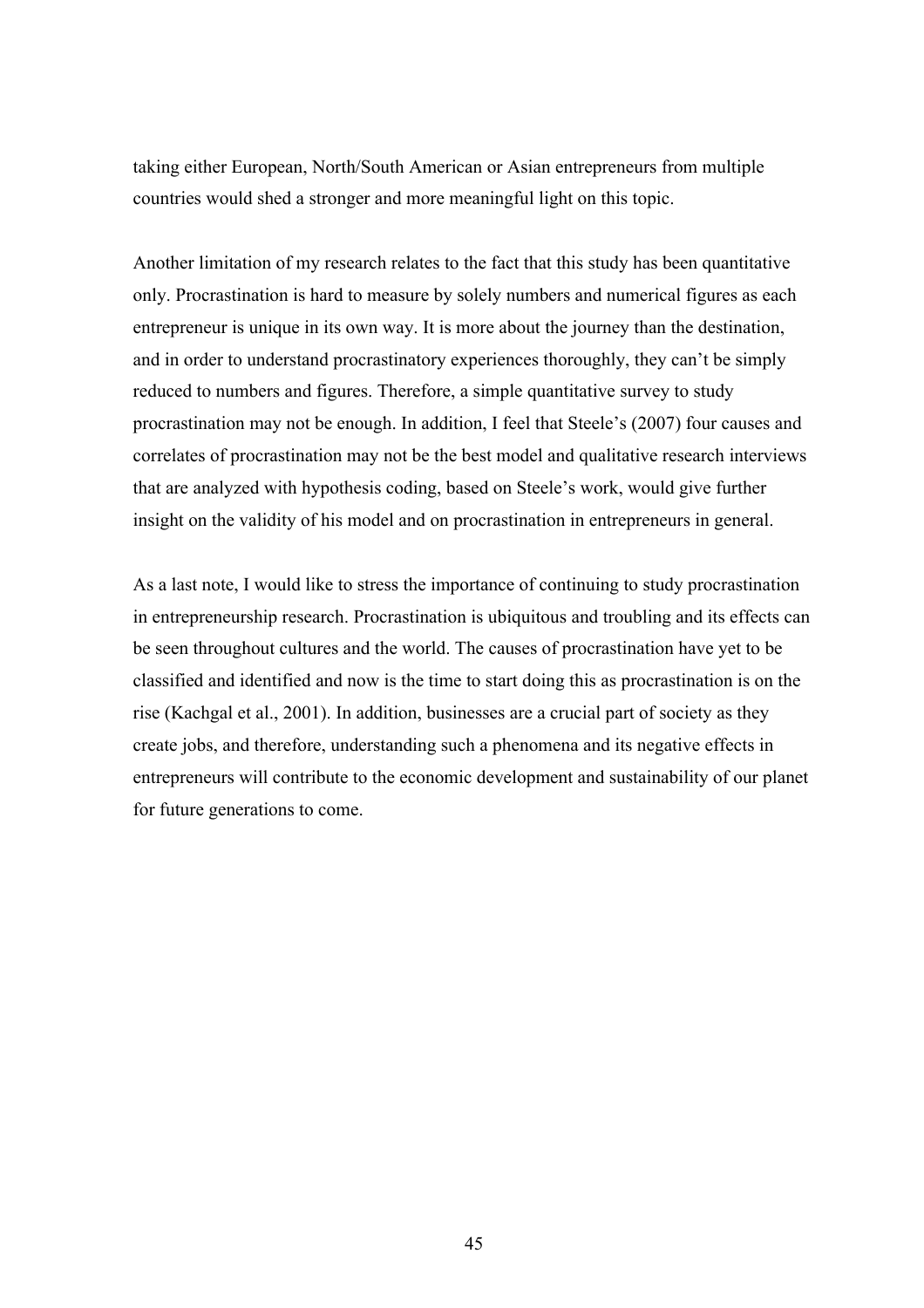## **References**

- Ackerman, D. S., & Gross, B. L. (2005). My instructor made me do it: Task characteristics of procrastination. *Journal of Marketing Education, 27,* 5–13.
- Ainslie, G. (1992). *Picoeconomics*: *The strategic interaction of successive motivational states within the person.* New York: Cambridge University Press.
- Akerlof, G. A. (1991). Procrastination and obedience. *American Economic Review, 81*(2),  $1-19.$
- Alvarez, S., Barney B. (2007). Discovery and creation: alternative theories of entrepreneurial action. *Strategic Entrepreneurship Journal, 1(1-2)*, 11–26.
- Anderson, C. J. (2003). The psychology of doing nothing: Forms of decision avoidance result from reason and emotion. *Psychological Bulletin, 129,* 139–167.
- Arenius, P., & Minniti, M. (2005). Perceptual variables and nascent entrepreneurship. *Small Bus. Econ. 24*, 233–247.
- Atkinson, J.W. and Feather, N.T. (1966). *A Theory of Achievement Motivation.* New York: Wiley.
- Atkinson, J.W., & Litwin, G.H. (1973). *Achievement motive and test anxiety conceived as motive to approach success and motive to avoid failure.* In: McClelland, D.C., Steele, R.S. (Eds.), Human Motivation: A Book of Readings. New Jersey: General Learning Press, 145–163.
- Baron, R. A. (2010). Job design and entrepreneurship: Why closer connections = mutual gains. *Journal of Organizational Behavior*, 30, 1-10.
- Baron, R., Franklin, R., & Hmieleski, K. (2016). Why Entrepreneurs Often Experience *Low*, Not High, Levels of Stress: The Joint Effects of Selection and Psychological Capital. *Journal of Management, 42 (3),* 742–768.
- Barrick, M. R., & Mount, M. K. (2003). Impact of meta-analysis methods on understanding personality-performance relations. *In K. R. Murphy (Ed.), Validity generalization: A critical review,* 197–221.
- Baumeister, R. F., Heatherton, T. F., & Tice, D. M. (1994). *Losing control: How and why people fail at self-regulation.* San Diego, CA: Academic Press.
- Bernstein, P. (1998). *Against the gods: The remarkable story of risk*. New York: Wiley.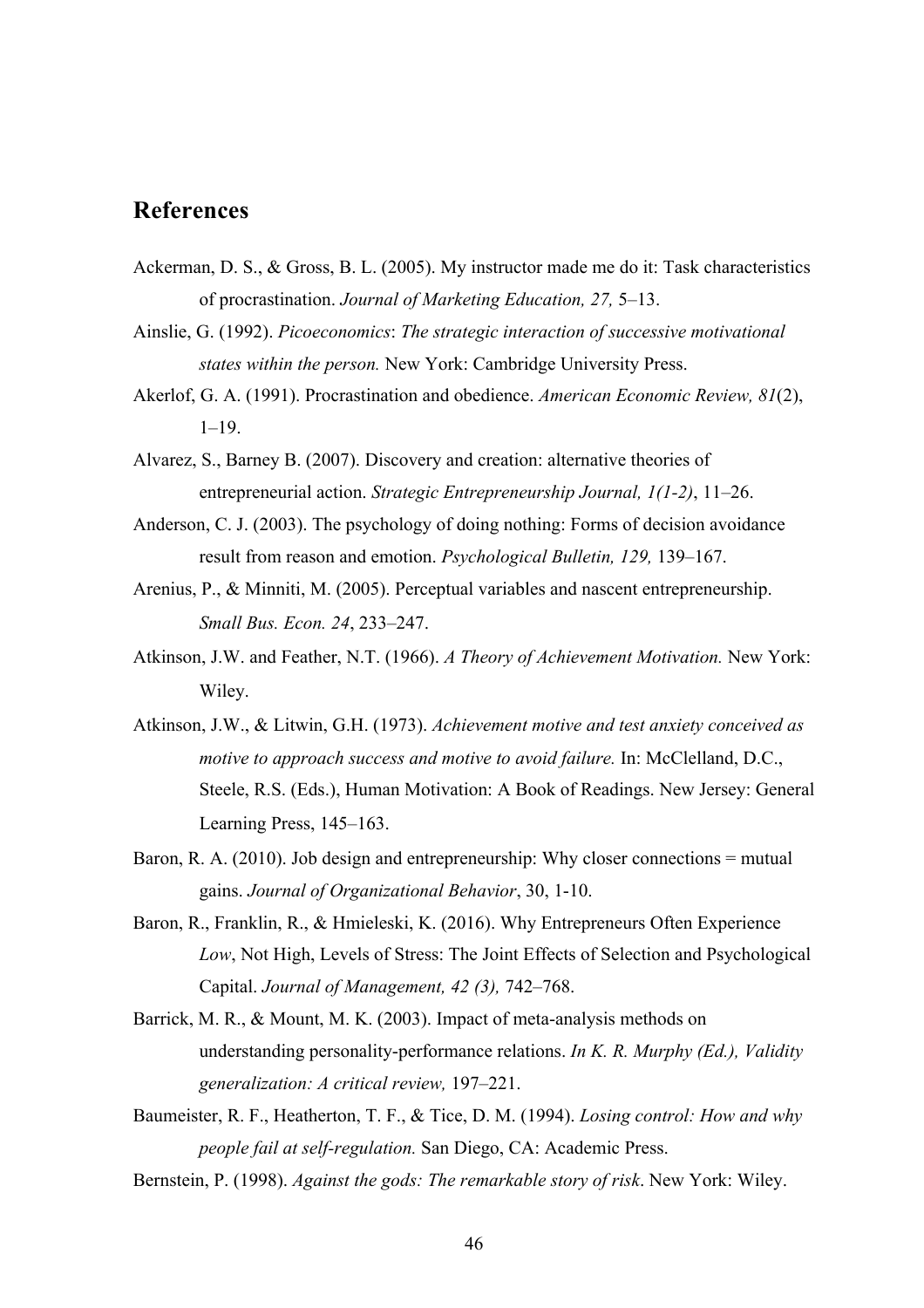- Beswick, G., & Mann, L. (1994). State orientation and procrastination. *In J. Kuhl & J. Beckmann (Eds.), Volition and personality: Action versus state orientation,* 391– 396.
- Beswick, G., Rothblum, E. D., & Mann, L. (1988). Psychological antecedents of student procrastination. *Australian Psychologist, 23,* 207– 217.
- Blunt, A. K., & Pychyl, T. A. (2000). Task aversiveness and procrastination: A multidimensional approach to task aversiveness across stages of personal projects. *Personality and Individual Differences, 28,* 153– 167.
- Bosma, N., Jones, K., Autio, E., & Levie, J. (2007). *Global Entrepreneurship Monitor: 2007 Executive Report.* London: London Business School.
- Bretz, R. D., Ash, R. A., & Dreher, G. F. (1989). Do people make the place? An examination of the attraction-selection-attrition hypothesis. *Personnel Psychology*, 42, 561-581.
- Briody, R. (1980). An exploratory study of procrastination (Doctoral dissertation, Brandeis University, 1980). *Dissertation Abstracts International, 41,* 590.
- Brixy, U., Stenberg, R., & Stuber, H. (2012). The selectiveness of the entrepreneurial process. *Journal of Small Business Management, 50,* 105–131.
- Burka, J. B., & Yuen, L. M. (1983). *Procrastination: Why you do it, what to do about it.*  Reading, MA: Addison-Wesley.
- Buttner, E. H. (1992). Entrepreneurial stress: Is it hazardous to your health? *Journal of Managerial Issues, 4*, 223-240.
- Cacciotti, G., Hayton, J., Mitchell J., & Giazitzoglu, A. (2016). A reconceptualization of fear of failure in entrepreneurship*. Journal of Business Venturing, 31*, 302–325
- Cacciotti, G., & Hayton, J. C., (2015). Fear and entrepreneurship: a review and research agenda. *International Journal of Management Reviews, 17,* 165–190.
- Cacciotti, G., Hayton, J .C., Mitchell, J. R., & Allen, D. G. (2015) Entrepreneurial fear of failure: scale development and validation (summary). *Frontiers of Entrepreneurship Research, 35 (4),* article 4*.*
- Cardon, M., Grégoire, D., Stevens, C., & C. Patel, P. (2013). Measuring Entrepreneurial Passion: Conceptual Foundations and Scale Validation. *Journal of Business Venturing, 28,* 373-396.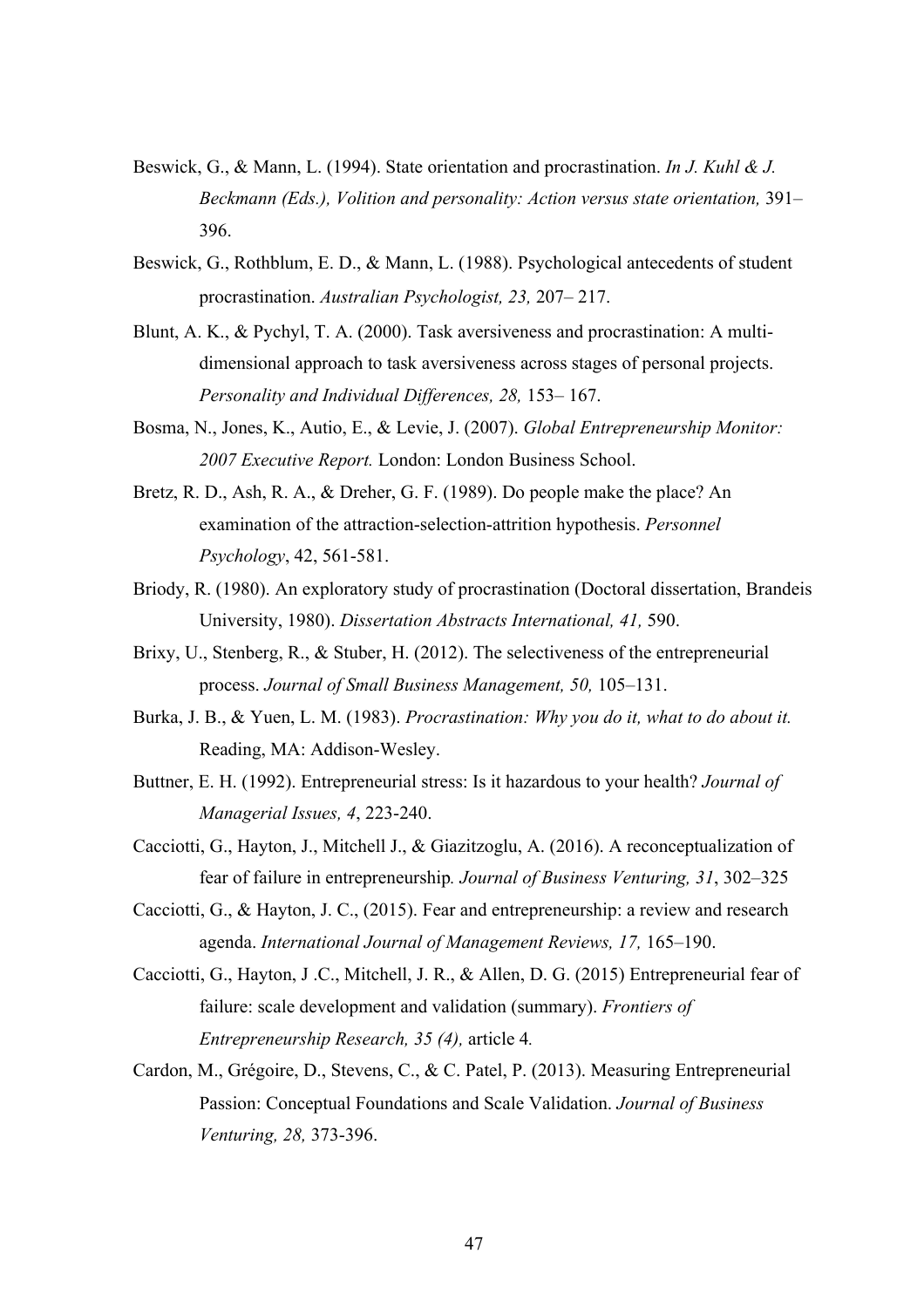- Cassar, G. (2007). Money, money, money? A longitudinal investigation of entrepreneur career reasons, growth preferences, and achieved growth. *Entrepreneurship & Regional Development, 19,* 89-107.
- Chissom, B., & Iran-Nejad, A. (1992). Development of an instrument to assess learning strategies. *Psychological Reports, 71,* 1001–1002.
- Chu, A. H. C., & Choi, J. N. (2005). Rethinking procrastination: Positive effects of "active" procrastination behavior on attitudes and performance. *Journal of Social Psychology, 14,* 245–264.
- Colman, S. S., Brod, M., Potter, L. P., Buesching, D. P., & Rowland, C. R. (2004). Crosssectional 7-year follow-up of anxiety in primary care patients. *Depression and Anxiety, 19,* 105–111.
- Conroy, D. E., Elliot, A. J., & Hofer, S. M. (2003). A  $2 \times 2$  Achievement Goals Questionnaire for Sport: evidence for factorial invariance, temporal stability, and external validity. *Journal of Sport & Exercise Psychology, 25,* 456– 476.
- Conroy, D.E., Metzler, J.N., & Willow, J.P. (2002). Multidimensional fear of failure measurement: the performance failure appraisal inventory. *Journal of Applied Sport Psychology, 14,* 76–90.
- Conroy, D.E. (2001a). Fear of failure: an exemplar for social development research in sport. *Quest, 53,* 165–183.
- Conroy, D.E. (2001b). Progress in the development of a multidimensional measure of fear of failure: the Performance Failure Appraisal Inventory (PFAI). *Anxiety, Stress, & Coping, 14,* 431–452.
- Crane, F.G. & Sohl, J.E. (2004). Imperatives for venture success: entrepreneurs speak. *International Journal of Entrepreneurship and Innovation, 5,* 99– 106.
- Cope, J. (2011). Entrepreneurial learning from failure: an interpretative phenomenological analysis. *Journal of Business Venturing, 26,* 604–623.
- Davidsson, P. (2003). The domain of entrepreneurship research: some suggestions. *In Katz, J.A. and Shepherd, D.A. (eds), Advances in Entrepreneurship, Firm Emergence and Growth*, *6,* 315–372.
- Day, V., Mensink, D., & O'Sullivan, M. (2000). Patterns of academic procrastination. *Journal of College Reading and Learning, 30,* 120 –134.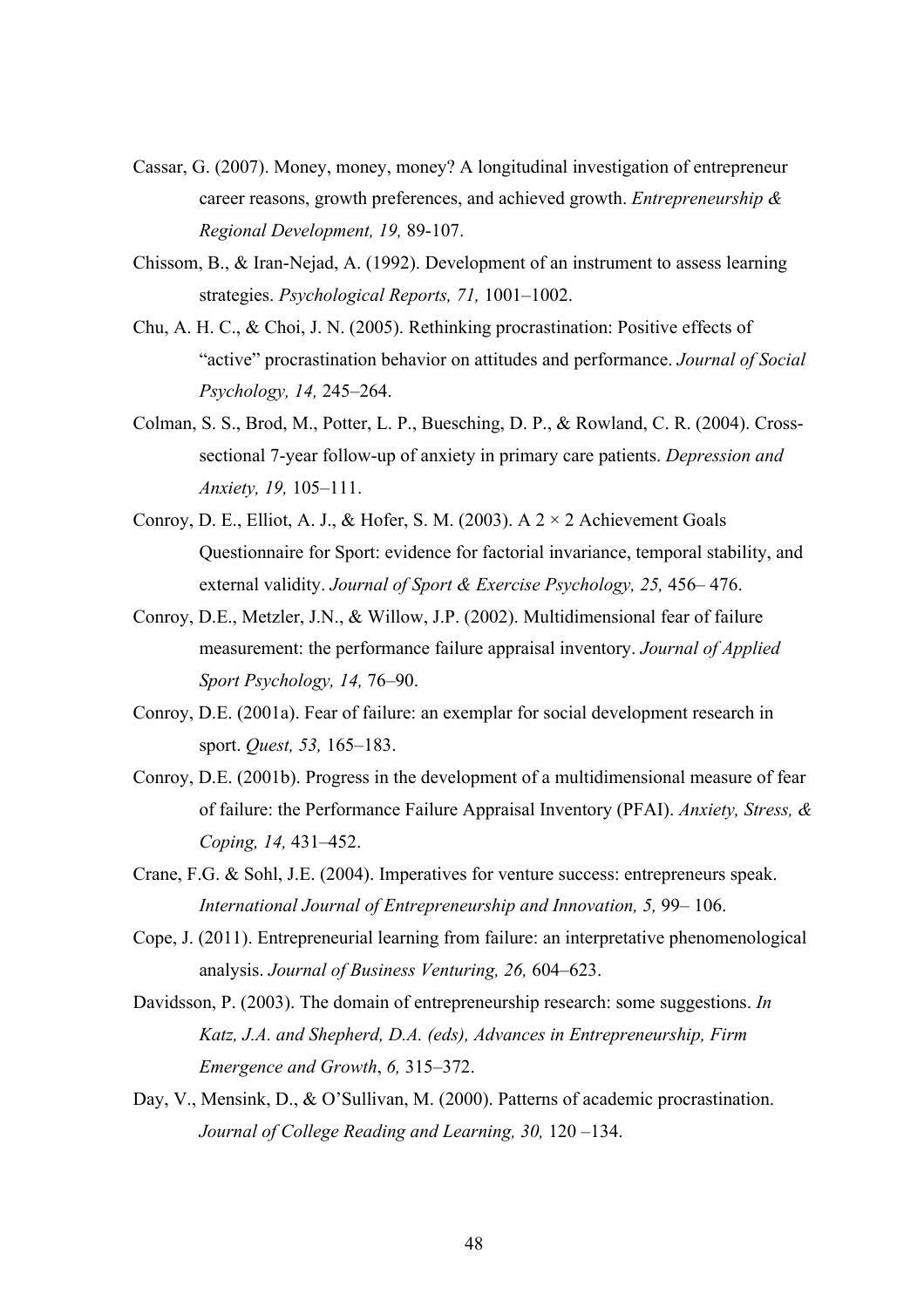- DeLongis, A., Folkman, S., & Lazarus, R. S. (1988). The impact of daily stress on health and mood: Psychological and social resources as mediators. *Journal of Personality and Social Psychology, 54*, 486-495.
- Digman, J. M. (1990). Personality structure: Emergence of the five-factor model. *Annual Review of Psychology, 41,* 417–440.
- Ekore, J.O. and Okekeocha, O.C. (2012). Fear of entrepreneurship among university graduates: a psychological analysis. *International Journal of Management, 29,* 515–524.
- Ellis, A., & Knaus, W. J. (1977). *Overcoming procrastination.* New York: Signet Books.
- Elliot, R. (2002). *A ten-year study of procrastination stability.* Unpublished master's thesis, University of Louisiana, Monroe.
- Elliot, A.J. (1999). Approach and avoidance motivation and achievement goals. *Journal of Educational Psychology. 34,* 149–169.
- Else-Quest, N. M., Hyde, J. S., Goldsmith, H. H., & Van Hulle, C. A. (2006). Gender differences in temperament: A meta-analysis. *Psychological Bulletin, 132,* 33–72.
- Farnham, B. R. (1997). *Roosevelt and the Munich crisis: A study of political decisionmaking.* New Jersey: Princeton University Press.
- Feingold, A. (1994). Gender differences in personality: A meta-analysis. *Psychological Bulletin, 116,* 429–526.
- Ferrari, J. R., Johnson, J. L., & McCown, W. G. (1995). *Procrastination and task avoidance: Theory, research, and treatment.* New York: Plenum Press.
- Fisher, R., Maritz, A. and Lobo, A. (2013). Obsession in Entrepreneurs towards a conceptualisation. *Entrepreneurship Research Journal, 3,* 207–237.
- Foo, M. (2011). Emotions and entrepreneurial opportunity evaluation. *Entrepreneurship: Theory and Practice, 35,* 375–393.
- Forgas, J. (2000). *Feeling and Thinking: Affective Influences on Social Cognition*. New York: Cambridge University Press.
- Froehlich, R. A. (1987). A descriptive study of general procrastination in a group-oriented treatment setting (Doctoral dissertation, United States International University, 1987). *Dissertation Abstracts International, 48,* 1151.
- Gandhi, M. K., Strohmeier, J., & Nagler, M. N. (2000). *The Bhagavad Gita according to Gandhi.* California: Berkeley Hills Books.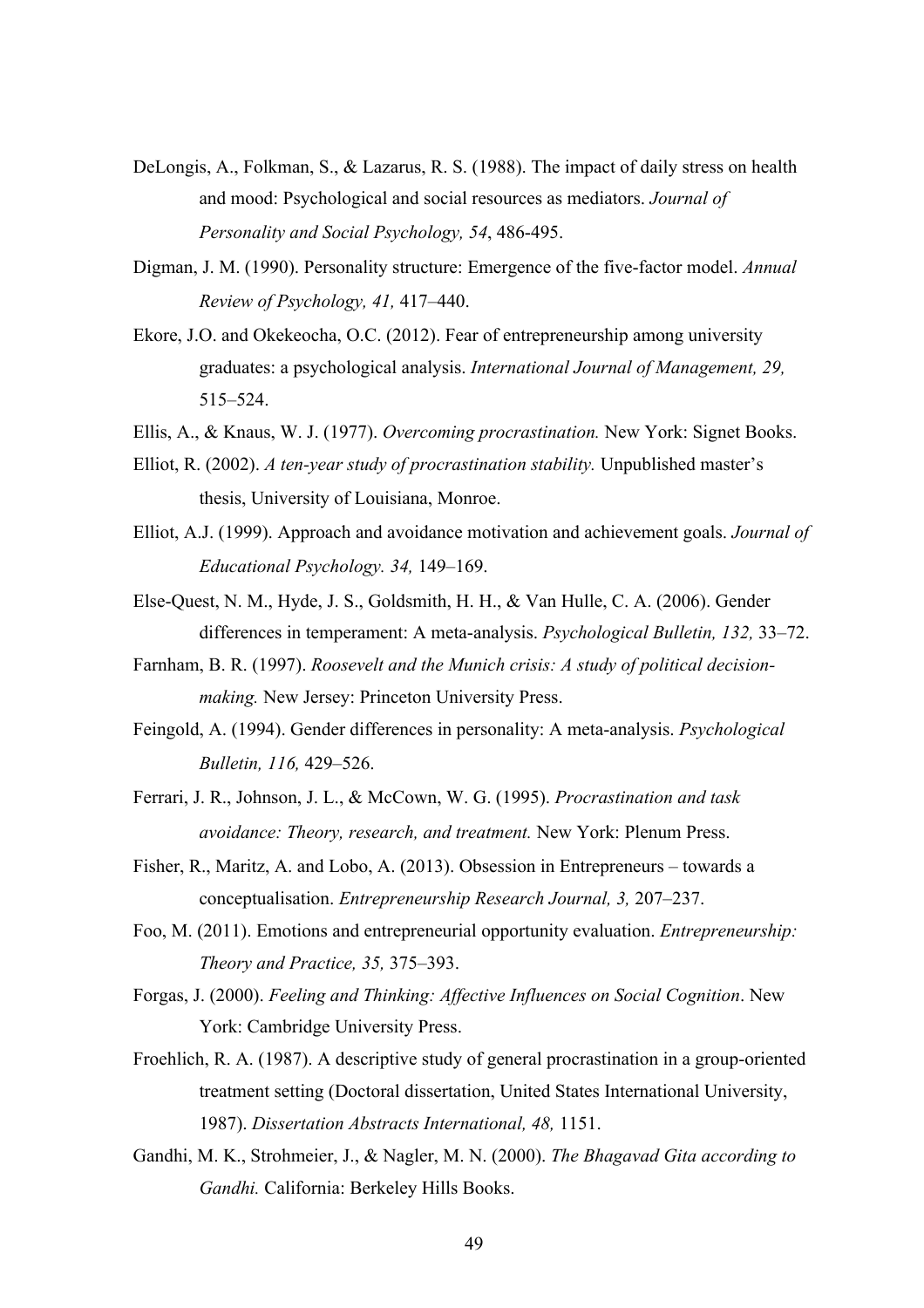- Ganster, D. C., & Rosen, C. C. (2013). Work stress and employee health: A multidisciplinary review. *Journal of Management, 39,* 1085-1122.
- Ganster, D. C., & Schaubroeck, J. (1991). Work stress and employee health. *Journal of Management, 17,* 235-271.
- Gimeno, J., Folta, T. M., Cooper, A. C., & Woo, C. Y. (1997). Survival of the fittest? Entrepreneurial human capital and the persistence of underperforming firms. *Administrative Science Quarterly, 42,* 750-783.
- Gómez-Araujo, E., LafuenteI, E., Vaillant, Y., Gómez Núñez, L.M., 2015. The differential impact of self-confidence, reference models and the fear of failure in young entrepreneurs. *Innovar, 25 (57),* 157–174.
- Grichnik, D. (2008). Risky choices in new venture decisions experimental evidence from Germany and the United States. *Journal of International Entrepreneurship, 6,* 22– 47.
- Grichnik, D., Smeja, A. and Welpe, I. (2010). The importance of being emotional: how do emotions affect entrepreneurial opportunity evaluation and exploitation? *Journal of Economic Behavior & Organization, 76,* 15–29.
- Griffiths, M. D., & Parke, J. (2002). The social impact of Internet gambling. *Social Science Computer Review, 20,* 312–320.
- Harriott, J., & Ferrari, J. R. (1996). Prevalence of procrastination among samples of adults. *Psychological Reports, 78,* 611–616.
- Hatala, J.P., 2005. Identifying barriers to self-employment: the development and validation of the barriers to entrepreneurship success tool. *Performance Improvement Quarterly, 18,* 50–70.
- Haycock, L. A. (1993). The cognitive mediation of procrastination: An investigation of the relationship between procrastination and self- efficacy beliefs (Doctoral dissertation, University of Minnesota, 1993). *Dissertation Abstracts International, 54,* 2261.
- Helms, M.M. (2003). Japanese managers: their candid views on entrepreneurship. *Competitiveness Review, 13,* 24–34.
- Hessels, J., Grilo, I., Thurik, R. & van der Zwan, P. (2011). Entrepreneurial exit and entrepreneurial engagement. *Journal of Evolutionary Economics, 21,* 447–471.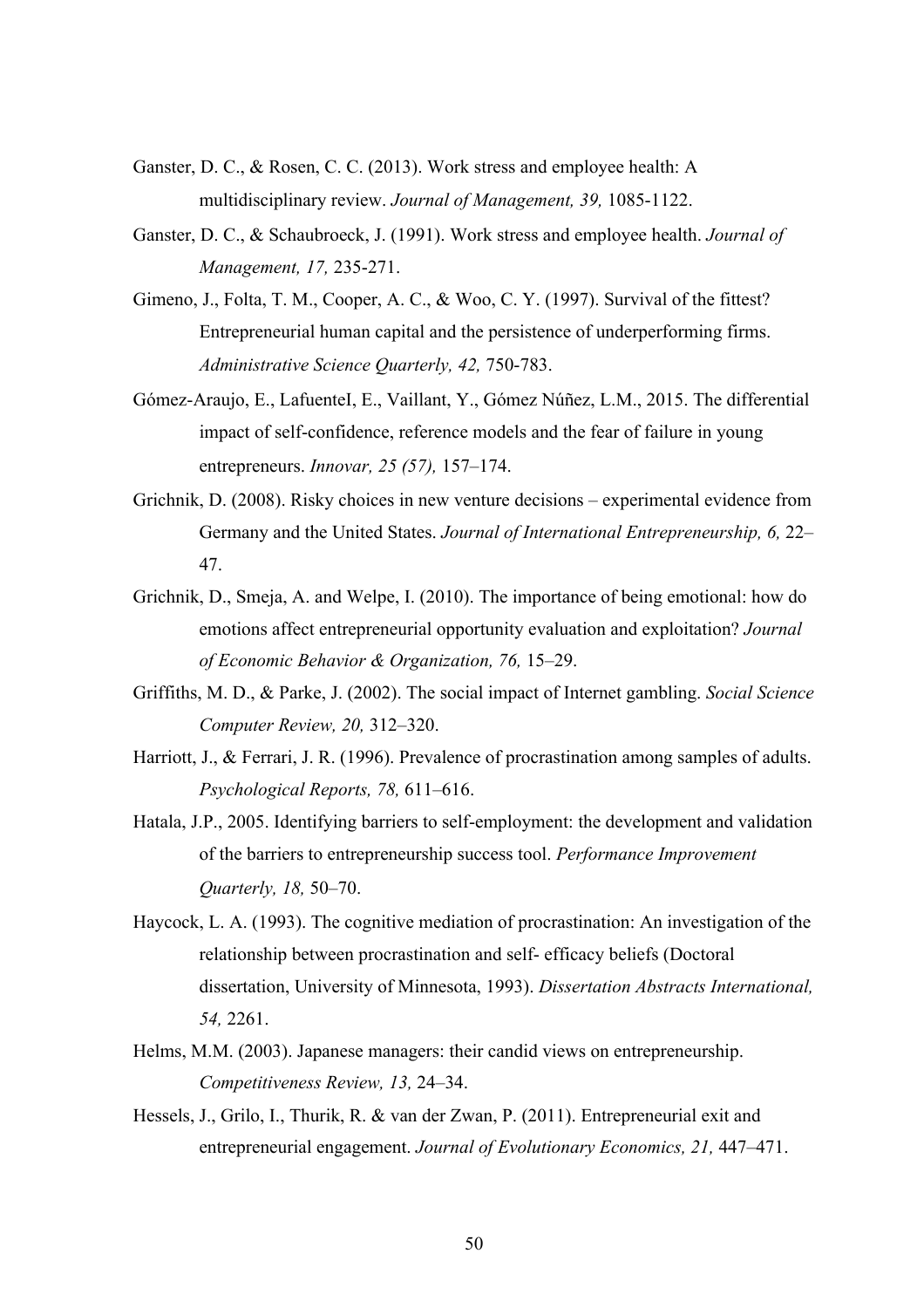- Hmieleski, K. M., & Corbett, A. C. (2008). The contrasting interaction effects of improvisational behavior with entrepreneurial self-efficacy on new venture performance and entrepreneur work satisfaction. *Journal of Business Venturing, 23,* 482-496.
- Holland, T. (2001). The perils of procrastination. *Far Eastern Economic Review, 164,* 66– 72.
- Holmberg, S. R., & Morgan, K. B. (2003). Franchise turnover and failure: New research and perspectives. *Journal of Business Venturing, 18*(3), 403.
- Hunter, L. W., & Thatcher, S. M. B. (2007). Feeling the heat: Effects of stress, commitment, and job experience on job performance. *Academy of Management Journal, 50,* 953-968.
- Hurtz, G. M., & Donovan, J. J. (2000). Personality and job performance: The Big Five revisited. *Journal of Applied Psychology, 85,* 869–879.
- Jex, S., & Beehr, T. (1991). Emerging theoretical and methodological issues in the study of work-related stress. *Research in Personnel and Human Resource Management, 9*: 311-365.
- Kachgal, M. M., Hansen, L. S., & Nutter, K. J. (2001). Academic procrastination prevention/intervention: Strategies and recommendations. *Journal of Developmental Education, 25,* 14–24.
- Kegley, C. W. (1989). The Bush administration and the future of American foreign policy: Pragmatism, or procrastination? *Presidential Studies Quarterly, 19,* 717–731.
- Klaukien, A. & Patzelt, H. (2009). Fear of failure and opportunity exploitation. *Frontiers of Entrepreneurship Research, 29 (5),* article 11.
- Klein, E. (1971). *A comprehensive etymological dictionary of the English language*. New York: Elsevier.
- Klein, P. (2008). Opportunity discovery, entrepreneurial action, and economic organization. *Strategic Entrepreneurship Journal, 2(3),* 175–190.
- Knaus, W. J. (1973). Overcoming procrastination. *Rational Living, 8(2),* 2–7.
- Knott, A. M., Posen, H. E. (2005) Is failure good? *Strategic Management Journal, 26(7),* 617–641
- Koellinger, P., Minniti, M., & Schade, C. (2013). Gender differences in entrepreneurial propensity. *Oxford Bulletin of Economics and Statistics, 75,* 305–9049.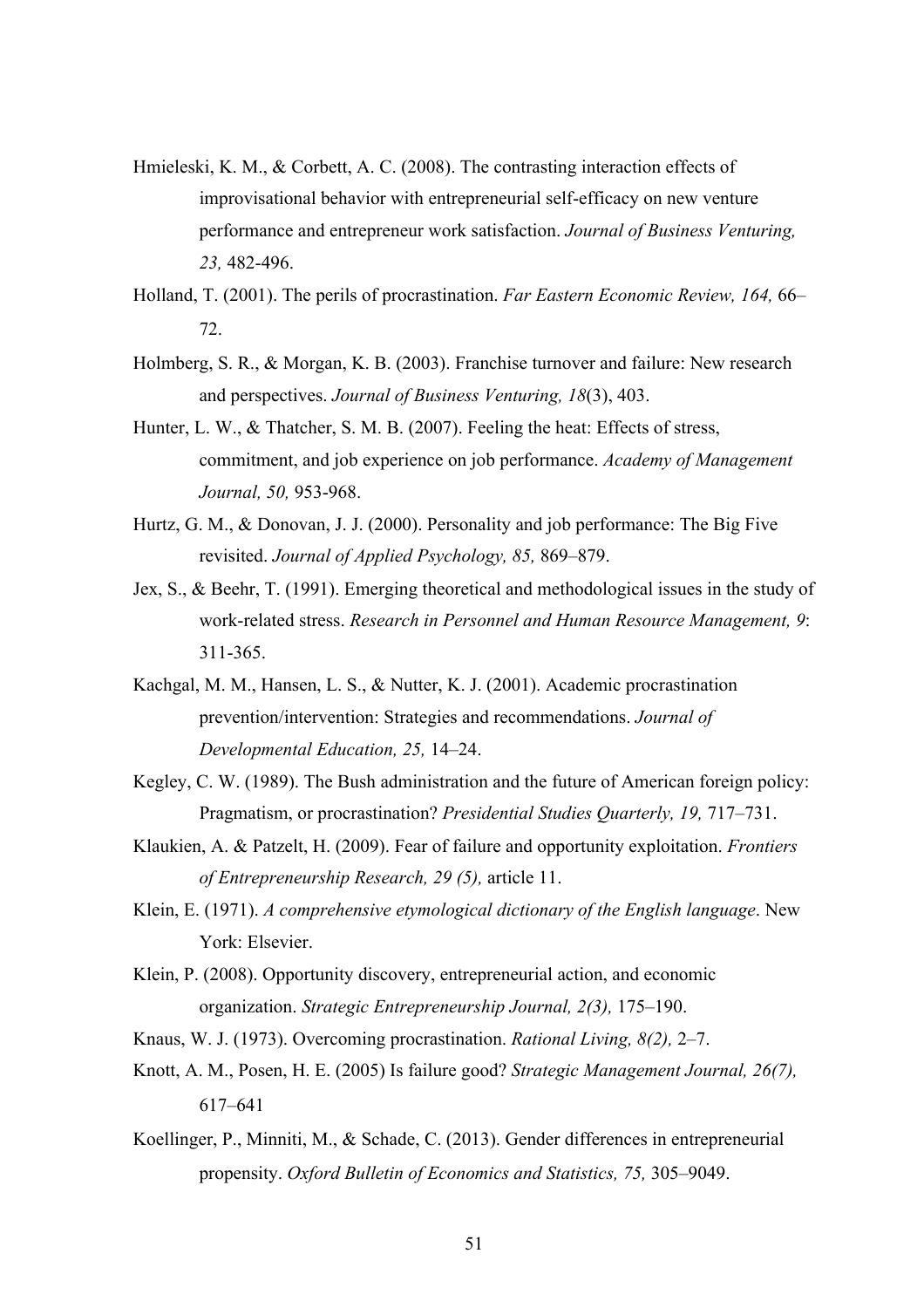- Langowitz, N. & Minniti, M. (2007). The entrepreneurial propensity of women. *Entrepreneurship Theory and Practice, 31,* 341–364.
- Lay, C. H., & Silverman, S. (1996). Trait procrastination, anxiety, and dilatory behavior. *Personality and Individual Differences, 21,* 61–67.
- Lay, C. H., & Schouwenburg, H. C. (1993). Trait procrastination, time management, and academic behavior. *Journal of Social Behavior and Personality, 8,* 647–662.
- Lay, C. H., & Brokenshire, R. (1997). Conscientiousness, procrastination, and person-task characteristics in job searching by unemployed adults. *Current Psychology: Developmental, Learning, Personality, Social, 16,* 83–96.
- Lay, C. H., Edwards, J. M., Parker, J. D., & Endler, N. S. (1989). An assessment of appraisal, anxiety, coping, and procrastination during an examination period. *European Journal of Personality, 3,* 195–208.
- Lazarus, R.S. (1991). *Emotion and Adaptation*. New York: Oxford University Press.
- Li, Y. (2011). Emotions and new venture judgment in China. *Asia Pacific Journal of Management, 28,* 277–298.
- Lindsley, D. H., Brass, D. J., & Thomas, J. B. (1995). Efficacy-performance spirals: A multilevel perspective. *The Academy of Management Review, 20,* 645–678.
- Lonergan, J. M., & Maher, K. J. (2000). The relationship between job characteristics and workplace procrastination as moderated by locus of control. *Journal of Social Behavior and Personality, 15,* 213–224.
- Mayers, A. N. (1946). Anxiety and the group. *Journal of Nervous and Mental Disease, 103,* 130–136.
- Mazur, J. E. (1996). Procrastination by pigeons: Preferences for larger, more delayed work requirements. *Journal of the Experimental Analysis of Behavior, 65,* 159–171.
- Mazur, J. E. (1998). Procrastination by pigeons with fixed-interval response requirements. Journal of the Experimental Analysis of Behavior, 69, 185-197.
- McGrath, R.G. (1999). Falling forward: real options reasoning and entrepreneurial failure. *Academy of Management Review, 24,* 13–30.
- McGregor, H.A., & Elliot, A.J. (2005). The shame of failure: examining the link between fear of failure and shame. *Personality and Social Psychology Bulletin, 31,* 218– 231.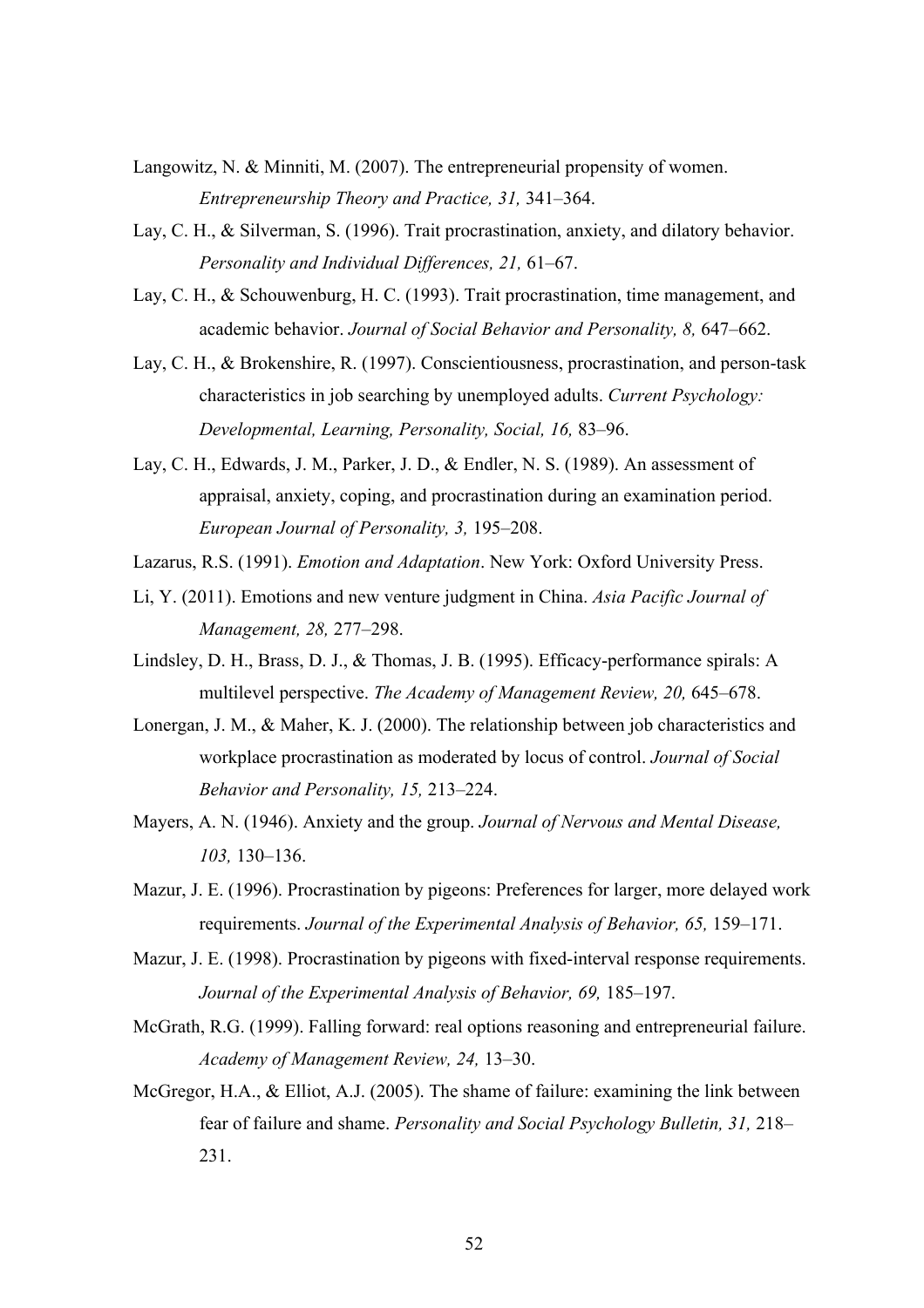- McMullen, J., & Shepherd, D.A. (2006). Entrepreneurial action and the role of uncertainty in the theory of the entrepreneur. *Academy of Management Review, 31,* 132–142.
- Mehrabian, A. (2000). Beyond IQ: Broad-based measurement of individual success potential or "emotional intelligence." *Genetic, Social, and General Psychology Monographs, 126,* 133–239.
- Milgram, N. A. (1992). El retraso: Una enfermedad de los tempos modernos [Procrastination: A malady of modern time]. *Boletin de Psicologia, 35,* 83–102.
- Milgram, N. A. (1991). *Procrastination.* In R. Dulbecco (Ed.), *Encyclopedia of human biology,* 6, 149–155. New York: Academic Press.
- Mitchell, J.R., & Shepherd, D.A. (2010). To thine own self be true: images of self, images of opportunity, and entrepreneurial action. *Journal of Business Venturing, 25,* 138–154.
- Mitchell, J.R., & Shepherd, D.A. (2011). Afraid of opportunity: the effects of fear of failure on entrepreneurial decisions. *Frontiers of Entrepreneurship Research, 31(6),* article 1.
- Minniti, M., & Nardone, C. (2007). Being in someone else's shoes: the role of gender in entrepreneurship. *Small Business Economics, 28,* 223–238.
- Noguera, M., Alvarez, C. & Urbano, D. (2013). Socio-cultural factors and female entrepreneurship. *International Entrepreneurship and Management Journal, 9,* 183–197.
- O'Brien, W. K. (2002). *Applying the transtheoretical model to academic procrastination.*  Unpublished doctoral dissertation, University of Houston.
- O'Donoghue, T., & Rabin, M. (1999). Incentives for procrastinators. *Quarterly Journal of Economics, 114,* 769–816.
- Onwuegbuzie, A. J. (2000). Academic procrastinators and perfectionistic tendencies among graduate students. *Journal of Social Behavior and Personality, 15,* 103– 109.
- Patzelt, H. & Shepherd, D.A. (2011). Negative emotions of an entrepreneurial career: selfemployment and regulatory coping behaviors. *Journal of Business Venturing, 26,* 226–238.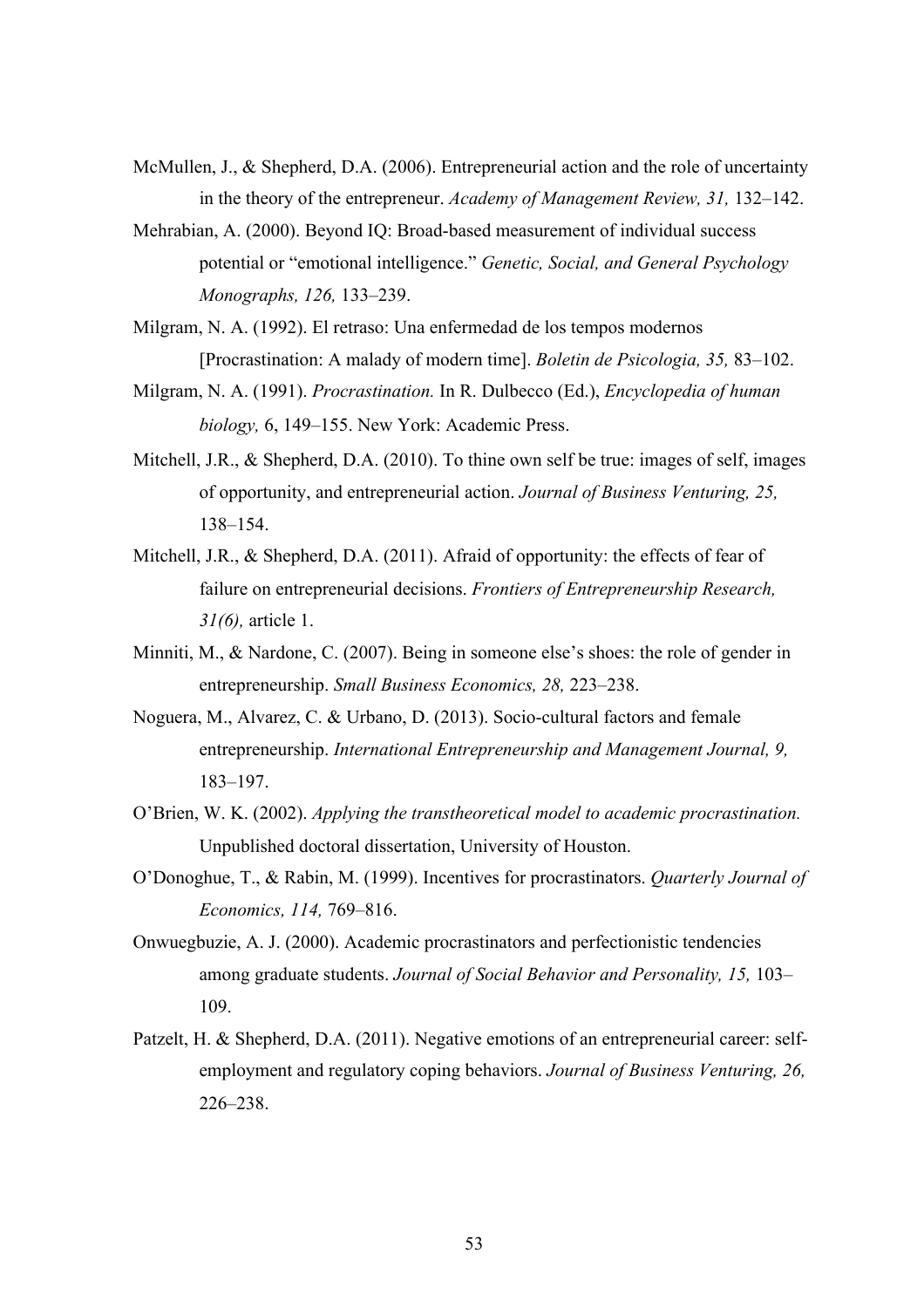- Peterson, K. E. (1987). Relationships among measures of writer's block, writing anxiety, and procrastination (Doctoral dissertation, Ohio State University, 1987). *Dissertation Abstracts International, 48,* 1505.
- Pinquart, M., & Sorensen, S. (2000). Influences of socioeconomic status, social network, and competence on subjective well-being in later life: A meta-analysis. *Psychology and Aging, 15,* 187-224.
- Ployhart, R. E., Weekley, J. A., & Baughman, K. (2006). The structure and function of human capital emergence: A multilevel examination of the attraction-selectionattrition model. *Academy of Management Journal, 49,* 661-677.
- Potts, T. J. (1987). Predicting procrastination on academic tasks with self-report personality measures. (Doctoral dissertation, Hofstra University, 1987). *Dissertation Abstracts International, 48,* 1543.
- Procrastination Research Group. (2005). *PRG quick poll.* Retrieved August 21, 2017, from http://pollwizard.com/poll.cgi?action=results&poll=390
- Pychyl, T. A., Lee, J. M., Thibodeau, R., & Blunt, A. (2000). Five days of emotion: An experience sampling study of undergraduate student procrastination. *Journal of Social Behavior and Personality, 15,* 239– 254.
- Rahim, A. (1996). Stress, strain, and their moderators: an empirical comparison of entrepreneurs and managers. *Journal of Small Business Management, 34,* 46– 58.
- Reynolds, P. *et al*. (2005). Global Entrepreneurship Monitor: data collection design and implementation 1998–2003. *Small Business Economics, 24,* 205–231.
- Rawlins, D. R. (1995). A study of academic procrastination in middle-school aged children (Doctoral dissertation, University of New York, 1995). *Dissertation Abstracts International, 56,* 1708.
- Rindova, V., Barry, D., & Ketchen, D. J., Jr. (2009). Entrepreneuering as emancipation. *Academy of Management Review, 34,* 477-491.
- Roberts, B. W., Walton, K. E., & Viechtbauer, W. (2006). Patterns of mean-level change in personality traits across the life course: A meta-analysis of longitudinal studies. *Psychological Bulletin, 132,* 1–25.
- Rothblum, E. D., Solomon, L. J., & Murakami, J. (1986). Affective, cognitive, and behavioral differences between high and low procrastinators. *Journal of Counseling Psychology, 33,* 387–394.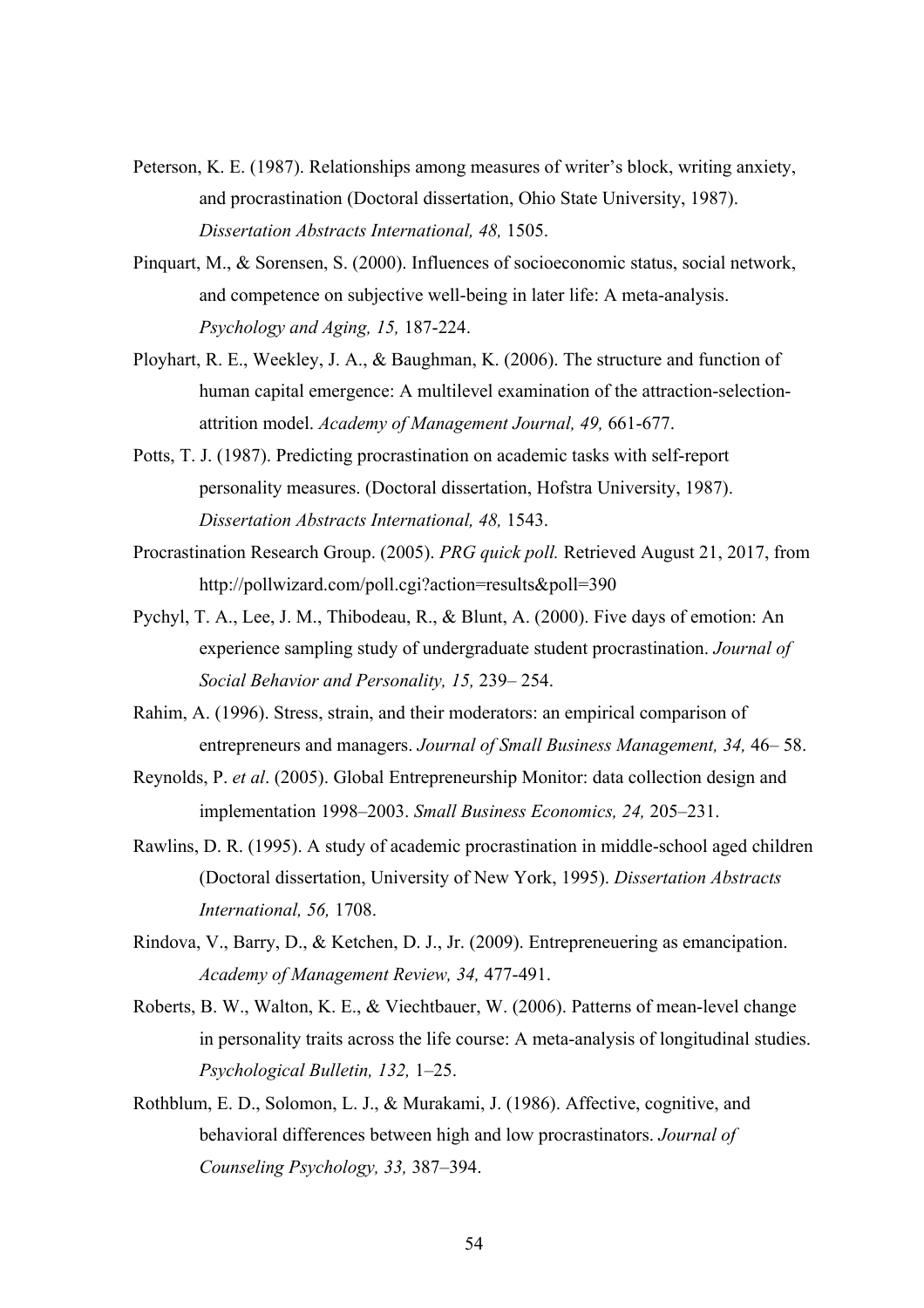- Schaubroeck, J., Ganster, D. C., & Jones, J. R. (1998). Organization and occupation influences in the attraction- selection-attrition process. *Journal of Applied Psychology, 83,* 869-891.
- Schneider, B. (1987). The people make the place. *Personnel Psychology, 40,* 437-453.
- Schneider, B., Goldstein, H. W., & Smith, D. B. (1995). The ASA framework: An update. *Personnel Psychology, 48,* 747-773.
- Schouwenburg, H. C., & Groenewoud, J. T. (2001). Study motivation under social temptation; effects of trait procrastination. *Personality and Individual Differences, 30,* 229–240.
- Senécal, C., Lavoie, K., & Koestner, R. (1997). Trait and situational factors in procrastination: An interactional model. *Journal of Social Behavior and Personality, 12,* 889–903.
- Shepherd, D.A. (2003). Learning from business failure: propositions of grief recovery for the self-employed. *Academy of Management Review, 28,* 318–328.
- Shinnar, R.S., Giacomin, O., & Janssen, F. (2012). Entrepreneurial perceptions and intentions: the role of gender and culture. *Entrepreneurship: Theory and Practice*, *36,* 465–493.
- Sigall, H., Kruglanski, A., & Fyock, J. (2000). Wishful thinking and procrastination. *Journal of Social Behavior and Personality, 15,* 283– 296.
- Sigh, S. (1989). Personality characteristics, work values, and life styles of fast- and slowprogressing small-scale industrial entrepreneurs. *Journal of Social Psychology, 129,* 801–805.
- Silver, M., & Sabini, J. (1981). Procrastinating. *Journal for the Theory of Social Behavior, 11,* 207–221.
- Sivy, M. (2000). On borrowed time. *Time Europe, 155*(2), 50.
- Solomon, L. J., & Rothblum, E. D. (1984). Academic procrastination: Frequency and cognitive-behavioral correlates. *Journal of Counseling Psychology, 31,* 503–509.
- Srivastava, A., Locke, E. A., & Bartol, K. M. (2001). Money and subjective well-being: It is not the money, it is the motives. *Journal of Personality and Social Psychology, 80,* 959-971.
- Stainton, M., Lay, C. H., & Flett, G. L. (2000). Trait procrastinators and behavior/traitspecific cognitions. *Journal of Social Behavior and Personality, 15,* 297–312.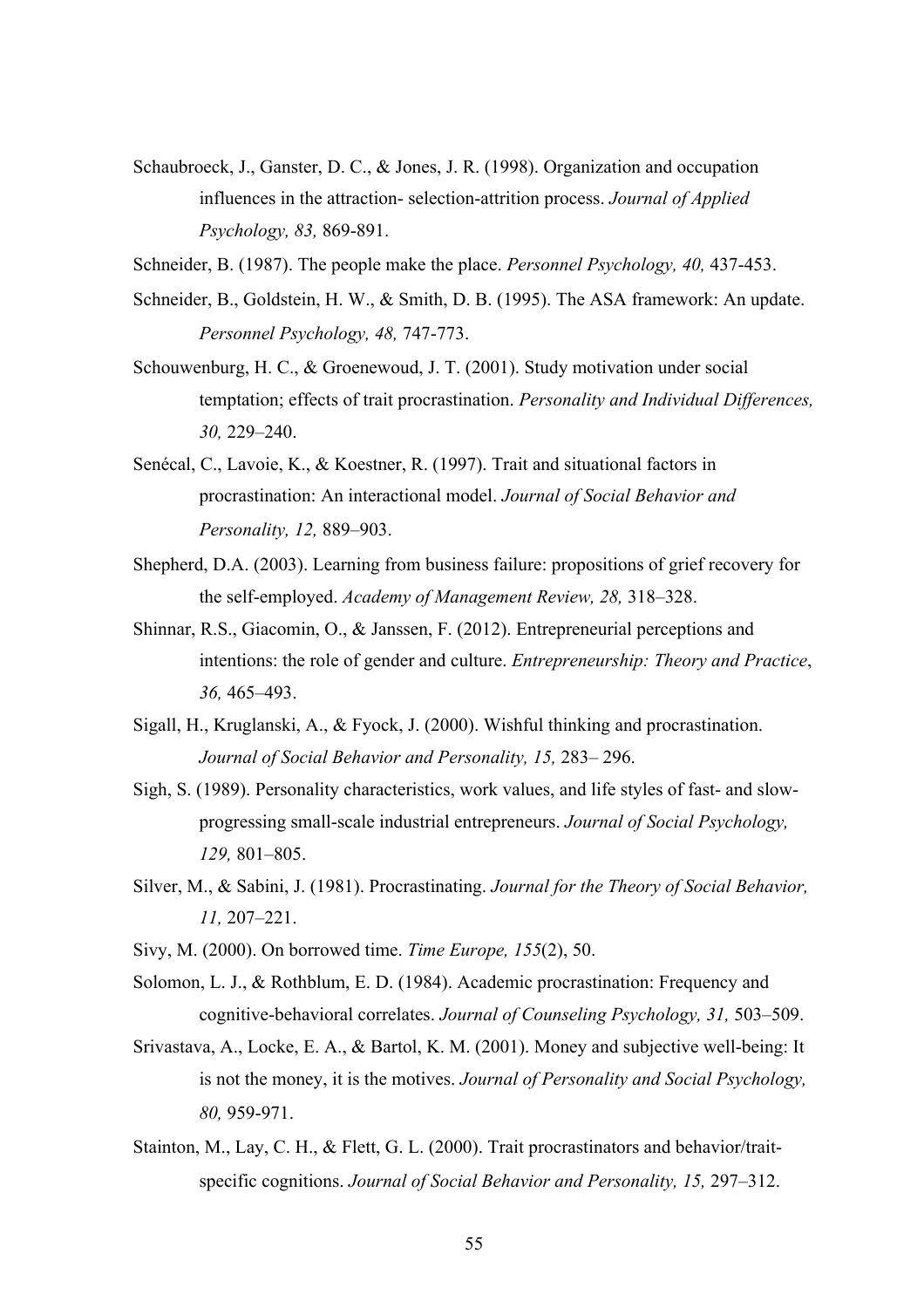- Steel, P., Brothen, T., & Wambach, C. (2001). Procrastination and personality, performance, and mood. *Personality and Individual Differences, 30,* 95–106.
- Steel, P. (2007). The nature of procrastination: A meta-analytic and theoretical review of quintessential self-regulatory failure. *Psychological Bulletin, 133,* 65-94.
- Strongman, K. T., & Burt, C. D. B. (2000). Taking breaks from work: An exploratory inquiry. *Journal of Psychology, 134,* 229–242.
- Stainton, M., Lay, C. H., & Flett, G. L. (2000). Trait procrastinators and behavior/traitspecific cognitions. *Journal of Social Behavior and Personality, 15,* 297–312.
- Sullivan, S. E., & Bhagat, R. S. (1992). Organizational stress, job satisfaction and job performance: Where do we go from here? *Journal of Management, 18,* 353-374.
- Tice, D. M., & Baumeister, R. F. (1997). Longitudinal study of procrastination, performance, stress, and health: The costs and benefits of dawdling. *Psychological Science, 8,* 454–458.
- Tice, D. M., Bratslavsky, E., & Baumeister, R. F. (2001). Emotional distress regulation takes precedence over impulse control: If you feel bad, do it! *Journal of Personality and Social Psychology, 80,* 53–67.
- Wadden, T. A., Brownell, K. D., & Foster, G. D. (2002). Obesity: Responding to the global epidemic. *Journal of Consulting and Clinical Psychology, 70,* 510–525.
- Wagner, J. (2007). What difference a Y makes female and male nascent entrepreneurs in Germany. *Small Business Economics, 28,* 1–21.
- Wagner, J. & Stenberg, R. (2004). Start-up activities, individual characteristics, and the regional milieu: lessons for entrepreneurship support policies from German micro data. *Annual Regional Science, 38,* 219–240.
- Welpe, I. M., Spörrle, M., Grichnik, D., Michl, T., & Audretsch, D.B. (2012). Emotions and opportunities: the interplay of opportunity evaluation, fear, joy, and anger as antecedent of entrepreneurial exploitation. *Entrepreneur- ship Theory and Practice, 36,* 69–96.
- Wesley, J. C. (1994). Effects of ability, high school achievement, and procrastinatory behavior on college performance. *Educational and Psychological Measurement, 54,* 404–408.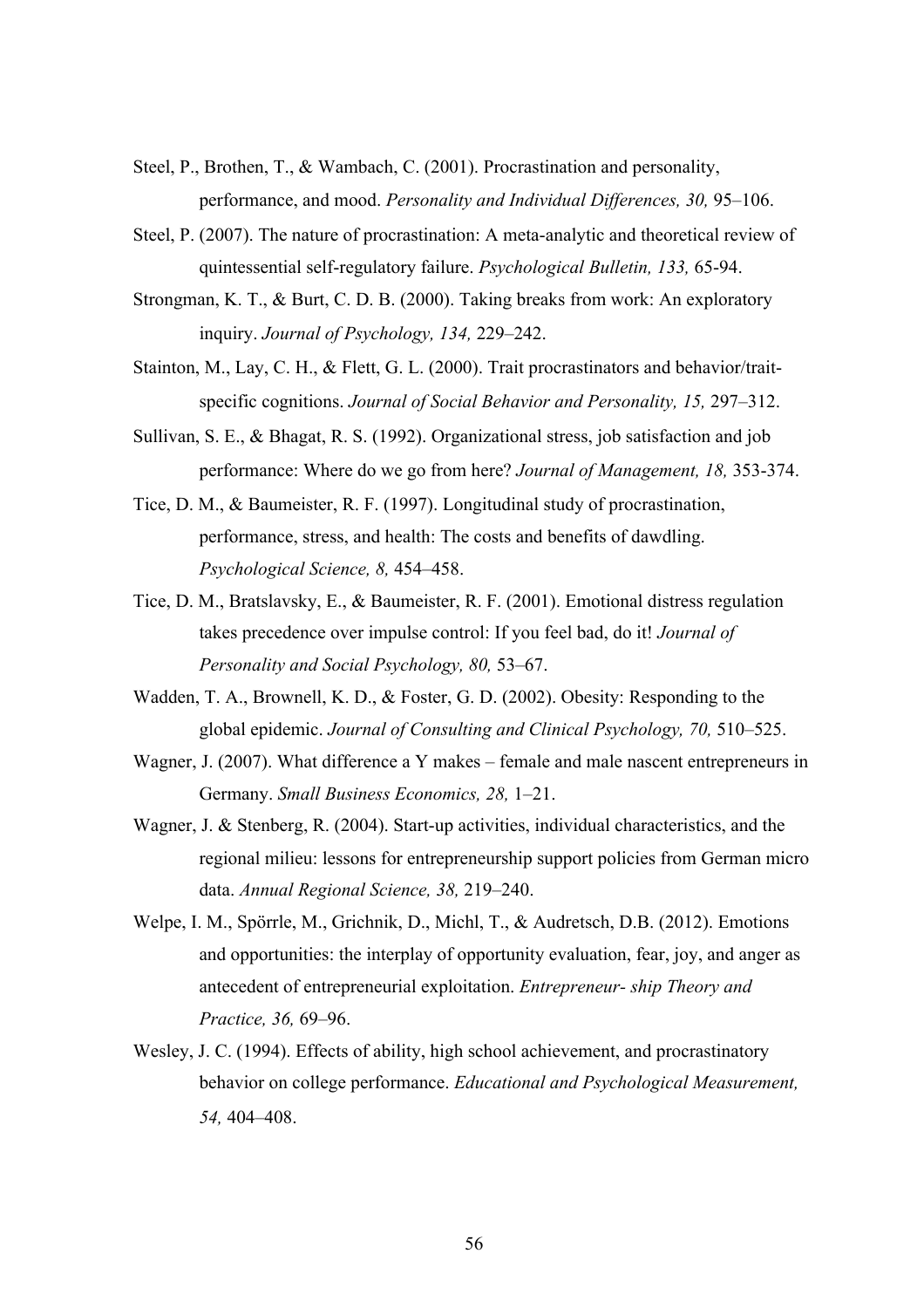- Wood, M.S., McKelvie, A., & Haynie, J.M. (2014). Making it personal: opportunity individuation and the shaping of opportunity beliefs. *Journal of Business Venturing, 29,* 252–272.
- Wood, M.S., McKinley, W., & Engstrom, C.L. (2013). Endings and visions of new beginnings: the effects of source of unemployment and duration of unemployment on entrepreneurial intent. *Entrepreneurship Research Journal, 3,* 171–206.
- Wood, M.S. & Pearson, J.M. (2009). Taken on faith? The impact of uncertainty, knowledge relatedness, and rich- ness of information on entrepreneurial opportunity exploitation. *Journal of Leadership & Organizational Studies, 12,* 117–130.
- Wood, M.S. & Rowe, J.D. (2011). Nowhere to run and nowhere to hide: the relationship between entrepreneurial success and feelings of entrapment. *Entrepreneurship Research Journal, 1,* article 4.
- Wright, T. A., & Cropanzano, R. (2000). Psychological well-being and job satisfaction as predictors of job performance. *Journal of Occupational Health Psychology, 5,* 84- 94.
- Xie, J. L., Schaubroeck, J., & Lam, S. S. K. (2008). Theories of job stress and the role of traditional values: A longitudinal study in China. *Journal of Applied Psychology, 93,* 831-848.
- Xu, J., & Roberts, R. E. (2010). The power of positive emotions: It is a matter of life or death—Subjective well-being and longevity over 28 years in a general population. *Health Psychology, 29,* 9-19.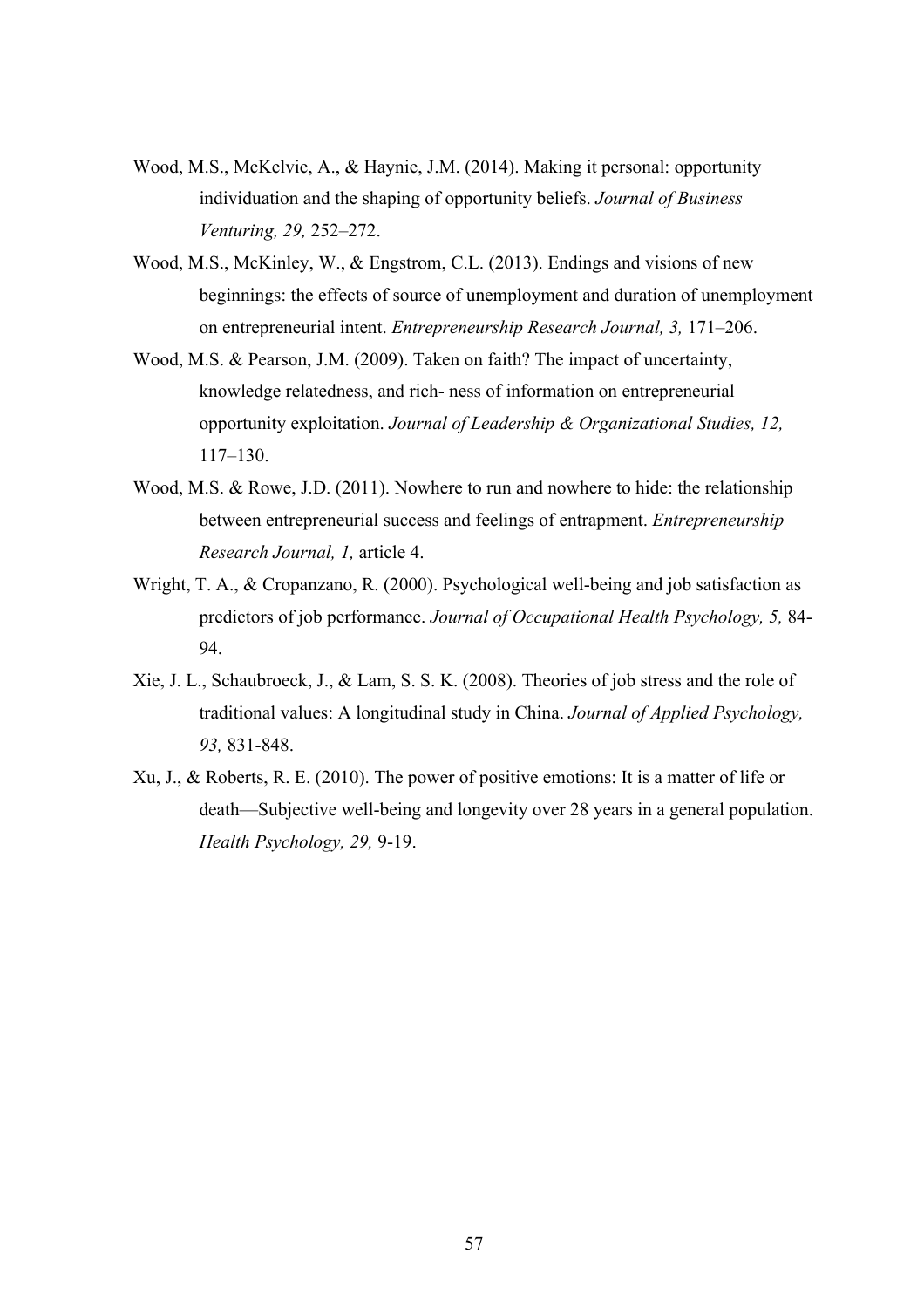# **APPENDIX A**

## **Gender**

What is your gender?

- 1. Male
- 2. Female
- 3. Other

## **Age**

How old are you?

- 1.  $\leq$ 20 years
- 2. 20-29 years
- 3. 30-39 years
- 4. 40-49 years
- 5. 50-59 years
- 6. >59 years

#### **Education**

What is your highest educational achievement?

- 1. High school or equivalent
- 2. Some university study (including current students)
- 3. Undergraduate degree or equivalent (BSc, BA, etc)
- 4. Some post graduate study (including current students)
- 5. Graduate degree (MSc, MA, MBA, etc)
- 6. Terminal degree (PhD, MD, LLD/JD)

## **Entrepreneurial fear of failure**

SCALE:

- 1= Strongly disagree
- 2= Disagree
- 3= Neither agree nor disagree
- 4= Agree
- 5= Strongly agree
- 99=Don't know

Read the following statements and indicate the level of agreement or disagreement.

Over the past few months, I have been afraid...

- ...that running the business is taking my time away from other activities
- ...of missing important events of my life because of my business
- ...of running out of money
- ...of losing all my savings
- ...of not being able to spend enough time with my family and friends
- ...of losing all I have invested in the business
- ...of not being able to manage people effectively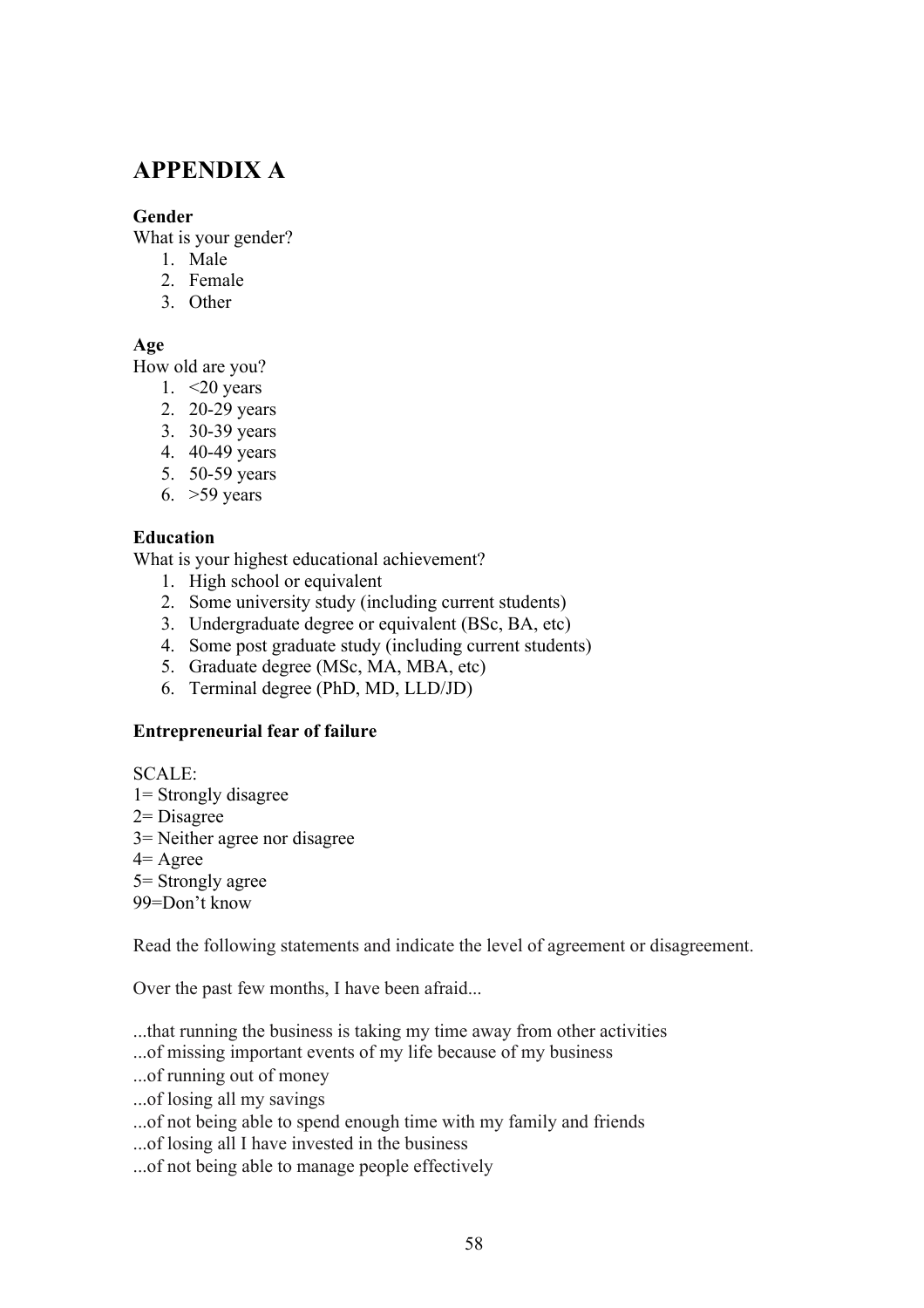...of not being able to manage the business effectively

- ...of not getting enough funding to move the company forward
- ...of not being able to fulfil all the roles that this job requires
- ...of not being able to finance the business
- ...of not being able to get the required funding for the business
- ...that no one will be interested in the product/service
- ...of other people's expectations of me
- ...that this is not a valuable business idea .
- ...that there is no need for our product/service out there
- ...of disappointing the people who are important to me
- ...of losing the trust of people who are important to me

Over the past few months, I have been afraid of the venture's capability to...

...deliver upon promises

- ...meet client expectations
- ...overcome technical challenges

## **Procrastination (**Decisional Procrastination Questionnaire)

SCALE: 1= Strongly disagree 2= Disagree 3= Neither agree nor disagree 4= Agree 5= Strongly agree 99=Don't know

In the past few months…

- 1. I have been delaying making decisions until it's too late
- 2. Even after I make a decision I have been delaying acting upon it
- 3. I have been putting off making decisions
- 4. I have been wasting a lot of time on trivial matters before getting to the final decisions
- 5. I haven't been making decisions unless I really had to

## **Subjective wellbeing**

SCALE: 1= Strongly disagree 2= Disagree 3= Neither agree nor disagree 4= Agree 5= Strongly agree 99=Don't know